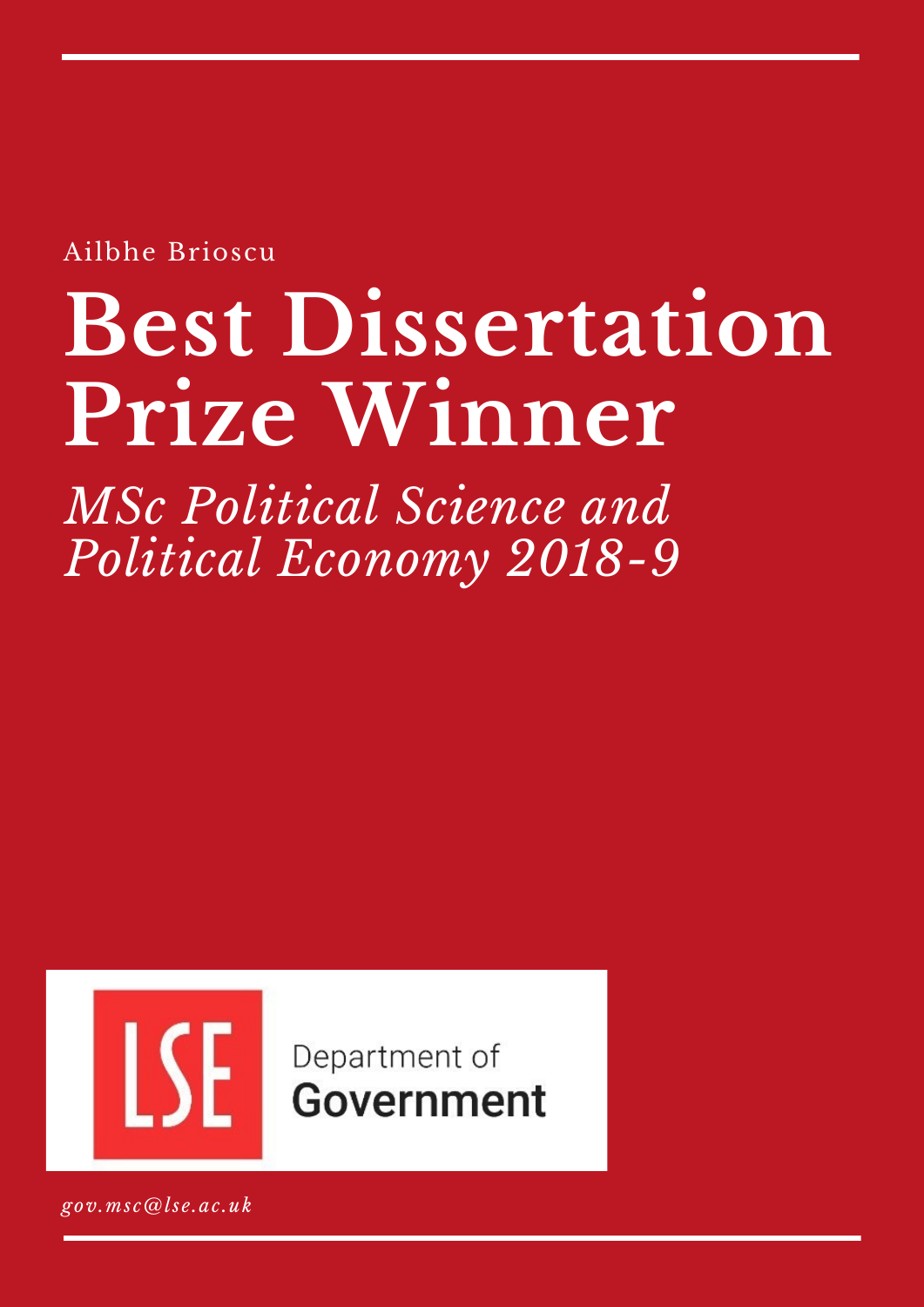

# THE LONDON SCHOOL OF ECONOMICS AND **POLITICAL SCIENCE E**

**In Europe We Trust?** 

**An examination into the determinants of citizen trust in the European Union and European Institutions, and the factors leading to extreme political views among EU citizens.** 

A dissertation submitted to the Department of Government, the London School of Economics and Political Science, in part completion of the requirements for the **MSc in Political Science and Political Economy**.

September, 2019.

Word count: 10,458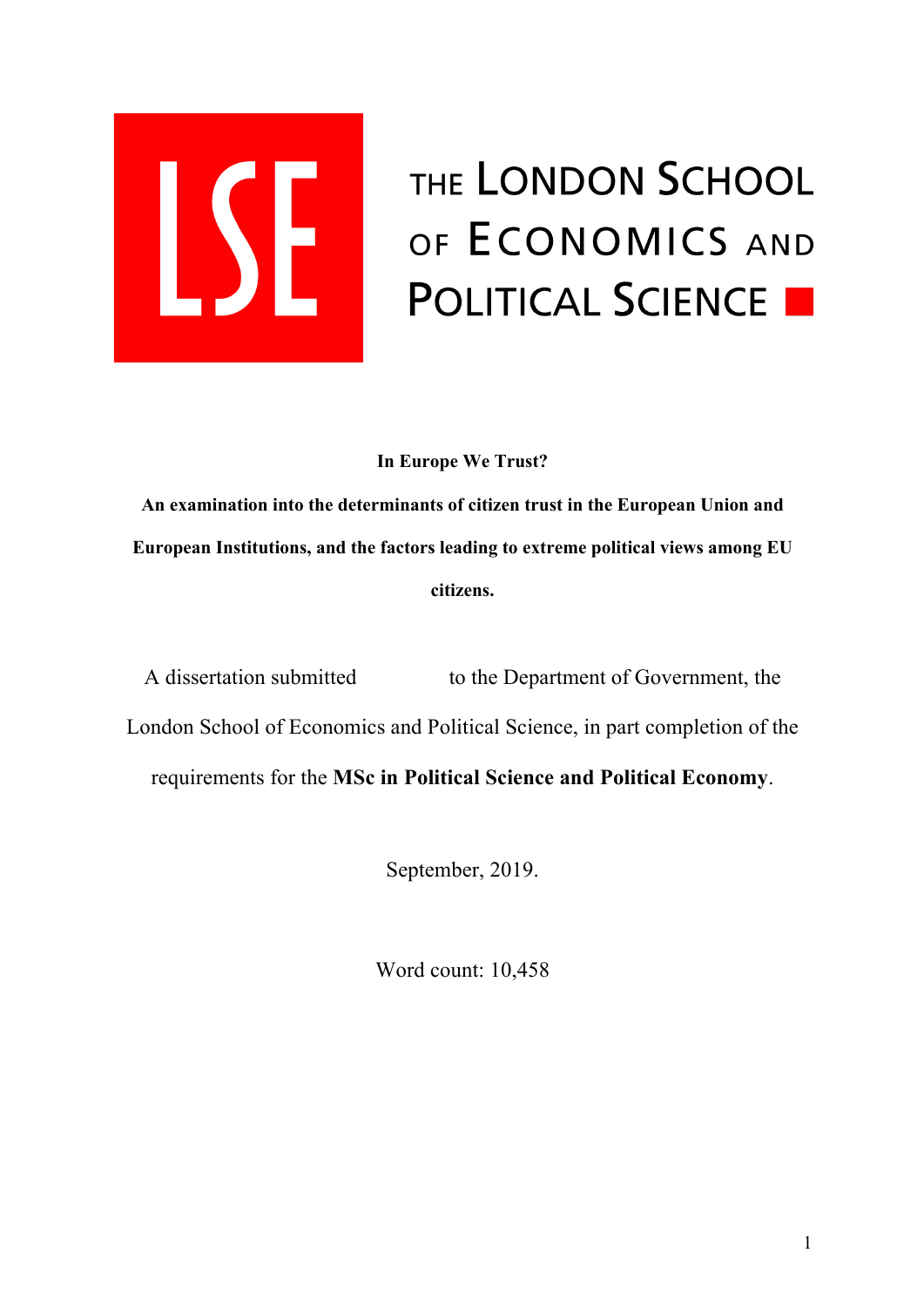# **Table of Contents**

| <b>ACKNOWLEDGEMENT</b>                                                 | $\overline{3}$ |
|------------------------------------------------------------------------|----------------|
| <b>ABSTRACT</b>                                                        | $\overline{4}$ |
| <b>1. INTRODUCTION AND BACKGROUND</b>                                  | 5              |
| <b>2. LITERATURE REVIEW</b>                                            | 11             |
| 2.1 – Euroscepticism and Trust in Institutions.                        | 11             |
| 2.2 – Political Consequences of Globalisation and Trade Integration.   | 14             |
| 2.3 – Determinants of Political Ideology, Opinion and Voting Patterns. | 15             |
| <b>3. RESEARCH DESIGN</b>                                              | 19             |
| $3.1 - Hypotheses.$                                                    | 19             |
| $3.2 - Data.$                                                          | 21             |
| 3.3 - Methodology.                                                     | 24             |
| <b>4. RESULTS</b>                                                      | 28             |
| 5. DISCUSSION                                                          | 38             |
| <b>6. CONCLUSION</b>                                                   | 44             |
| <b>BIBLIOGRAPHY</b>                                                    | 46             |
| <b>APPENDIX</b>                                                        | 51             |
| Appendix 1                                                             | 51             |
| Appendix 2                                                             | 52             |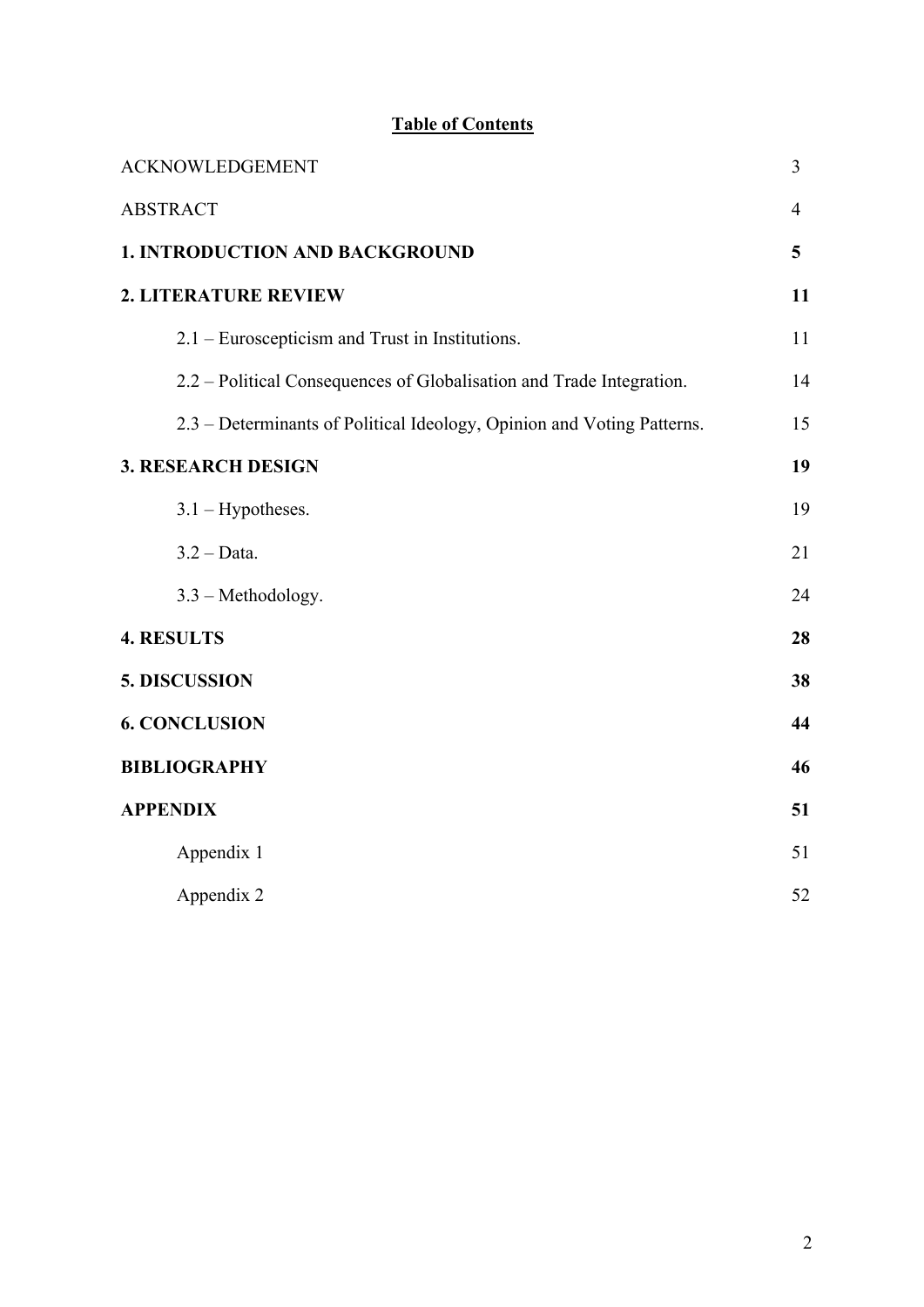#### **ACKNOWLEDGEMENT**

I would like to thank my dissertation supervisor, Valentino Larcinese, for his guidance and support throughout the academic year, both in relation to this dissertation and in his capacity as my academic mentor. Furthermore, I would like to extend a sincere thank you to all of my lecturers and classmates who I have had the pleasure of working with over the past academic year and who made my time at the London School of Economics and Political Science all the better.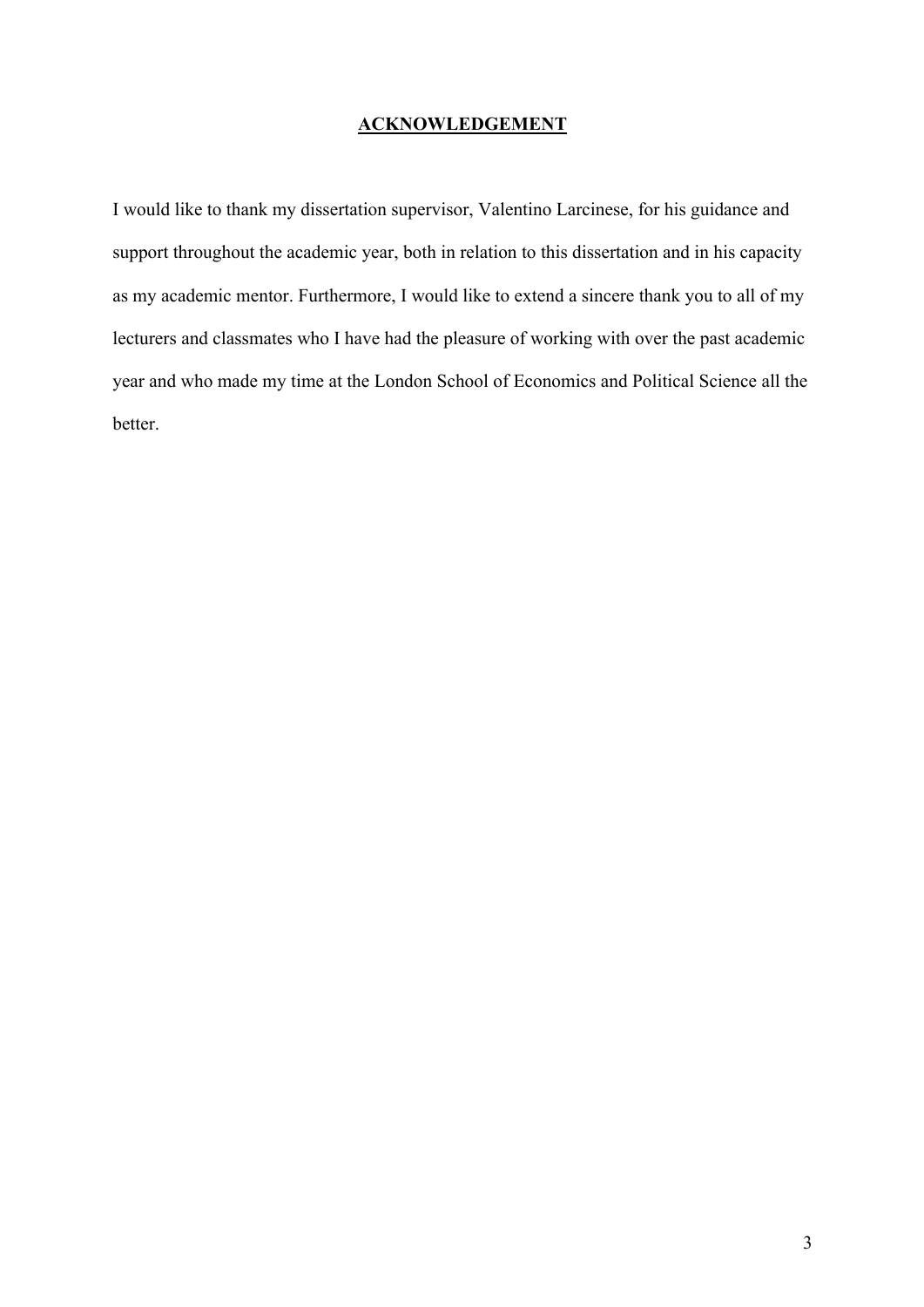#### **ABSTRACT**

Recent years have seen the European Union (EU) face a financial crisis, Chinese import shock, a migrant crisis, increasingly fragmented elections, a rise in populism and the first attempt by a member state to exit the Union. In the backdrop to these tumultuous times has been a steady decline in trust in the EU. This dissertation aims to explore the causes or determinants of this decline in trust at the European level, by running a number of empirical analyses on trust in the EU as a whole, as well as in the European Commission and Parliament. Using individual level data from 34 biannual Eurobarometer surveys from 2001 to 2017, alongside national macroeconomic data; a series of binary logistic regressions are conducted on trust in the EU and these institutions, as well as on the factors leading to the take-up of extreme political views among citizens. The results of these analyses show that the Global Financial Crisis did in fact play a part in the decline in EU-level trust, with government debt being identified as the central economic determinant. Moreover, the effect of globalisation in the form of increased import competition, arising from the Chinese import shock, was also found to pose negative consequences for European institutional trust. In terms of extreme political views, it is the characteristics of individuals themselves (age, gender, education, occupation) that drive their propensity to identify with such ideology. The results of this study provide useful insights into public opinion in the EU and in particular the role played by the economy and globalisation in shaping levels of trust among citizens. Furthermore, the findings of our trust models indicate a clear assignment of accountability to the EU by citizens for any losses they have experienced at the hands of globalisation or the financial crisis.

*[298 words]*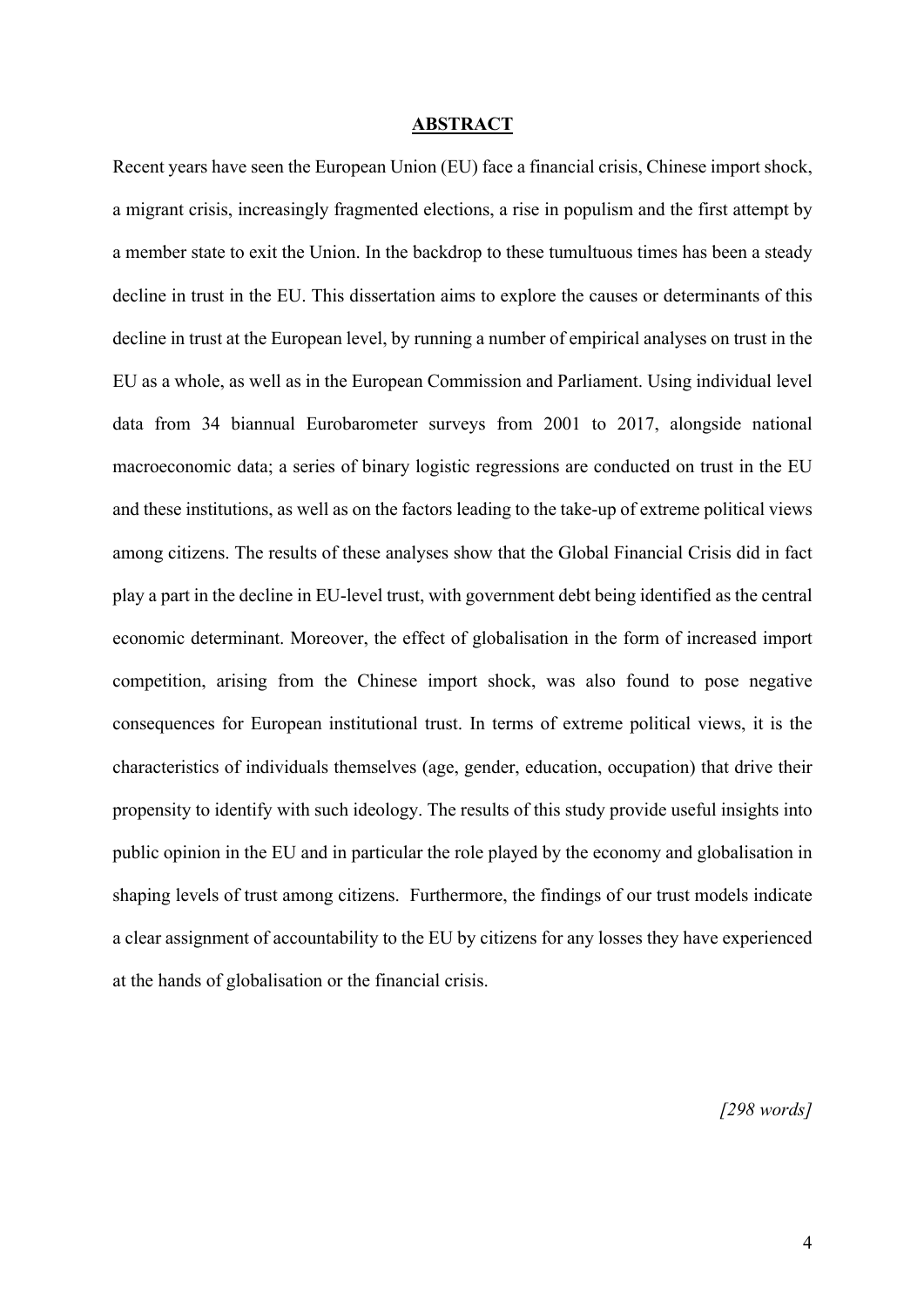#### **1. INTRODUCTION AND BACKGROUND**

The European Union (EU), which traces its roots back to the European Coal and Steel Community of 1951 and the European Economic Community of 1957, is both a political and economic union. These predecessors of the EU were born out of the ashes of World War II, in an attempt to promote peace and collaboration via political and economic integration. Over the years the EU has grown from its original six members, with membership currently standing at twenty-eight member states and five candidate countries being considered to be future members of the EU at present. Despite previous enlargement of the EU in past decades and future enlargement likely to be on the agenda; when it comes to the current state of the EU, it is not all sunshine and roses. Recent years have seen the EU experience the Global Financial Crisis, the China trade shock, the migrant crisis, increasingly fragmented national and European elections, a decline in trust in the Union and rising populist or nationalist sentiment. Moreover, a majority of Britons voted to leave the European Union in a 2016 referendum. The political and economic landscape of the EU has thus experienced major shifts of late, with the future of the union currently standing on a cliff-edge of uncertainty. Thus, this paper sets out to explore the determinants of this dwindling of trust in the EU and its institutions, proposing that individual and economic factors play an important role in the decline in trust in the EU and uniquely positing that the Chinese import shock experienced in recent years, also has a role to play. Moreover, this paper will also explore the determinants of extreme political views among citizens in the EU. Combining national macroeconomic data and individual level public opinion data from 34 biannual standard Eurobarometer waves, a series of binary logistic regressions seek to address these research questions.

Recent years have seen European, as well as global politics experience an increased prevalence of populist parties. In response to the 2008 Global Financial Crisis, many nations adopted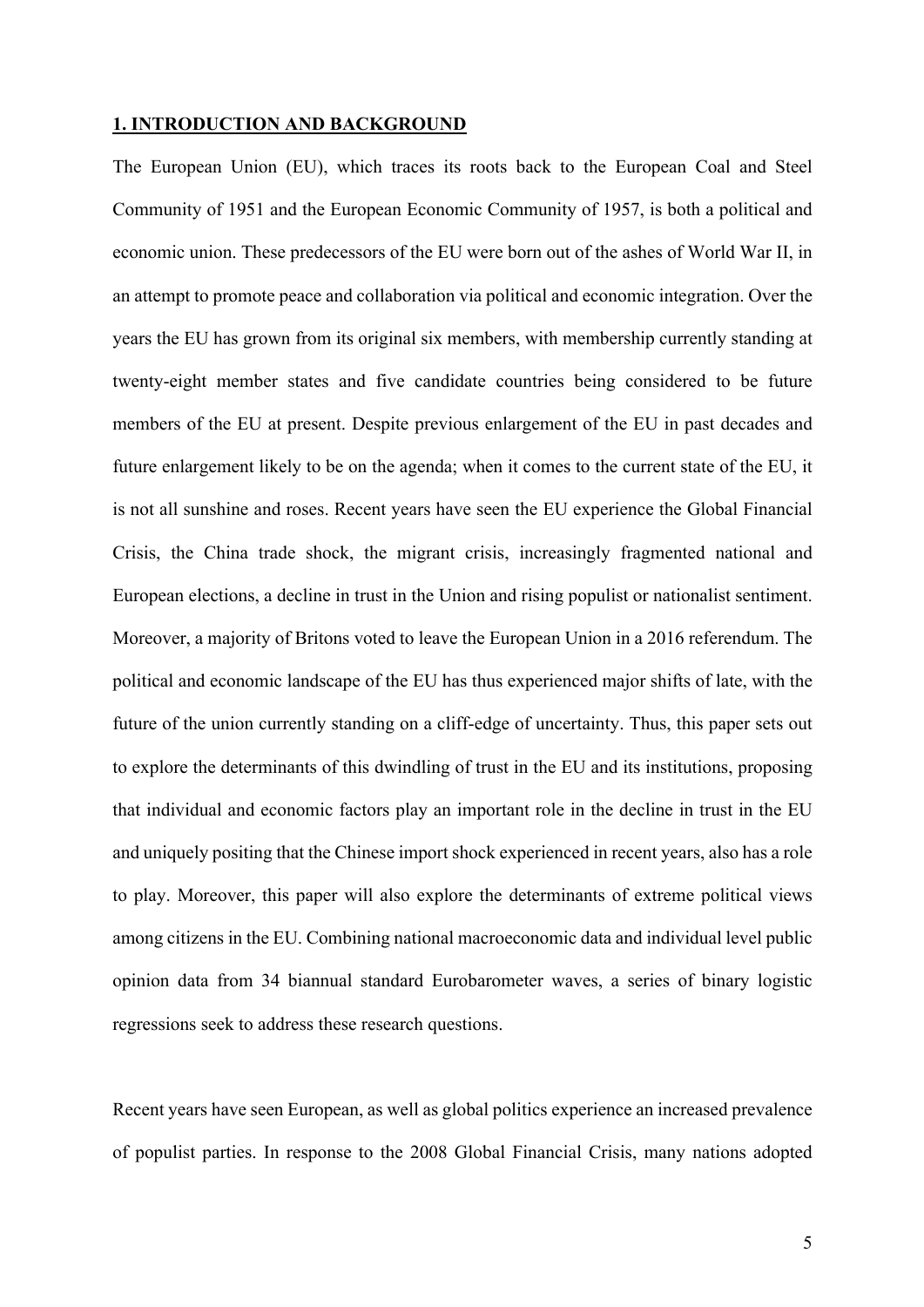policies of austerity, resulting in heightened levels of inequality. With more and more people feeling disenfranchised and left behind, many argue that this gave rise to the emergence of populist parties and candidates in many member states. Not only did these parties alter the discourse in European politics, but in some cases they achieved electoral success. A prominent example of such a success is that of Italy's Five Star Movement, who received one quarter of votes cast in the 2013 General Election; the first general election contested by the party. A common thread among many of the populist parties that have emerged throughout Europe is that of Euroscepticism, often going hand-in-hand with anti-immigrant stances. Nationalist and Eurosceptic sentiment has thus increased its presence in political dialogue across Europe in recent years, leading to both national and European elections yielding more and more fragmented results, rather than maintaining the status quo. The United Kingdom's (UK) 2016 referendum on EU membership is possibly the most prominent example of this rise of nationalism and Euroscepticism, seeing 51.9% of British voters opting to leave the European Union. While the UK has still yet to leave the Union, the precedent set by this result is that the future of the EU has never been quite so uncertain. Thus, with Euroscepticism on the rise and trust in the European Union institutions (as seen in Figure 1.1) declining year on year, this dissertation attempts to address the reasons behind this trend, by highlighting the role played by individual and economic factors. Moreover, as already mentioned, on top of our trust-based models, further models are employed to explore the drivers of extreme political views in individuals across the EU, given the rise in support for parties and candidates representing the more extreme ends of the political spectrum.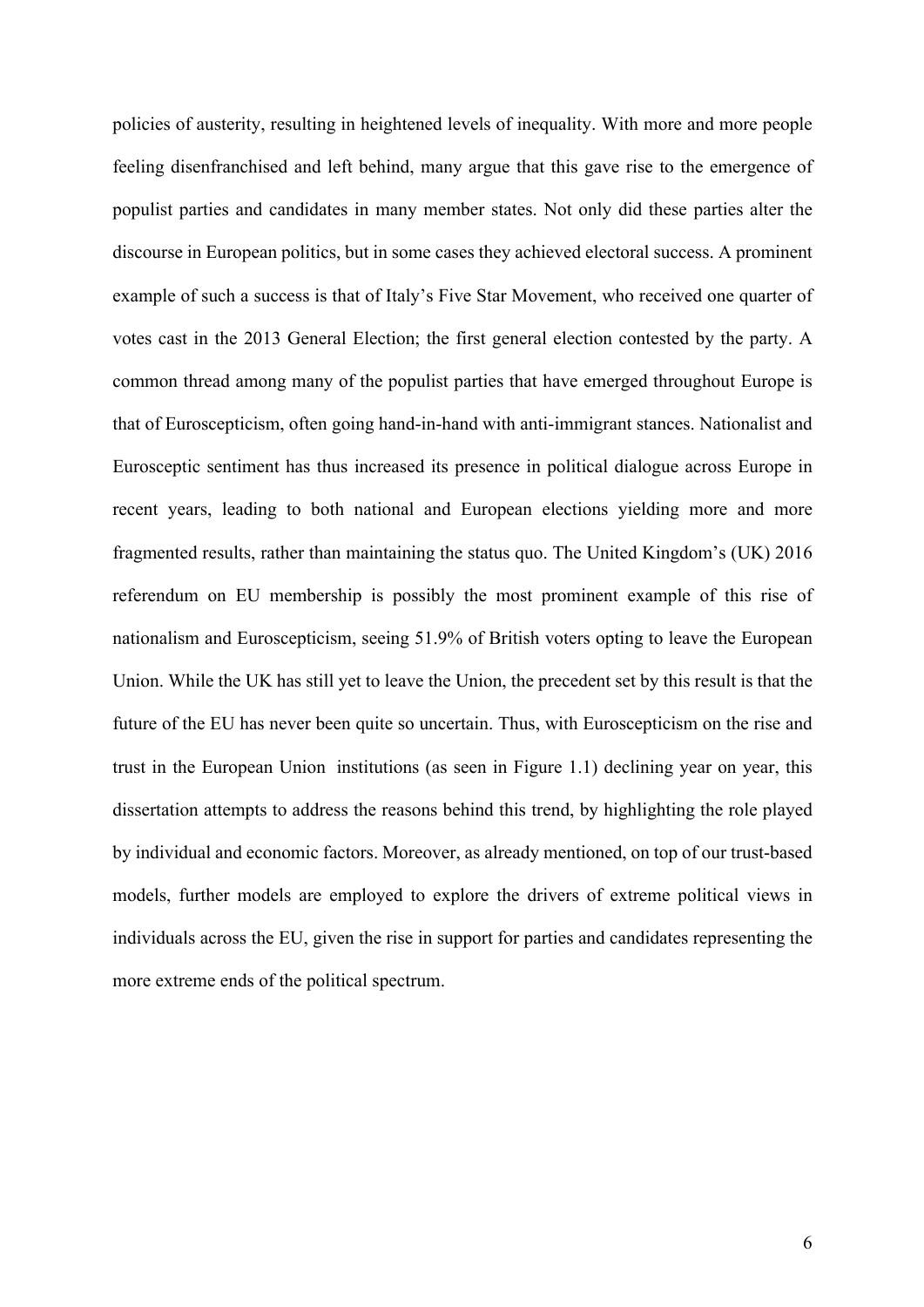

Figure 1.1 - *Data Source: Autumn waves of the Eurobarometer Survey.*

Following the United States (US) subprime mortgage crisis that began in 2007 and the collapse of the Lehman Brothers investment bank in 2008; the US originating epidemic quickly became a Global Financial Crisis. Figure 1.2 shows the trends in Government debt-to-GDP ratios for seven EU member states, as well as for the EU-28 as a whole. Germany, the UK, France, Spain and Italy currently represent the European Union's largest economies, while Ireland, Portugal and Greece, along with Spain and Italy were among the countries worst hit by the crisis. As can be seen from Figure 1.2, significant increases in the debt-to-GDP ratios of member states were seen, with many countries today, including the EU as a whole, still facing debt-to-GDP rates much higher than pre-crisis levels. Therefore, as the crisis ensued, it developed into a sovereign debt crisis; which eventually saw eight EU member states (Cyprus, Greece, Hungary, Ireland, Latvia, Portugal, Romania and Spain) entering into bailout or financial assistance programmes.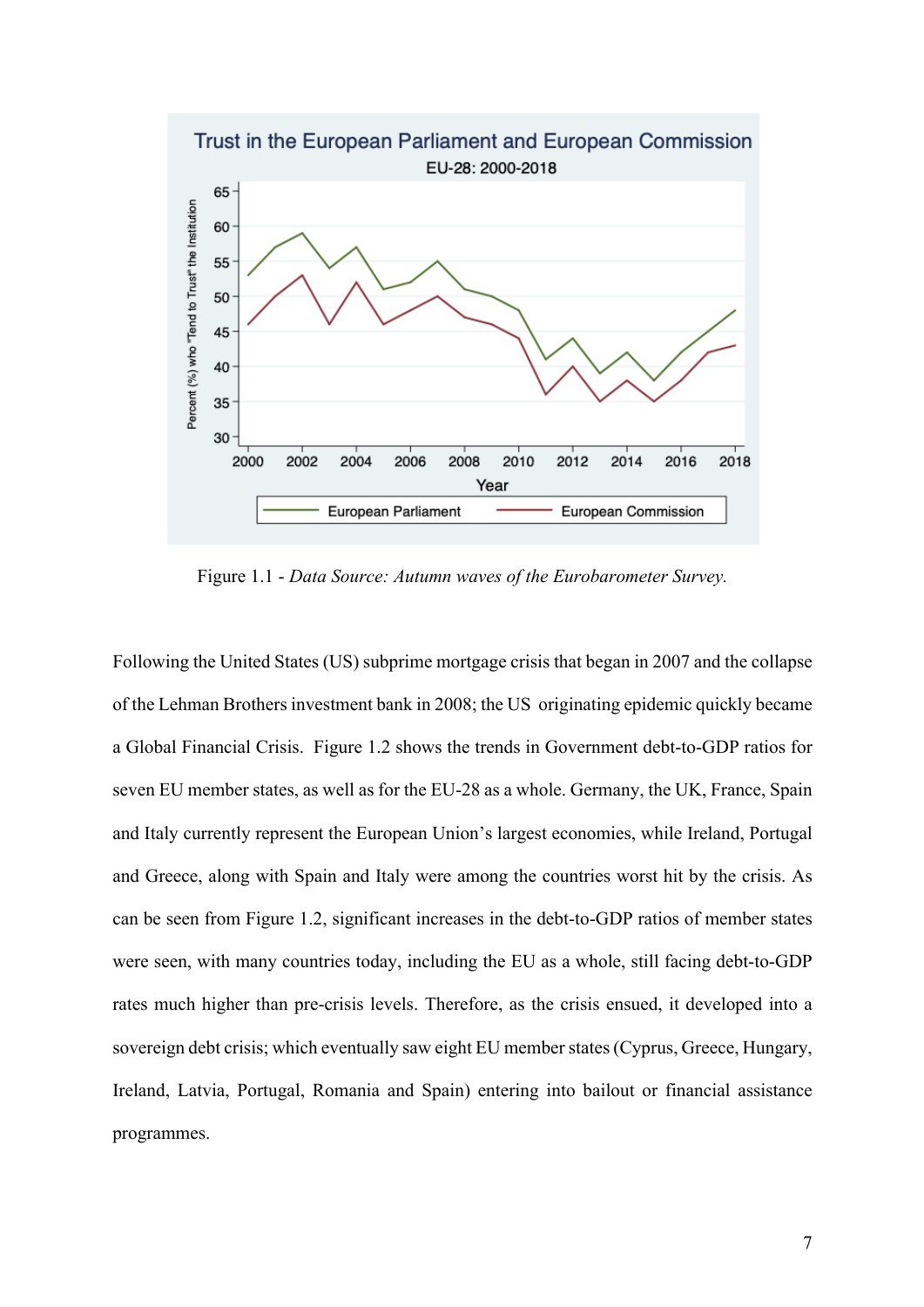

Figure 1.2 - *Source: Eurostat, 2019a. [Dataset: gov\_10dd\_edpt1]*

Further economic fallout from the Global Financial Crisis involved significant increases in levels of unemployment across the member states. The EU's unemployment rate hit a high of 11% in 2013, but sits at 6.3% as of June 2019, which is below pre-crisis levels (Eurostat, 2019b). While this spike in unemployment was felt across the EU as a whole, along with a general increase in poverty rates; it was the youth who suffered the most (Frieden and Walter, 2017). Ireland, for example, saw youth unemployment increase more than threefold between the years 2007 to 2012, going from 9.2% to 30.8% in that period (Eurostat, 2019c). Furthermore, the crisis in youth unemployment saw both Spain and Greece having over 50% of their economically active young population in unemployment from 2012 to 2014. Therefore, this dissertation, when exploring the role played by the financial crisis in shaping trust in the EU and its institutions, accounts for youth unemployment as part of the cohort of macroeconomic variables.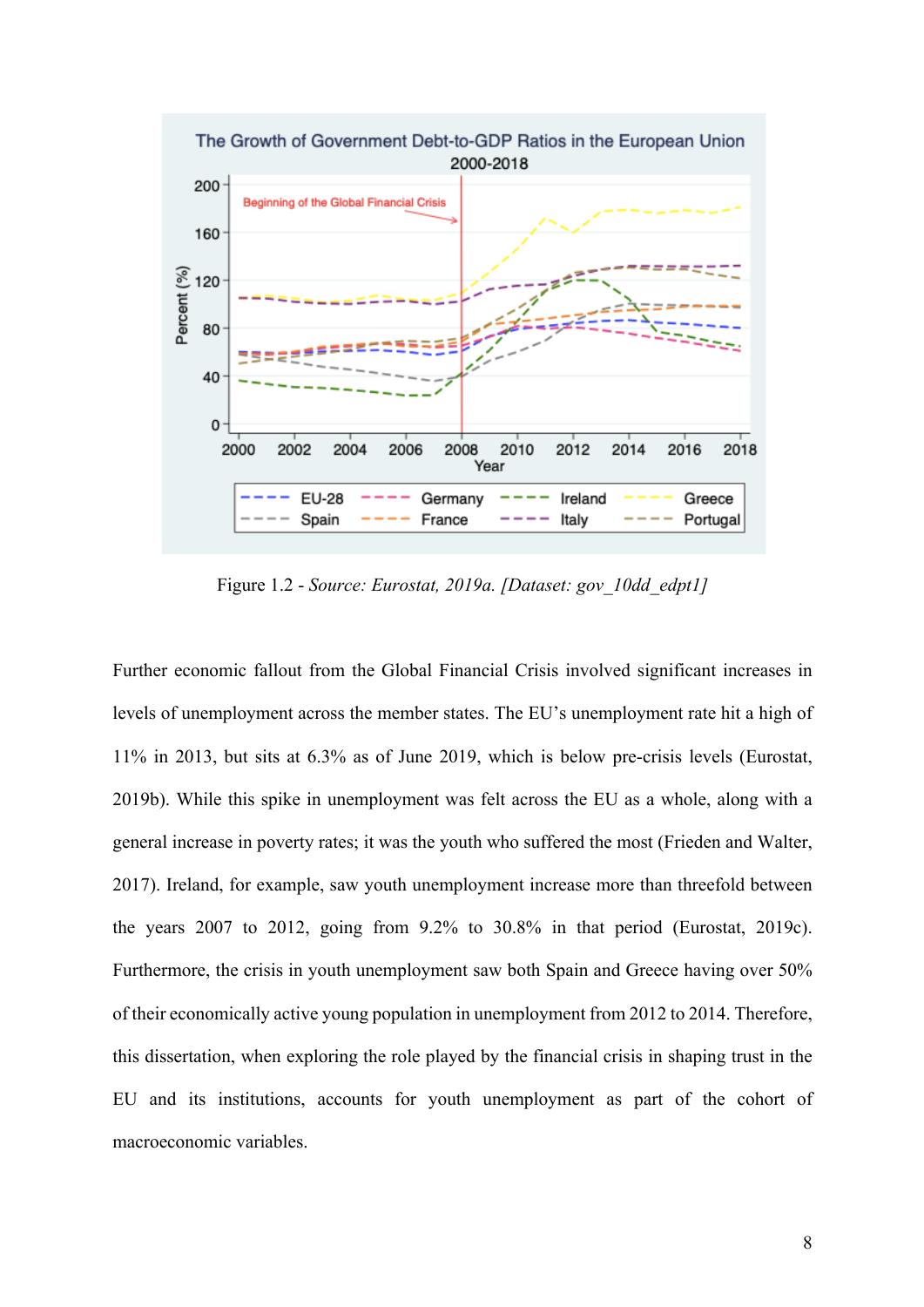Alongside the Global Financial Crisis and the rise in populism, a further significant event faced by the European Union recently is that of the dramatic increase in Chinese imports to the European economy. According to the UN Comtrade Database (2019) and as can be seen in Figure 1.3; across the EU-28 as a whole, Chinese imports went from accounting for 7.5% of total imports in the year 2000 to representing 19.9% in 2018. Colantone and Stanig (2018) call this surge in Chinese imports "the major globalization shock for Europe in recent times". The authors also highlight that while globalisation can yield net welfare gains, losers can also be created; particularly in member states and sectors of the economy most affected by this heightened level of import competition. Therefore, this dissertation seeks to explore whether the generation of losers in this setting gives rise to an increased take-up of extreme political views and whether the import shock has contributed to the decrease in trust in the EU and the institutions it encompasses, as people seek to hold someone to account for the losses they experience.



Figure 1.3 - *Source: UN Comtrade Database (2019).*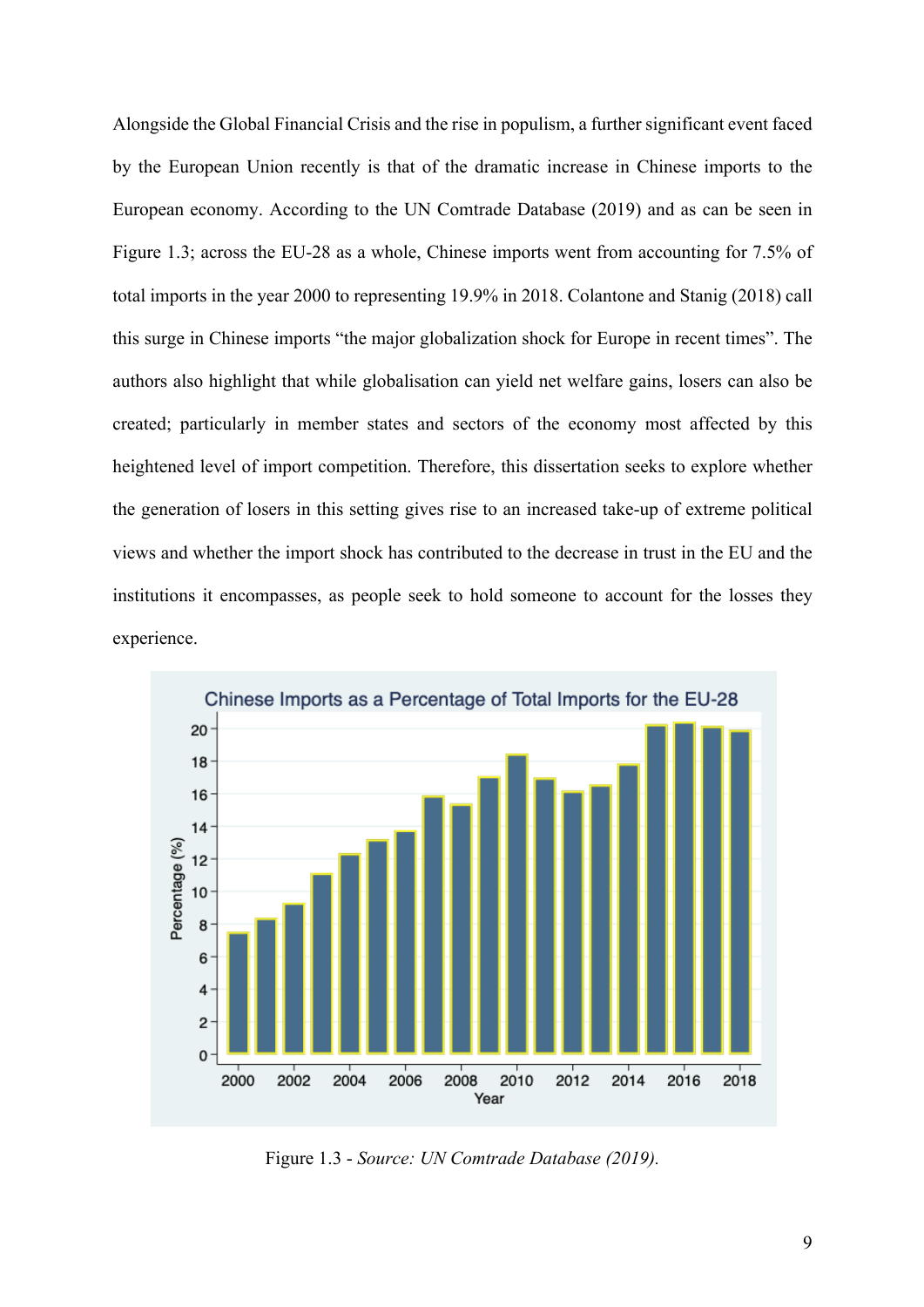There is no doubt that since the turn of the century, the European Union has been thrown a number of challenges, particularly in the case of the financial crisis and globalisation in the form of the Chinese import shock. While many economies in Europe have recovered from recessionary times, it is clear that trust in the European project has not been as quick to bounce back to pre-crisis highs. Examining the EU, European Commission and European Parliament separately, the results of this paper indicate that the most recent financial crisis acted as a significant contributor to the decline in trust in the European Union. Moreover, a substantial relationship was found between increased Chinese imports on the European markets and the weakening of levels of trust in European institutions, something not yet accounted for in the literature. Finally in addressing the causes of extreme political ideology among EU citizens, we find that higher levels of education and occupations involving higher skill sets (such as managers and professionals) are associated with lower odds of self-identifying as either farright or far-left. Therefore, these results act as an important aid to our understanding of public opinion in the European Union, as well as the determinants of Euroscepticism and extreme political views.

The rest of this paper will proceed with a literature review exploring the existing literature relevant to our research questions, followed by a research design section highlighting our proposed hypothesis, the data used in the testing of these hypotheses and an explanation of the methodological approach. After this, the results of our various models will be presented in detail, followed by our penultimate section; which will see a discussion take place centred on the implications of our findings and how the results compare to the hypotheses put forward. The final section will conclude this paper.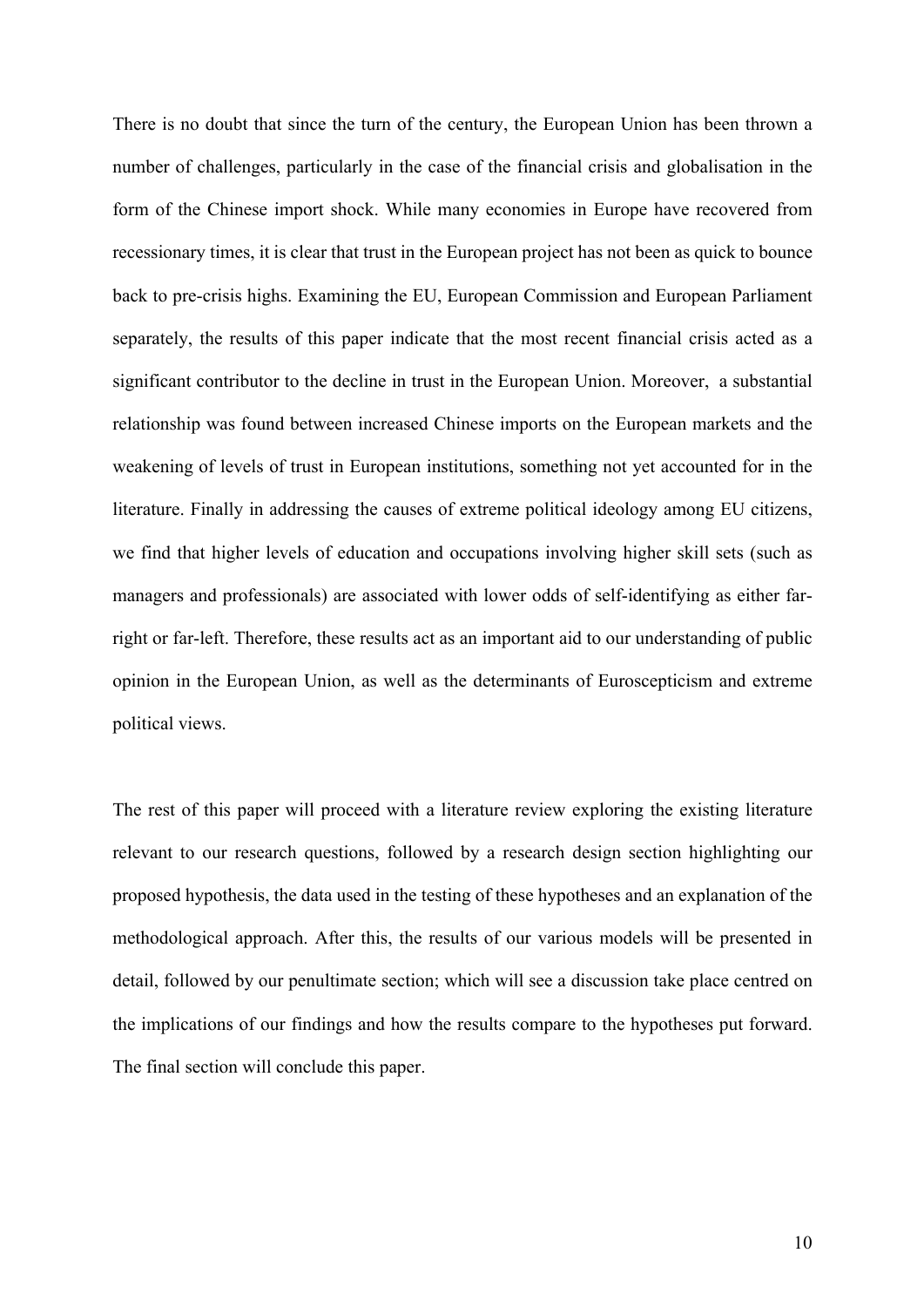#### **2. LITERATURE REVIEW**

This section will review a selection of literature across three main areas or themes. Firstly, I will look at the existing literature on the determinants of trust in institutions, including the factors associated with the rise in Euroscepticism. Secondly, I will explore a selection of work examining the political consequences of increased trade integration and globalisation, and finally I will highlight a sample of work on the determinants of political ideology, opinion and voting patterns.

#### **2.1 - EUROSCEPTICISM AND TRUST IN INSTITUTIONS**

The empirical study of Euroscepticism and public opinion towards trust in institutions, such as the European Union and its various bodies, has been a growing field in recent decades. Much of this has been facilitated greatly by the existence of EU-wide public opinion surveying, in the form of the Eurobarometer, which began in 1974, and European Social Survey, which was established in 2001. The determinants of support in the European project have been found to be wide-ranging; from socio-economic determinants, to individual-level factors, and the use of proxies or cues based on knowledge of domestic political affairs.

Many studies examining how economic conditions have shaped citizen's attitudes towards the EU centre around the Great Recession; the most severe crisis to hit Europe since the Great Depression of the 1930s. One such study is that of Gomez (2015), who identifies higher rates of inflation and unemployment as central drivers of the decline in support for the EU. In Europe, the economic crisis evolved into a sovereign debt crisis; with interest rates on government bonds reaching record highs. This saw access to credit being restricted for both corporations and citizens alike, as government and corporate bonds faced significant rating downgrades. Therefore, Gomez finds that citizens in member states that experienced higher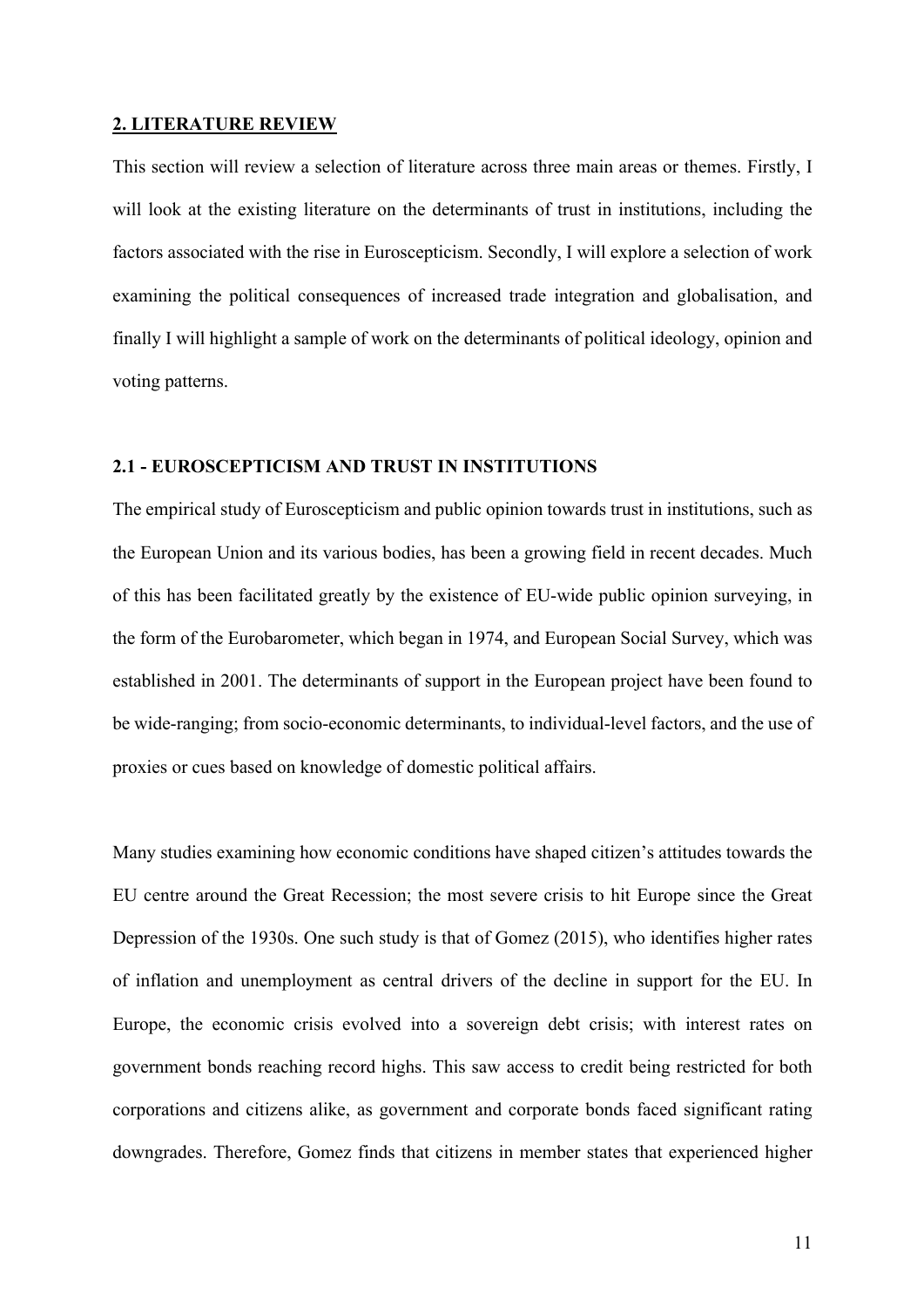interest rates, are less likely to support the EU. Another study in this area is that of Foster and Frieden (2017), who set out to examine the socio-economic determinants of what they refer to as the "Crisis of trust". Here the authors find that countries enrolled in structural adjustment programs, under the umbrella of the European Stability Mechanism (ESM) or the European Financial Stability Mechanism (EFSM), saw trust in the EU collapse by 7 percentage points. Moreover, Foster and Frieden affirm the common finding that high unemployment rates are associated with increased Euroscepticism among citizens. In this same study, Foster and Frieden also find that individuals with higher education and skill levels, tend to trust national government and the EU more than individuals not in these categories.

Similar studies have also been conducted on the impact of the financial crisis on trust in democratic institutions at the national level. Armingeon and Guthmann (2014), using Eurobarometer survey data from 26 EU member states from 2007 to 2011, employ a timeseries cross-sectional analysis and find that an increase in interest rates of 5 percentage points yields a 10 percentage point reduction in support or trust in national parliaments. Holding a favourable view of their domestic economy increased an individual's probability of supporting their national democracy by 25 percentage points. Moreover, the authors found that when assessing domestic democratic matters, citizens take developments on the international scene into account when making these evaluations. This indicates the understanding among citizens, that actions taken by international actors can often bypass national-level government decisionmaking. Thus, Armingeon and Guthmann point out that this relates to the academic work in the area of the democratic legitimacy of the European Union, showing that weakened legitimacy at the EU-level can compromise and erode trust in government decision-making at the country level.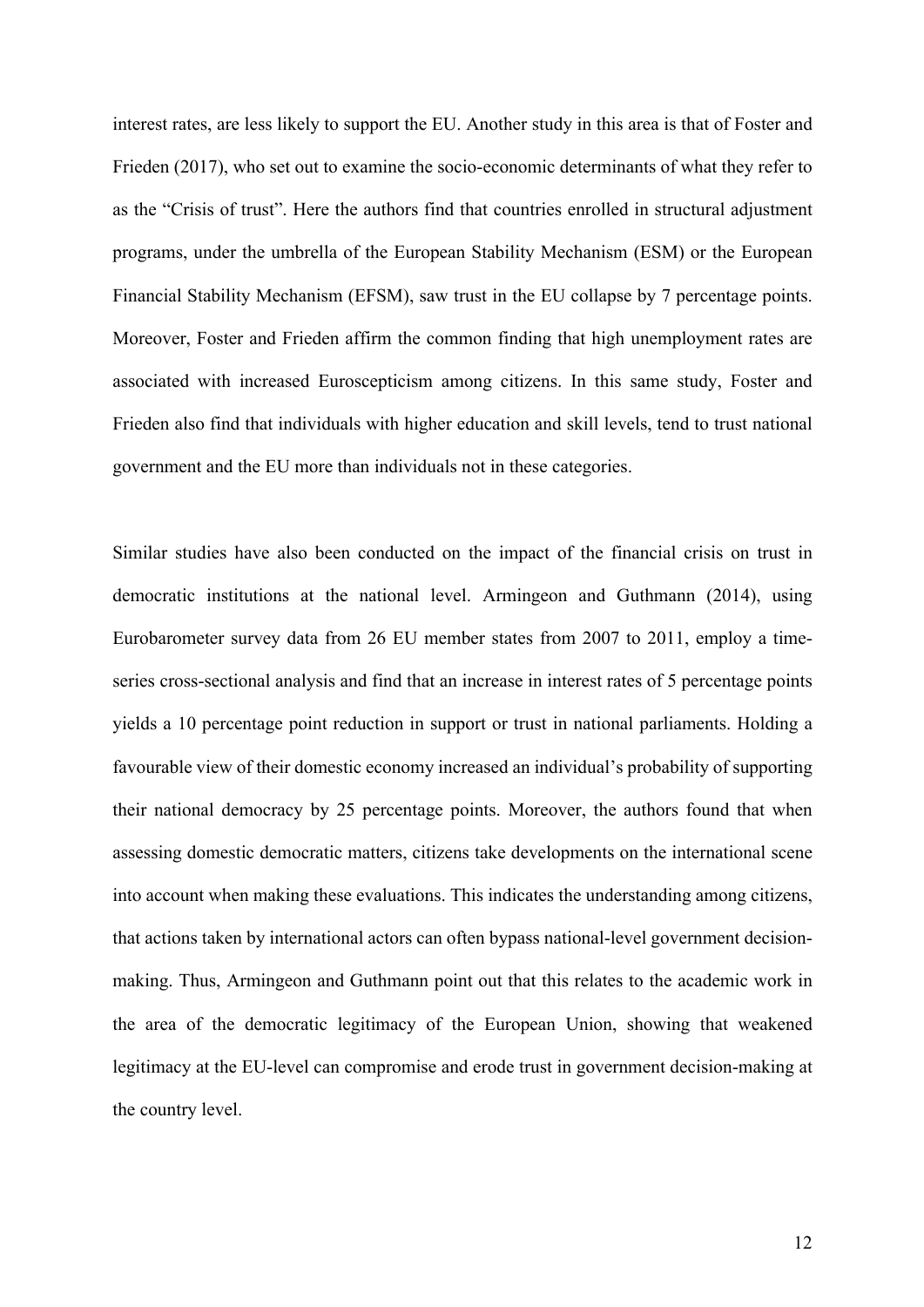Some researchers have also hypothesised that individuals, when forming opinions about the EU and its institutions, form proxies based on attitudes towards national government and politics. This concept is put to the test by Anderson (1998), who highlights the common trend for citizen awareness of the EU to be significantly low. This indicates that attitudes towards EU-related topics often tend to be formed based on attitudes towards domestic political issues, of which EU citizens tend to have a much deeper knowledge and experience of. Serricchio, Tsakatika and Quaglia (2013) refer to this mechanism as an "institutional proxy", through which "national institutions provide citizens with a cognitive short cut towards trust in EU institutions". This is also very similar to the idea of "information shortcuts" put forward by Lupia (1994), which enables poorly informed citizens or voters mimic the behaviour of wellinformed voters. In a game theory or strategic setting, this would be akin to a signalling game. Therefore, using Eurobarometer data, Anderson (1998) finds that "system and establishment party support are the most powerful determinants of support for membership in the European Union".

In the same vein, in an attempt to explain the sinking of support for the EU and further integration in the aftermath of the great recession; Armingeon and Ceka (2014) find a twofold result. While they did find some evidence that the economic crisis and EU policies did play a part in this decline; it is trust in the national government that is found to be the most important factor in determining support for the EU. Using a sequence of multilevel logistic regressions, the authors find that trust in EU institutions stems from an individual's perception or assessment of policy and politics at the domestic level. The authors link this finding to the idea of cue theory; which states that individuals develop cues in order to abridge or simplify their surroundings and aid decision-making. However, in the case of more informed Europeans, this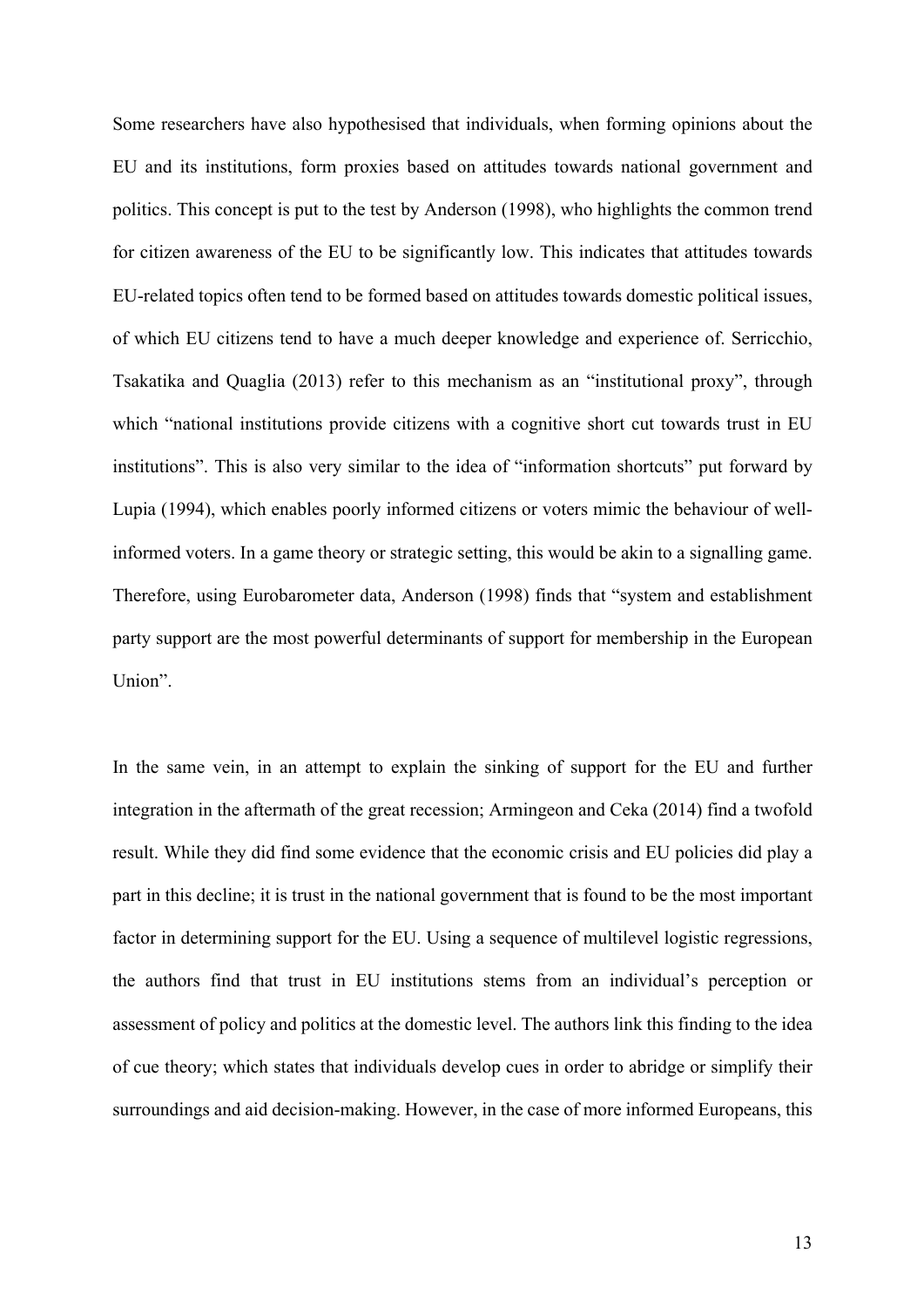effect is lessened; as they hold sufficient knowledge of the EU and European affairs to form their own views, without the need for national-level cues.

# **2.2 - POLITICAL CONSEQUENCES OF GLOBALISATION AND TRADE INTEGRATION**

While literature on globalisation has become vast, only a small segment of this examines the political consequences of globalisation and international trade. Here we will see a sample of such literature, with a particular focus on the impacts of the Chinese import shock.

Authors Colantone and Stanig in their 2018 paper, explore the "Trade Origins of Economic Nationalism" using district level electoral data from fifteen countries from Western Europe. To measure the effect of the Chinese import shock the authors created a unique instrumental variable on imports to Europe using data on Chinese imports to the US. This paper finds that increased import competition or a larger shock of imports results in elevated levels of support for nationalist and radical right parties, along with a general rightward shift in the electorate on the ideological spectrum. Colantone and Stanig explain that given the fact that the welfare gains from globalisation tend to be unequally shared, this results in increased opposition to globalisation and free trade. These concerns are then picked up and used by far-right and nationalist parties for political gain and turned into policy stances that can be classified as economic nationalism. Parties and candidates representing these views aim to bring about increased protectionism and a potential u-turn of globalisation.

While Colantone and Stanig created an instrumental variable for effect of the Chinese import shock on Europe, further studies have been conducted on a more local level using regional level import and trade data. Dippel, Heblich and Gold (2015), focussing solely on German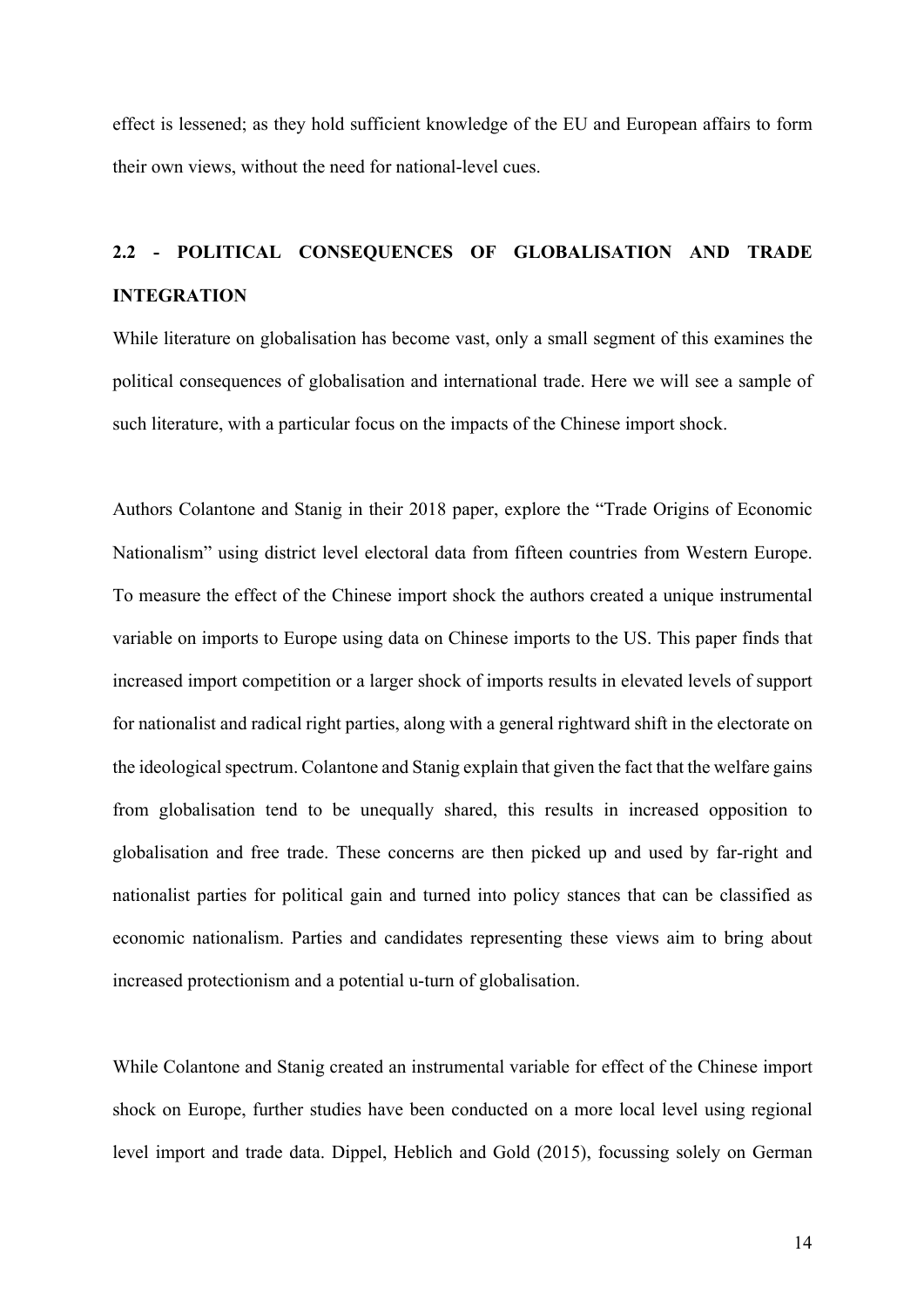voting patterns, seek to quantify the effect of increased trade between Eastern Europe and China from 1987 to 2009. Here the authors find a statistically significant positive relationship between increased trade exposure and higher vote shares for radical right parties, with twothirds of this effect being attributed to the associated shifts in the labour market.

Similarly, a recent working paper by Malgouyres (2017) explores the impact of the import shock from low wage countries on the vote share of "Le Front National" from 1995 to 2012. Here the authors find a relatively small but still statistically significant effect, suggesting that an increase in imports-per-worker of one standard deviation leads to the electoral support for France's far-right party to increase by 7% of a standard deviation. Therefore, existing literature indicates that globalisation, generally measured by trade exposure, tends to be associated with increased support and vote share for far-right parties.

# **2.3 - DETERMINANTS OF POLITICAL IDEOLOGY, OPINION AND VOTING PATTERNS**

This section will explore some of the existing literature on the determinants of political ideology, public opinion and voter behaviour, particularly in the case of more extreme or populist parties. The factors at play here include domestic economic conditions, the share of foreigners in the population and individual-level characteristics such as education.

The role played by the economy in shaping political behaviour is something widely explored in the literature. Algan, Y. *et al*. (2017) examine this idea in Europe and find a strong statistically significant linkage between increased unemployment and votes for "nonmainstream" and populist parties. Moreover, they ascertain that economic insecurity, born out of the crisis, also drives populism and distrust of political institutions. Similarly, Rico and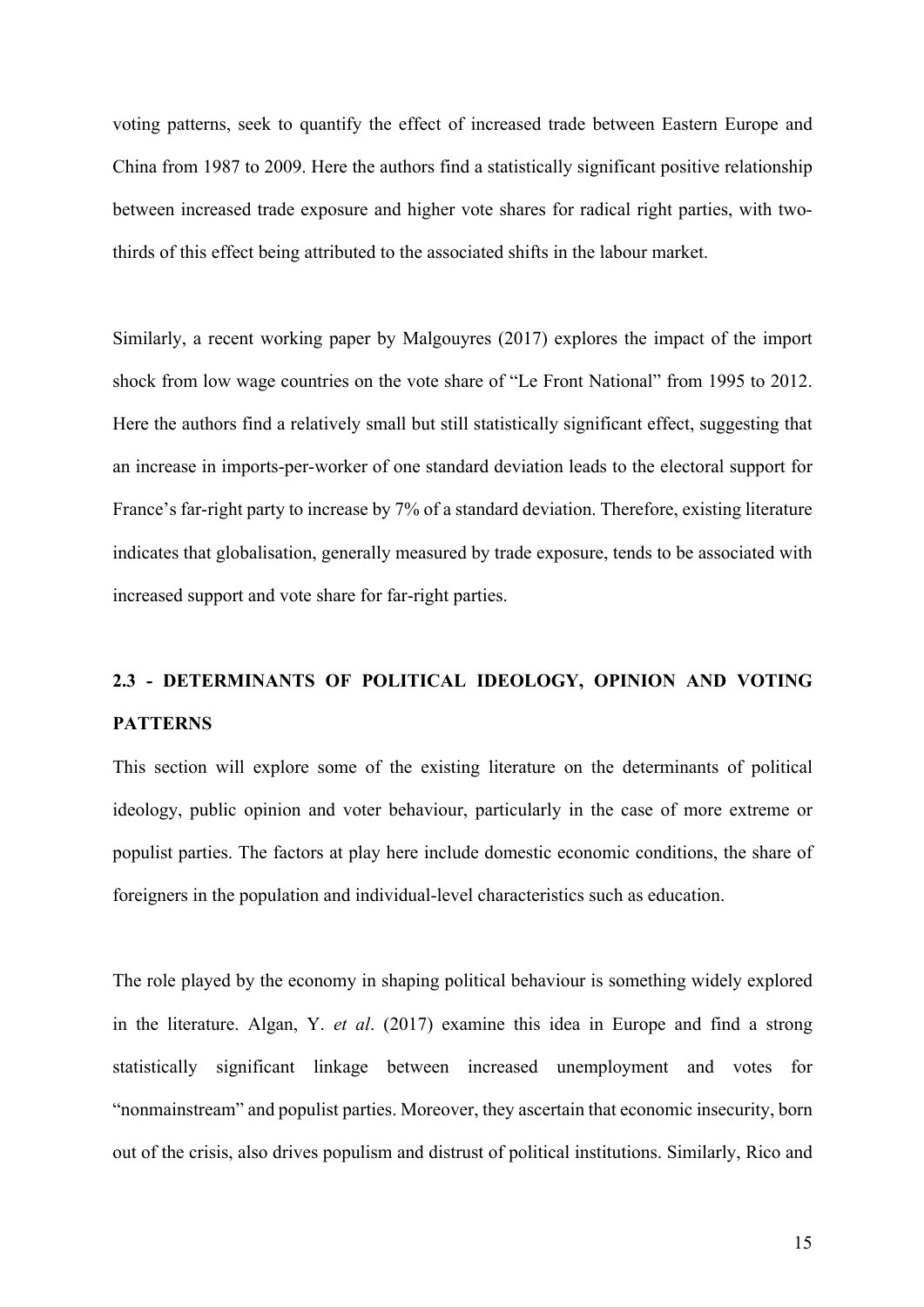Anduiza (2017) find that economic hardship does in fact contribute to the uptake of populist opinion and views among citizens. Their evidence suggests that individuals in a more vulnerable or precarious economic situation, are more likely to hold populist views. This effect is found to be stronger among individuals engaged in occupations involving manual labour and those on lower incomes. Therefore, Rico and Anduiza highlight that the take-up of populist ideology among citizens does not solely rely on the capacity of populist parties to manipulate an individual's judgement of the state of their country, as the economy itself can act as a tool to further their mandate and support.

Parties associated with populist and nationalist sentiment are often also purveyors of antiimmigrant or anti-immigration policy and ideology. Therefore, in times of economic downturn, it is expected that public opinion towards immigrants and immigration will turn negative. Using European Social Survey data from 2002 to 2012, Hatton (2016) finds a negative relationship between the share of immigrants in the population. Taking Europe as a collective, the impact on public opinion has been relatively moderate, however, taking an intercountry view allows for a clearer perspective. Public opinion reflecting a positive view towards immigration and immigrants is found to have a negative relationship with the proportion of GDP allocated to welfare spending and the proportion of immigrants in the domestic population. Interestingly, the socioeconomic standing of an individual is found to bear no impact on an individual's propensity to express this sentiment. Moreover, a nation's unemployment rate was also found to have a negligible effect. Hatton highlights that this is in line with the political rhetoric of late; which has pivoted from playing on the job market impacts of immigrants, to the fiscal ones.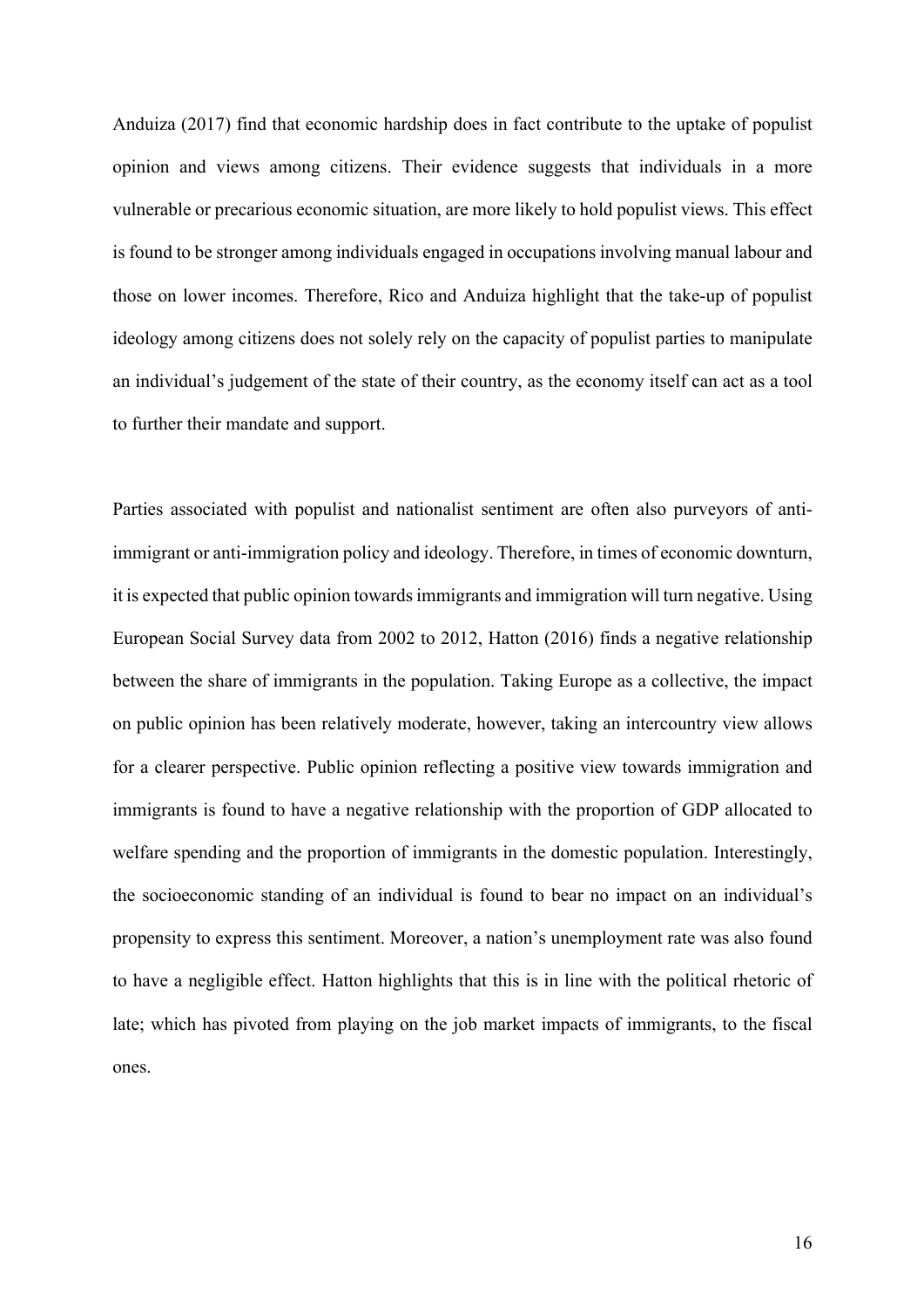While Hatton's study examines a period of time that encompasses the most recent financial crisis, similar studies have taken place in recession-free time periods. Otto and Steinhardt (2014) examine the effects of immigration on electoral outcomes at the local level in Hamburg, Germany from 1987 to 1997. The authors find statistically significant and robust evidence that an increased foreigner presence in district populations was discovered to be associated with higher levels of support for far-right parties and parties standing for xenophobic ideology. Similarly, Halla, Wagner and Zweimüller (2012) focus on the ascendance of the far-right Freedom Party of Austria, transpiring from the mid-1980s. The authors find, using an instrumental variables approach, that an increased share of immigrants in a locality, increases the share of votes for the Freedom Party in that area. Moreover, the authors ascertain that it is not only the number of immigrants that matters, but also their skill level. Low and medium skill levels among immigrants increases the tendency of Austrian voters to move toward the extreme right. High skill levels among immigrants, however, is found to be associated with either a negative or statistically insignificant impact on far-right voting.

Thus, while we have seen that immigration patterns can shape public opinion, political ideology and voting behaviour; it is also worth noting that immigration and anti-immigrant sentiment are not the sole components contributing towards a rightward shift in the electorate. Arzheimer (2009) acknowledges that while immigration and macroeconomic conditions such as unemployment do play a role in determining the extreme right vote, it is their interaction with a variety of political properties that contributes to the situation. Racist and nationalist rhetoric are not the only brand messages embodied by parties on the extreme right. Far-right populists also aim to entice those voters who can be classified as anti-establishment and are generally not likely to trust political institutions. Likewise, Werts, Scheepers and Lubbers (2013) using a multilevel analysis of national elections across 18 European states from 2002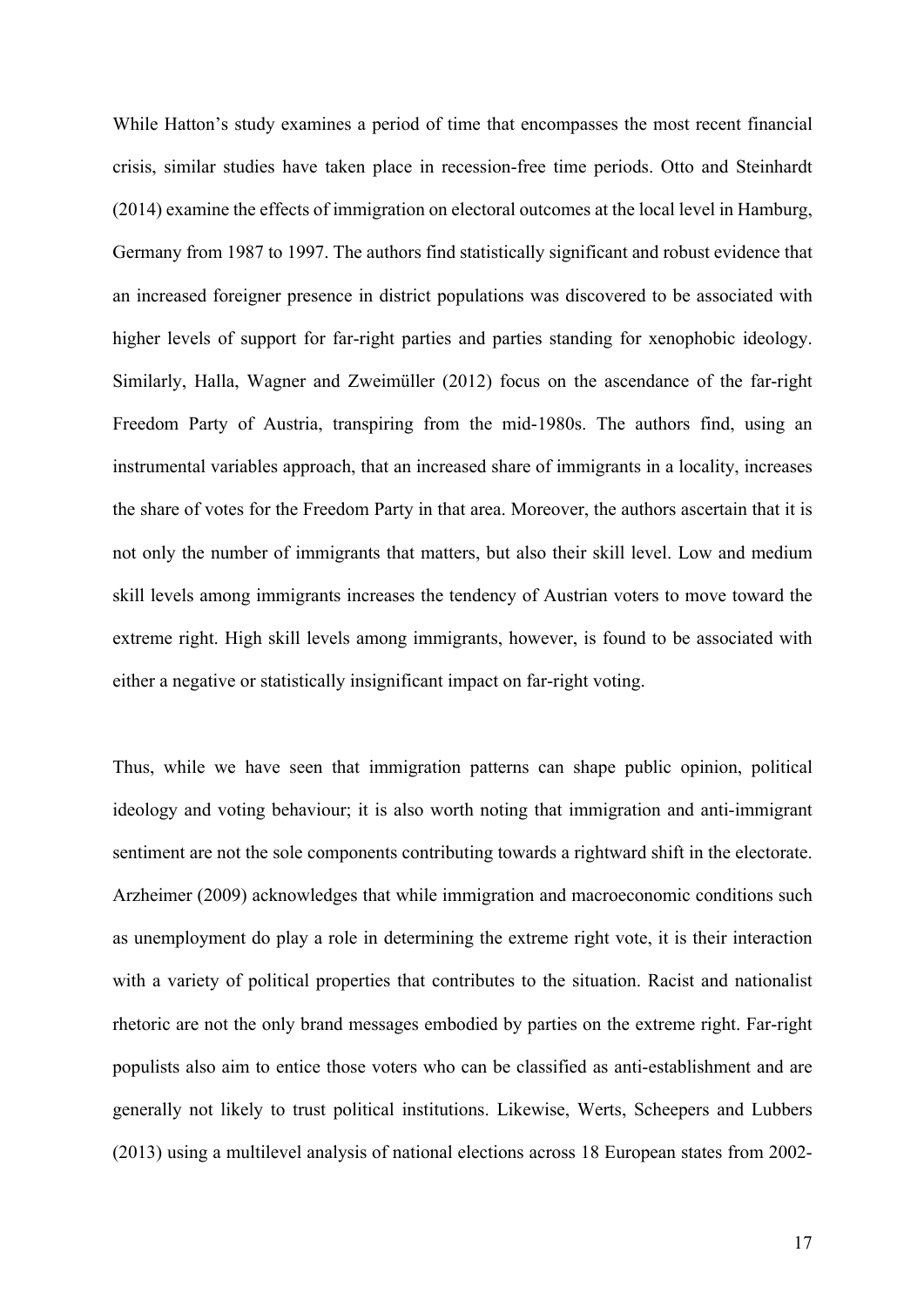08, seek to explore the contextual determinants of radical right voting. The authors find that the three primary drivers of voting for extreme parties are a perceived ethnic threat, antiestablishment opinion and Euroscepticism. The measure of Euroscepticism used in this paper relies on European Social Survey data on individual trust in the European Parliament. Furthermore, the authors identify that individuals with lower levels of education, working in manual occupations, unemployed or those who do not attend church have a higher propensity to vote for more extreme parties.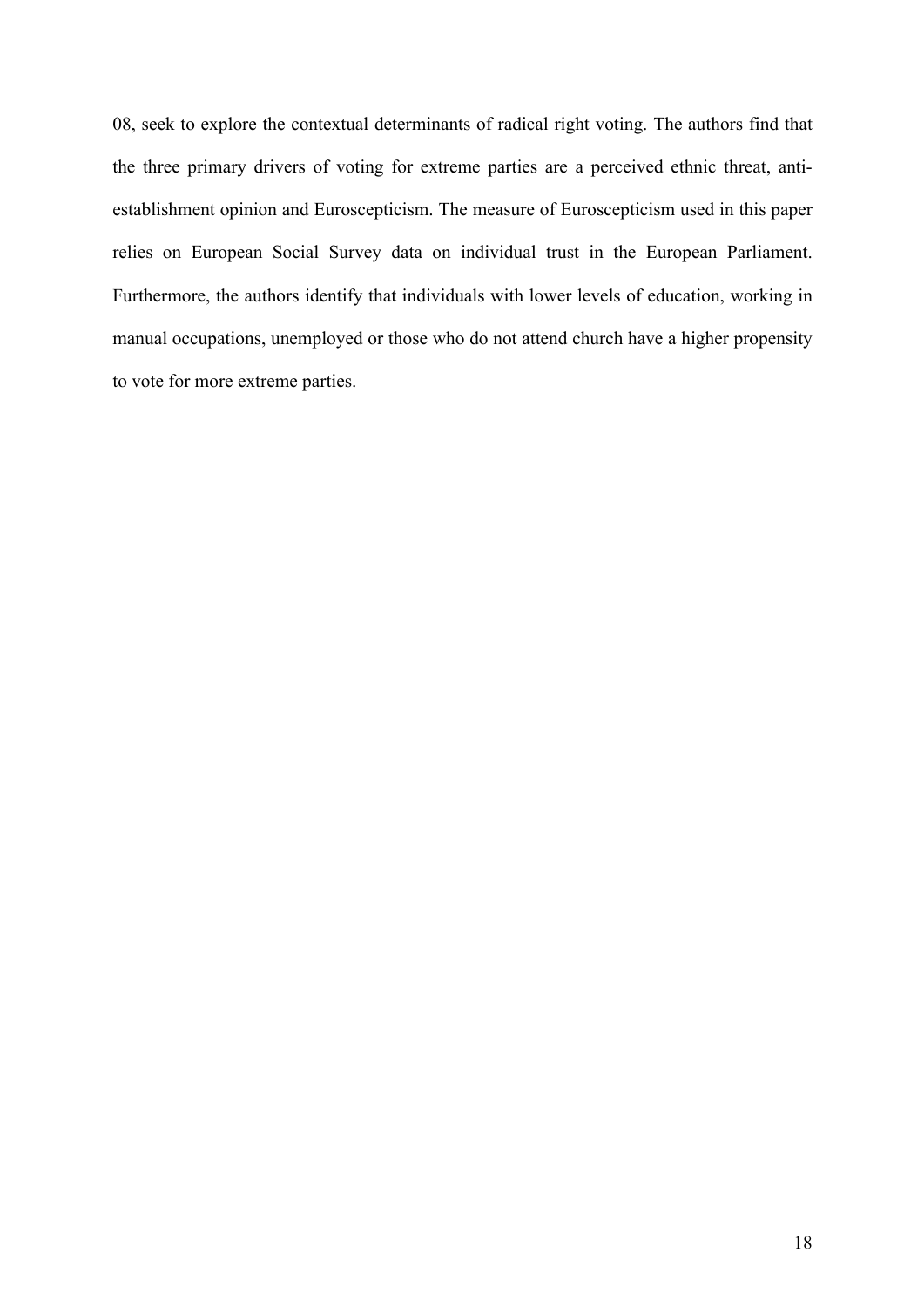#### **3. RESEARCH DESIGN**

This section will outline the proposed hypotheses central to this dissertation, the data used, as well as the methodology employed to answer the primary research question concerning the determinants of trust in the EU and its institutions.

#### **3.1 - HYPOTHESES**

This dissertation will be centred around four primary hypotheses, which we will now discuss and later evaluate in the discussion section, based on the results of our empirical analysis.

*Hypothesis 1 - The Economic Crisis played an important role in determining levels of trust in the EU and EU institutions in recent years.*

A number of our models, which will be addressed later in the paper, aim to explore whether our set of national economic variables shapes the extent to which citizens in the European Union trust the EU and its institutions. Similar to the idea of retrospective and economic voting, in a public opinion setting; it is plausible to theorise that citizens decide whether or not they trust a given institution based on the past economic conditions they have experienced. Therefore, we expect to find statistically significant relationships between citizen trust and a number of national-level economic variables, including economic growth, debt-to-GDP ratio and youth unemployment.

*Hypothesis 2 - The Chinese import shock has contributed to worsening levels of EU trust.*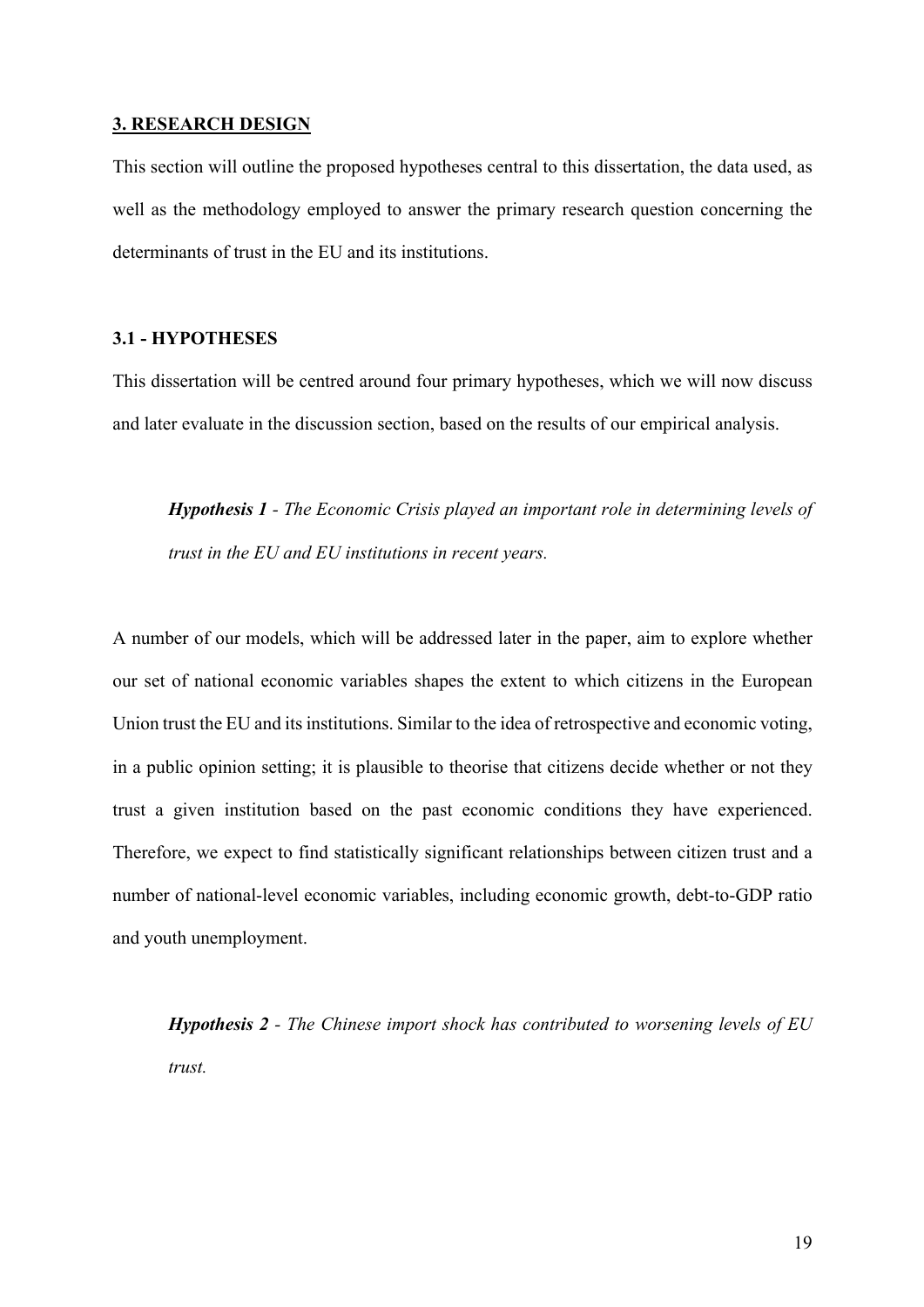Previous studies have attempted to measure the effects of the Chinese import shock on voting patterns and have employed the use of US import data as a proxy for European imports from China, as in Colantone and Stanig (2018). However, this study attempts to directly assess the impact of the import shock by employing data on EU imports from China and uniquely testing them against individual-level trust in the EU and its institutions. Therefore, we hypothesise that the Chinese import shock led to a significant reduction in trust in EU institutions, potentially representing an act of finger-pointing for the increased import competition and any associated negative impacts.

#### *Hypothesis 3 - Time Heals All Wounds.*

As time goes on, the Global Financial Crisis becomes gradually further in the past. Therefore, I hypothesise that citizens of Europe will become less harsh on the EU system as each passing year goes by. Many European economies have made significant strides in their economic recoveries, however, this recovery has not been felt equally among all countries and individuals. Politically speaking, events like the Brexit referendum and the political fragmentation shown in elections across Europe in recent years, show that sentiment towards the EU is still bruised. Despite this, I believe the age-old saying "Time heals all wounds" can be applied to this scenario. This hypothesis will be tested through the use of a variable measuring the years since the financial crisis, which will be discussed later. Furthermore, the theory of economic voting mentioned earlier, ascertains that the economic climate at the time of an election, weighs heavily on the mind of a voter when making their voting decisions at times of an election. While this is not that of an election, it is useful to take the insight from this theory and extend it into our trust situation of European institutional trust. Therefore, we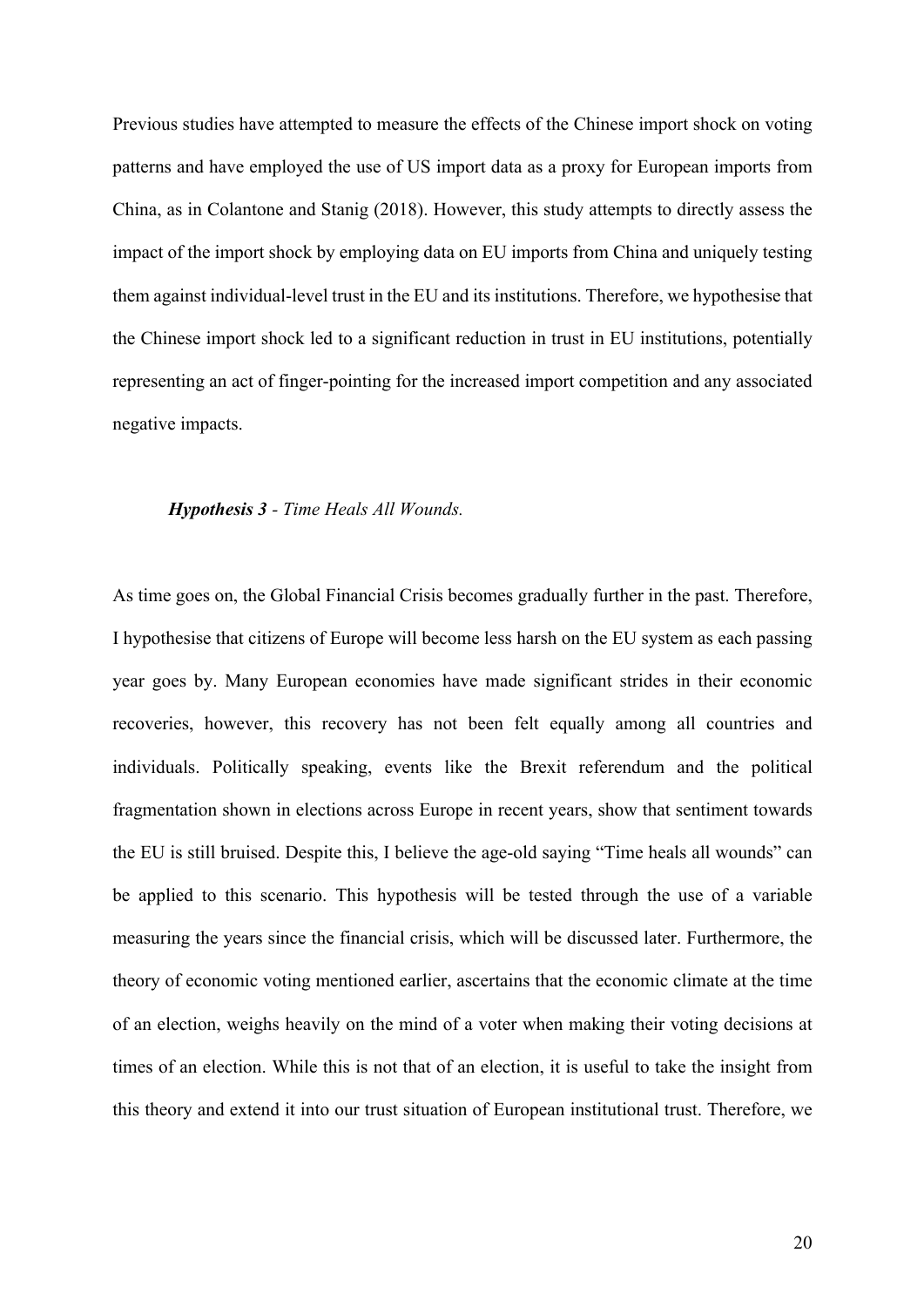would expect that even though EU citizens have experienced hard times economically, their trust in the EU will slowly begin to rebuild over time.

*Hypothesis 4 - Political ideology is driven by individual characteristics (such as education and occupation), while also being impacted by economic factors such as the China Shock.*

This final hypothesis refers to our final models (5, 6 and 7) which explore the individual-level take-up of extreme political ideology. We hypothesise that the driving forces behind these ideology have both economic and individual-based foundations. Therefore, these models will include our national economic variables, along with our individual-level variables which account for a person's sex, age, occupational grouping and education level. We would expect to see those individuals with lower levels of education and those working in less skilled occupations, alongside those who are unemployed, to have an increased likelihood of holding these extreme views.

#### **3.2 - DATA**

Given the fact that this dissertation seeks to explore the causal factors determining levels of trust in the EU, survey data is utilised to create a measure of individual trust. The survey data used in this dissertation is that of the Eurobarometer. Eurobarometer conduct approximately 1,000 face-to-face interviews in each EU member state, along with some non-member countries also. While special Eurobarometers are conducted that focus on very specific themes, for the purpose of this study, all of the required individual-level data could be collected from the biannual "Standard Eurobarometer". In order to construct the dataset, 34 individual waves of the Standard Eurobarometer from Spring 2001 to Autumn 2017 were compiled, with the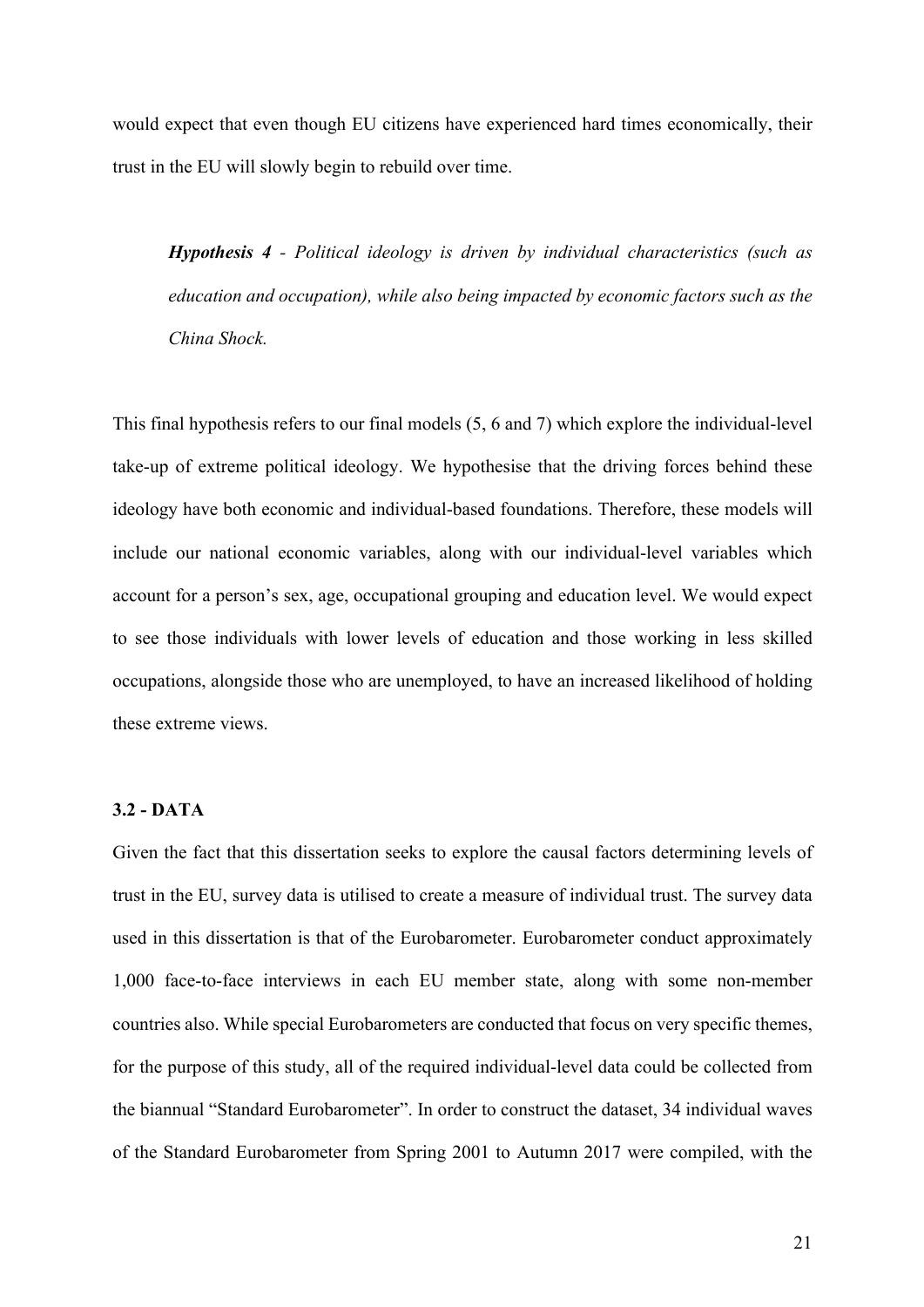variables required for analysis identified and extracted for the 28 current EU member states. A table describing each variable and highlighting its source can be found in Appendix 1.

For the variables relating to trust in the EU and its institutions, the Eurobarometer survey asks individuals, for each given institution, whether they "tend to trust it or tend not to trust it?". Individuals can either respond with "Tend to trust", "Tend not to trust", or that they don't know. This trust question was asked in relation to the European Union itself, as well as for the European Parliament and the European Commission; which form the main trust-related dependent variables for this study and can be seen in Appendix 1. Some waves of the survey did include the European Council, however it was dropped from this study due to its inconsistent frequency. Trust in national parliaments was also asked regularly, and so is included in one of our models; along with trust in the United Nations (UN), which is used to form a placebo test. These variables were therefore coded into binary variables, with 1 indicating "Tend to trust" and 0 indicating "Tend not to trust", as seen in Appendix 1.

Eurobarometer survey data was not only used to form the dependent variables, but was also used for a number of individual-level explanatory variables. These individual-level variables can be seen in Appendix 1 and include variables for an individual's sex, age, level of educational attainment, self-identified political ideology, as well as a number of variables accounting for certain current occupation groups. Age is a discrete variable stating the respondent's current age and sex was coded into a dummy variable "Male", coded 1 for males and 0 for females.

Measuring education levels from Eurobarometer data is somewhat difficult due to the lack of specific education questions included in the surveys. The primary source of information on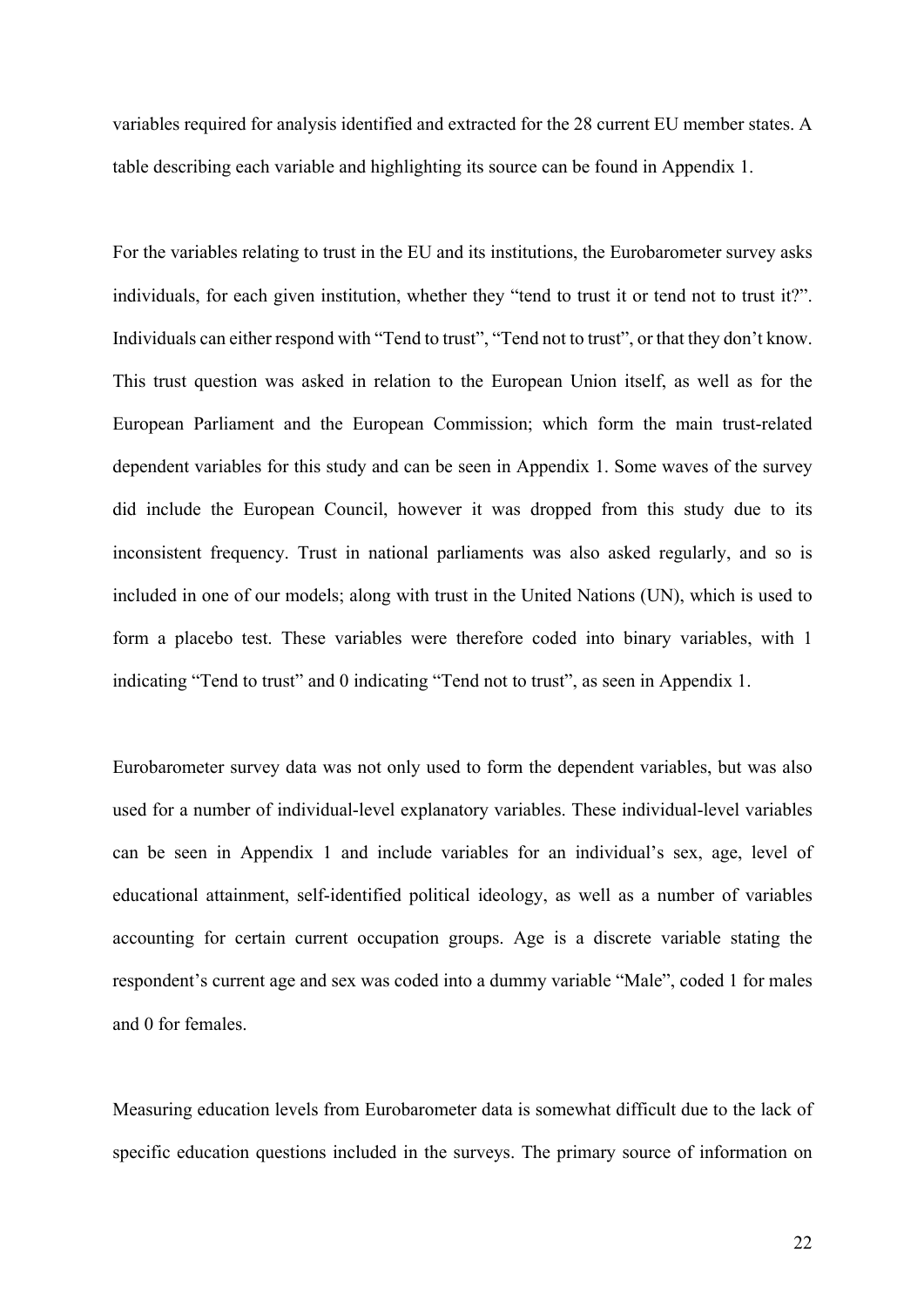education that can be obtained from the surveys is simply the age at which an individual completed full-time education. To make use of this information, four measures of educational attainment were created (similar to the approach used by Foster and Frieden (2017)): individuals who finished education before the age of 18 (low education), individuals who finished school at age 18 (medium education), individuals who finished schooling between the ages of 19 and 23 (high education) and individuals who finished education at age 24 and above (advanced education). These four dummy variables were therefore coded 1 when an individual fell into the given category, and 0 if they did not, as seen in Appendix 1.

For our occupation variables, the Eurobarometer asks respondents what their current occupation is and sorts responses into 18 categories, which is a bit excessive for our model. Therefore, we took 6 categories of interest and created 6 dummy variables to account for whether or not an individual fell into this occupational category. The categories of occupation we included were that of currently unemployed individuals, current students, retirees, managers, professionals (eg: medical practitioners, lawyers, accountants, architects) and farmers or fishermen.

To measure political ideology we created two dummy variables for right and left-wing views. Eurobarometer asks respondents, when it comes to political matters, where they would place themselves from 1 to 10 on a left-right scale. Following Eurobarometer's classification of left, centre and right-wing ideology; a dummy variable for left-wing ideology (equal to 1 for those who responded 1-4) and a dummy for right-wing ideology (equal to 1 for those who responded 7-10) were created.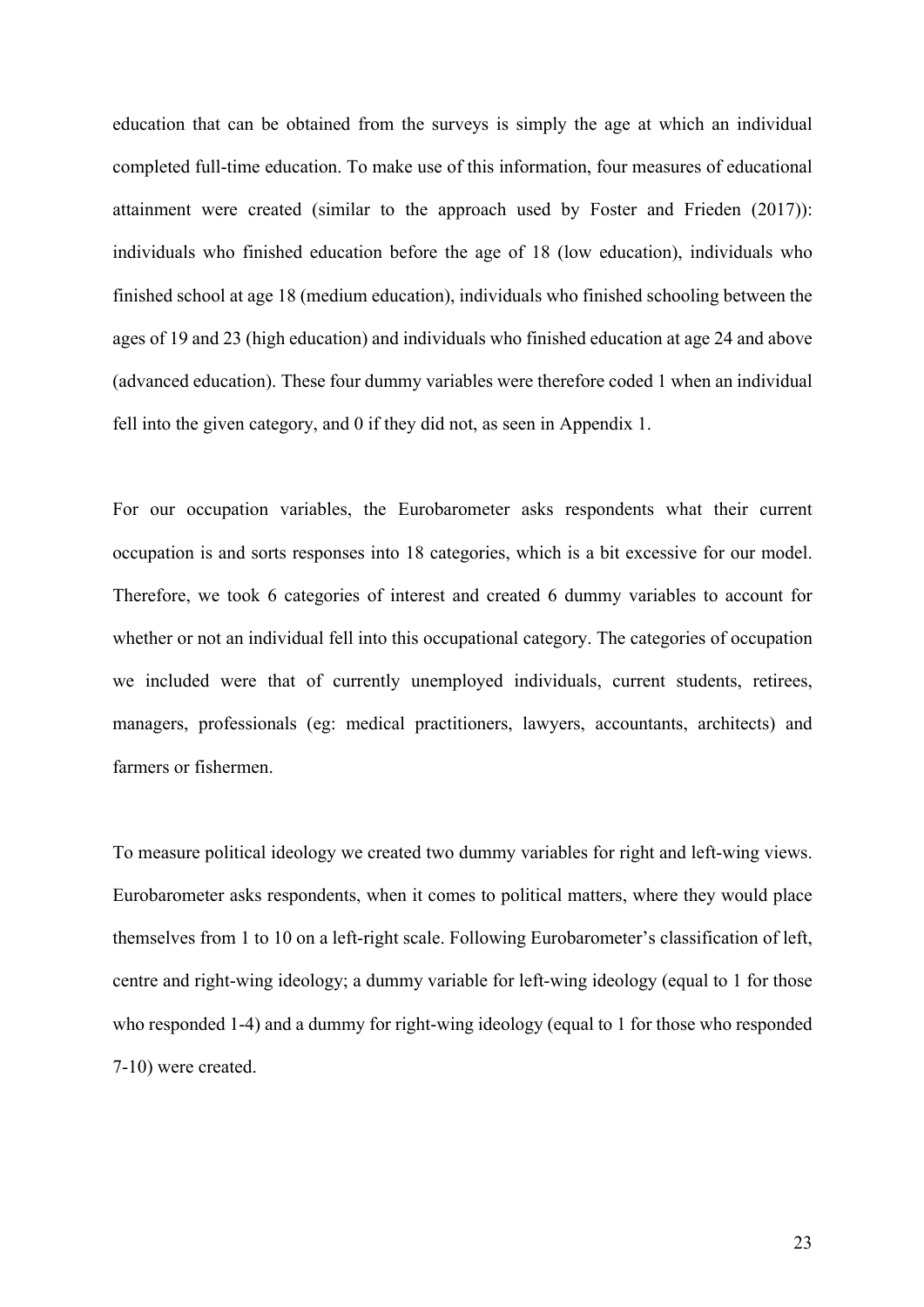Besides individual-level variables, this study, given its aim to explore the effects of the financial crisis and the impact of the Chinese import shock on institutional trust, also includes a number of national macroeconomic variables. These annual variables, which can also be seen in Appendix 1, include the following: the economic growth rate, youth unemployment rate, debt-to-GDP ratio, net migration and Chinese imports as a proportion of a nation's total imports. The choice to select the youth unemployment rate over the overall unemployment rate is due to the fact that is was one of the economic indicators most affected by the most recent financial crisis and something that has not received much attention in previous literature. Moreover, we also include three further additional variables; a dummy variable for whether a country is a Eurozone member, a variable accounting for the size of the EU and a variable for the number of years since the 2008 financial crisis.

As will be discussed later, the latter models of this paper pivot their focus to that of extreme political views in individuals and the factors contributing to the individual take-up of these ideologies. By extreme views, we are referring to those individuals who self-identify as being either far-right or far-left. This is a dummy variable created from the same original data used to create our right and left-wing ideology variables. Here, however, all individuals who responded 1-2 (far-left) or 9-10 (far-right) on the political scale, were coded 1 in our extreme views variable, with all other responses being coded 0.

#### **3.3 - METHODOLOGY**

For all our models, the various dependent variables take a binary form. Thus, given the nature of these dependent variables, the employed identification strategy is that of a binary logistic regression. Model 1 takes each of our measures of trust (EU, European Parliament and European Commission) and regresses them individually against the set of national level socio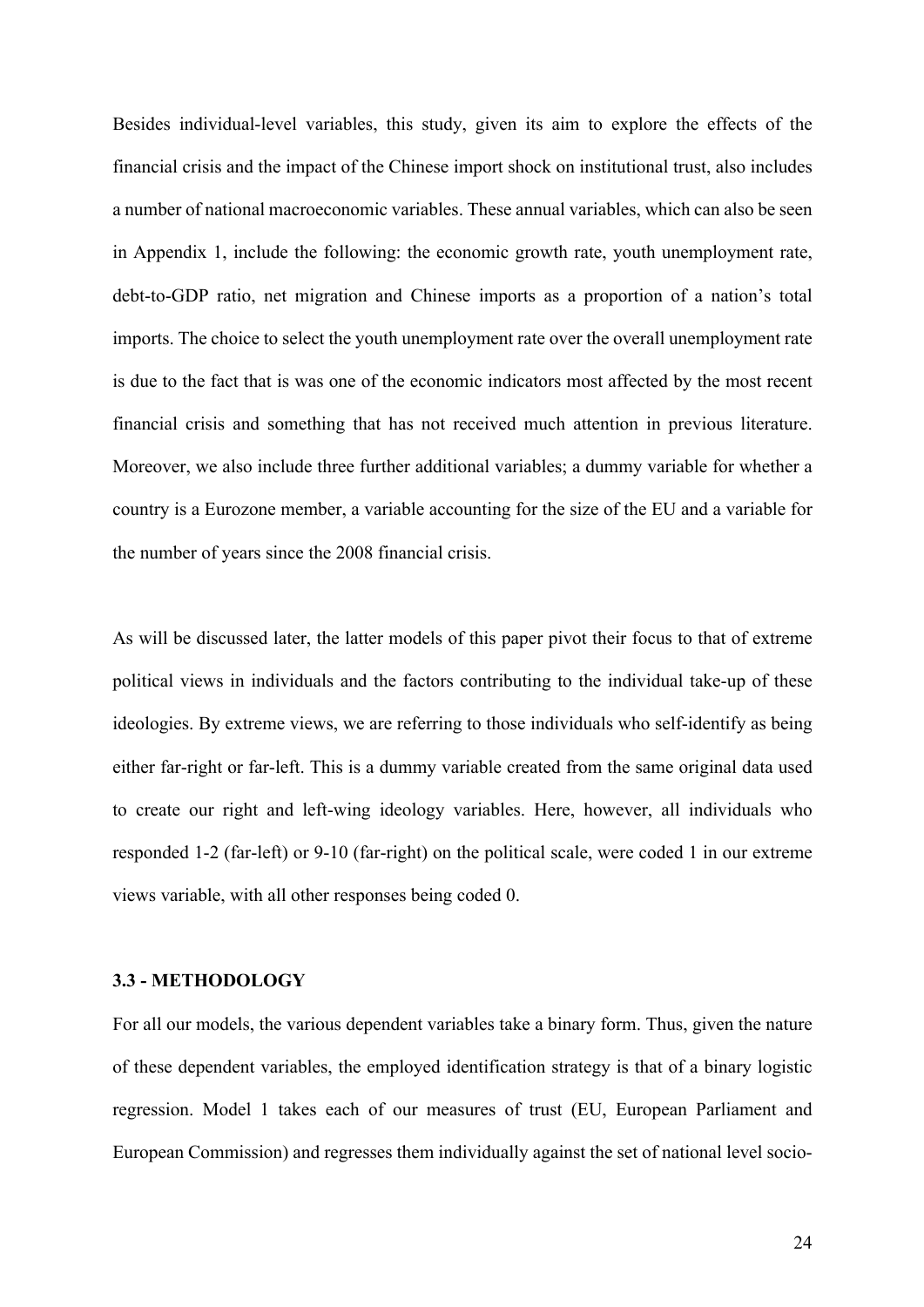economic variables, along with variables accounting for Eurozone membership, the size of the EU and the number of years since the 2008 financial crisis. In each of the models,  $\beta_0$  represents the y-intercept and u represents the error term. Furthermore, for all equations *i* denotes individual, *c* denotes country and *t* denotes time. The equation for model 1 is as follows:

$$
\log\left(\frac{\pi_{Tend\ to\ Trustict}}{1-\pi_{Tend\ to\ Trustict}}\right) = \beta_0 + \beta_1EconomicGrowth + \beta_2Youth Unemployed_{ct}
$$

$$
+\beta_3Debt-to-GDP_{ct} + \beta_4NetMigration_{ct} + \beta_5ChineseImports_{ct} + \beta_6EurozoneMembership_{ct}
$$

$$
+\beta_7 EUSize_t + \beta_8 YearsSince 2008_t + u_{\text{ict}}
$$

Model 2 is very similar to model 1 but simply adds an additional explanatory variable accounting for citizen-level trust in national parliament. Model 3 sees us return to the same set of variables used in model 1, this time with the addition of time ( $\delta_t$ ) and country ( $\alpha_c$ ) fixed effects. Model 4 is an extension of model 3, with the analysis now including a variety of individual-level variables such as age, sex, political views, occupation and education, to examine whether these characteristics induce variation in levels of trust in European institutions. Therefore, the equation for model 4 is as follows:

$$
\log\left(\frac{\pi_{\text{Tend to \text{Trust}_{ict}}}}{1-\pi_{\text{Tend to \text{Trust}_{ict}}}\right) = \beta_0 + \beta_1 Economic Growth_{ct} + \beta_2 \text{Youth Unemployed}_{ct}
$$

+ **β3***Debt-to-GDPct +* **β4***NetMigrationct* + **β5***ChineseImportsct* + **β6***EurozoneMembershipct*  $+ \beta_7 \text{EUS}ize_t + \beta_8 \text{Y} earsSince \text{2008}_t + \beta_9 \text{Age}_{ict} + \beta_{10} \text{Male}_{ict} + \beta_{11} \text{Right-Wing}_{ict} + \beta_{12} \text{Left-Wing}_{ict}$ 

+ **β13***LowEducationict* + **β14***MediumEducationict* + **β15***HighEducationict*

+ **β16***AdvancedEducationict* + **β17***OccUnemployedict* + **β18***OccStudentict* + **β19***OccRetiredict*  $+ \beta_{20}$ *OccFarmerOrFisherman<sub>ict</sub>* +  $\beta_{21}$ *OccManager<sub>ict</sub>* +  $\beta_{22}$ *OccProfessional<sub>ict</sub>* +  $\delta_t$  +  $\alpha_c$  +  $\alpha_{\text{tot}}$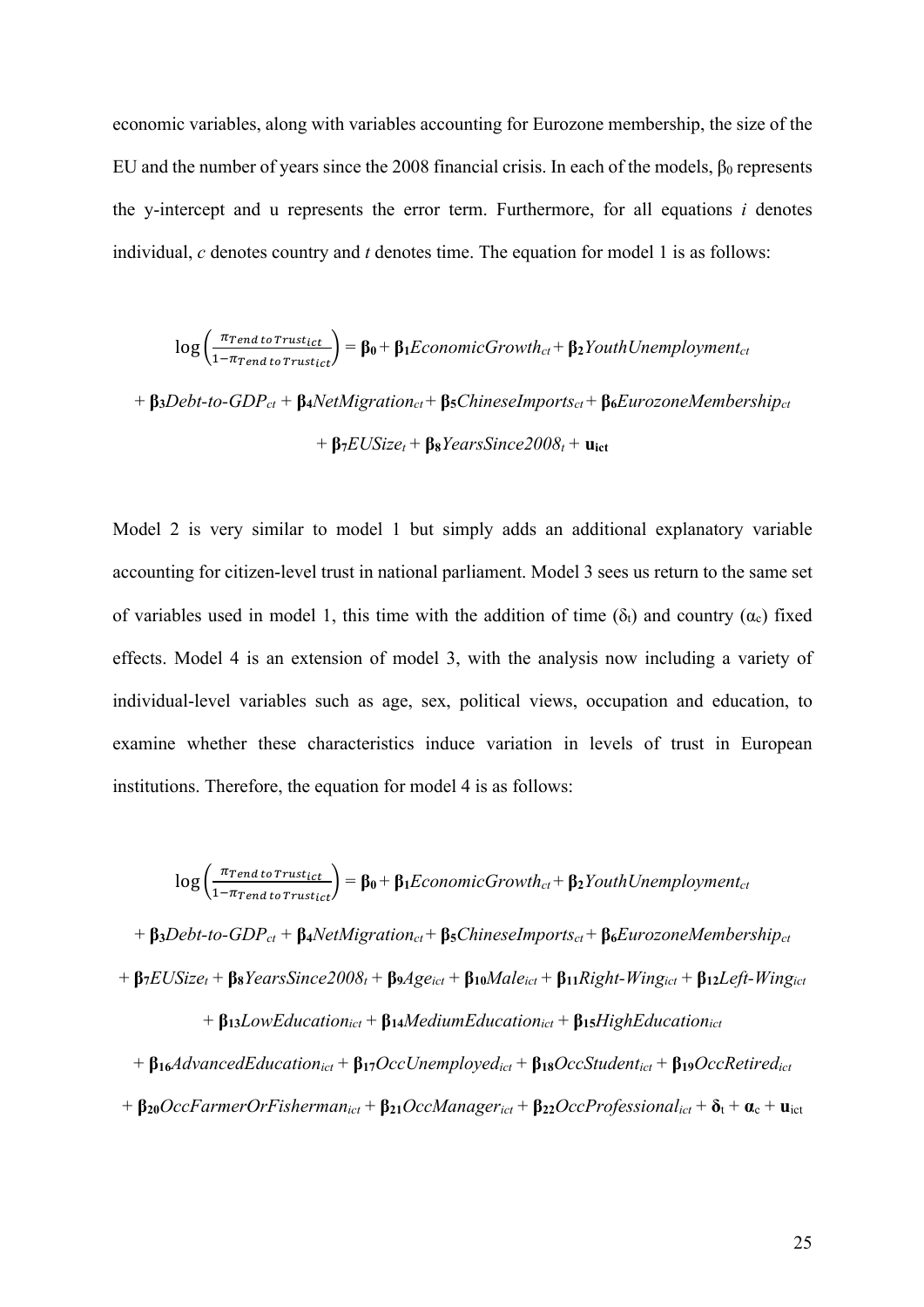Finally, for models 5, 6 and 7, our focus now shifts to the factors contributing to the individual uptake of extreme political views. With extreme views (defined in Appendix 1) as the dependent variable, model 5 thus examines the effects of national-level economic variables on these extreme ideologies. Model 6 adds time and country fixed effects to the set-up of Model 5 and lastly model 7 adds back in our individual-level characteristics of age, sex, occupation and education. Model 7 thus takes the following form:

$$
log\left(\frac{\pi_{Extreme\,Views_{ict}}}{1-\pi_{Extreme\,Views_{ict}}}\right) = \beta_0 + \beta_1EconomicGrowth_{ct} + \beta_2YouthUnemplyment_{ct}
$$

+ **β3***Debt-to-GDPct +* **β4***NetMigrationct* + **β5***ChineseImportsct* + **β6***EurozoneMembershipct*

$$
+\beta_7 EUSize_t + \beta_8 YearsSince 2008_t + \beta_9 Age_{ict} + \beta_{10} Male_{ict} + \beta_{11} Low Education_{ict}
$$

+ **β12***MediumEducationict* + **β13***HighEducationict* + **β14***AdvancedEducationict*

+ **β15***OccUnemployedict* + **β16***OccStudentict* + **β17***OccRetiredict* + **β18***OccFarmerOrFishermanict*  $+ \beta_{19}$ *OccManager<sub>ict</sub>* +  $\beta_{20}$ *OccProfessional<sub>ict</sub>* +  $\delta_t$  +  $\alpha_c$  +  $\mu$ <sub>ict</sub>

When designing research models, one must consider model robustness. In the case of this study, working with individual-level survey data can give rise to concerns of between respondent intra-country correlations. Primo, Jacobsmeier and Milyo (2007) outline how studies employing mixed-level data, in our case individual and country-level data, often face "statistical pitfalls". The authors explain that if standard forms of regression analyses are used in conjunction with such mixed-level data, this can result in the overstating of statistical significance. Moulton (1990) highlights that even relatively low levels of correlation can produce biased standard errors, which lead to exaggerated statistical significance measures, particularly for aggregate indicators. Therefore, to address this issue of our observations being non-independent or essentially clustered by country, we employ the technique of robust or clustered standard errors. This approach thus takes into consideration both intra-cluster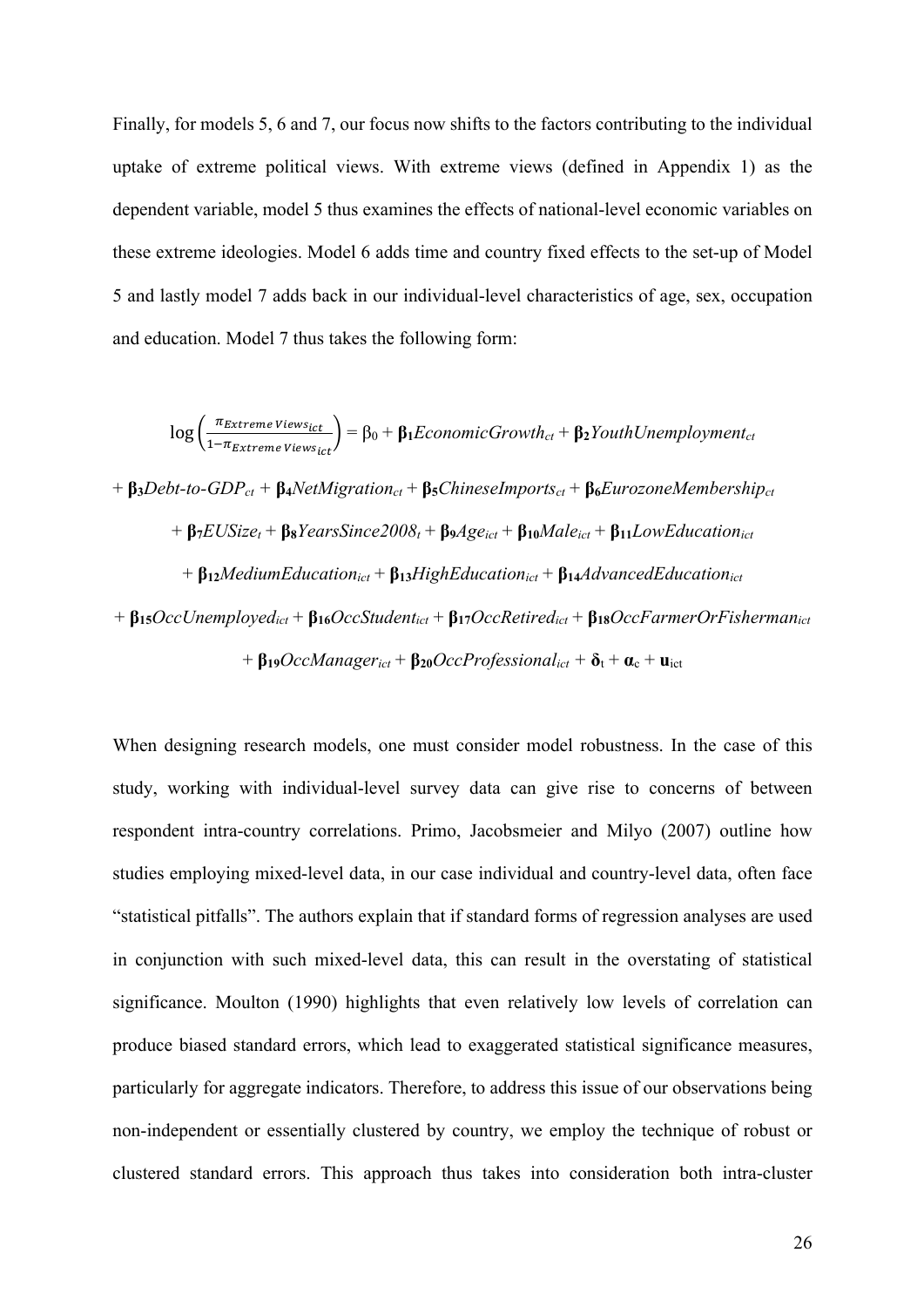correlation, along with the standard form of heteroskedasticity (Primo, Jacobsmeier and Milyo, 2007). Thus, robust standard errors are employed in each model. Moreover, country and time fixed effects are applied in a number of models. Time fixed effects allows us to mitigate any possible bias caused by potential omitted variables that vary over time, but remain constant across countries. Meanwhile, country fixed effects control for factors that vary by country, but are time invariant.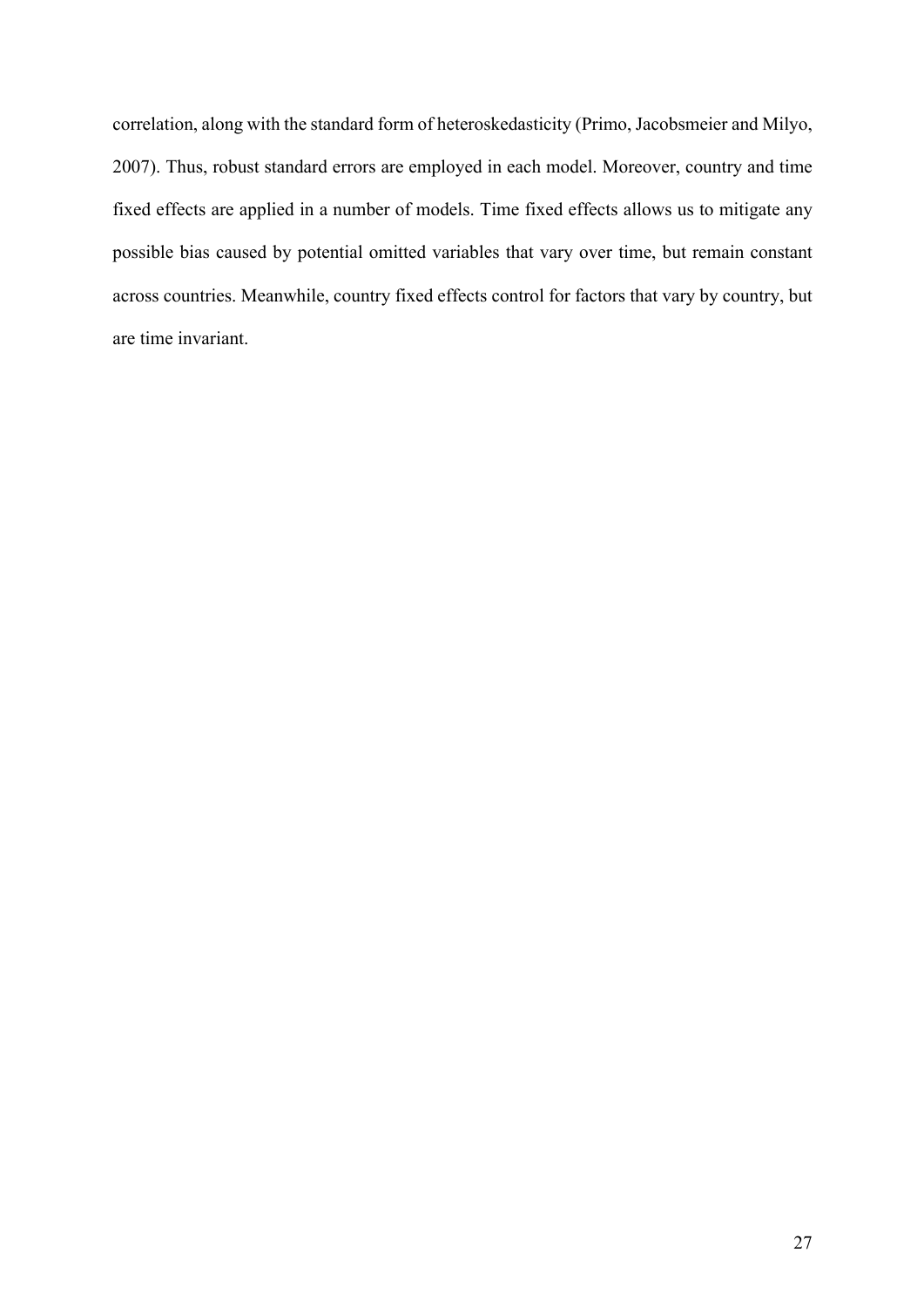#### **4. RESULTS**

This section will discuss and present the results of our empirical analysis. The results shown in this section are shown in the form of odds ratios. When dealing with dummy or binary variables; odds ratios for our trust in institutions dependent variables for example, refer to odds of trusting (rather than not trusting) based on a certain condition being fulfilled (e.g. being female) versus the odds of trusting without that condition being fulfilled. For continuous independent variables, the odds ratio can be understood as the difference in odds resulting from a single percentage point increase in the given variable.

| Table 1: Models 1 and 2, Expressed in Odds Ratios.                                                               |            |                |            |                     |                       |                     |
|------------------------------------------------------------------------------------------------------------------|------------|----------------|------------|---------------------|-----------------------|---------------------|
|                                                                                                                  | (1)        | (1)            | (1)        | (2)                 | (2)                   | (2)                 |
|                                                                                                                  | European   | European       | European   | European            | European              | European            |
|                                                                                                                  | Union      | Commission     | Parliament | Union               | Commission            | Parliament          |
| Economic                                                                                                         | $1.017*$   | $1.022**$      | $1.021**$  | $1.025*$            | $1.026***$            | $1.026***$          |
| Growth                                                                                                           | (0.008)    | (0.007)        | (0.007)    | (0.010)             | (0.007)               | (0.007)             |
| Youth                                                                                                            | 0.995      | 0.995          | 0.995      | 1.009               | 1.005                 | 1.006               |
| Unemployment                                                                                                     | (0.005)    | (0.006)        | (0.006)    | (0.007)             | (0.007)               | (0.007)             |
| Debt-to-GDP                                                                                                      | $0.993**$  | $0.993***$     | $0.994**$  | $0.993*$            | $0.992**$             | $0.994*$            |
| Ratio                                                                                                            | (0.002)    | (0.002)        | (0.002)    | (0.003)             | (0.003)               | (0.002)             |
| Net                                                                                                              | 0.999      | 1.000          | 1.000      | $0.998**$           | $0.999*$              | $0.999*$            |
| Migration                                                                                                        | (0.000)    | (0.000)        | (0.000)    | (0.001)             | (0.000)               | (0.000)             |
| Chinese                                                                                                          | $0.939*$   | $0.938*$       | $0.931**$  | 0.949               | 0.945                 | $0.938*$            |
| Imports                                                                                                          | (0.025)    | (0.027)        | (0.026)    | (0.037)             | (0.030)               | (0.030)             |
| Eurozone                                                                                                         | 1.167      | 1.154          | 1.159      | 1.063               | 1.053                 | 1.056               |
| Membership                                                                                                       | (0.165)    | (0.175)        | (0.189)    | (0.240)             | (0.185)               | (0.201)             |
| Size of the                                                                                                      | $1.022*$   | 1.003          | 0.996      | $1.033**$           | 1.013                 | 1.005               |
| EU                                                                                                               | (0.010)    | (0.010)        | (0.010)    | (0.012)             | (0.011)               | (0.011)             |
| Years since                                                                                                      | $0.954***$ | $0.955***$     | $0.953***$ | $0.949***$          | $0.951***$            | $0.948***$          |
| 2008                                                                                                             | (0.011)    | (0.011)        | (0.011)    | (0.013)             | (0.011)               | (0.011)             |
| National<br>Parliament<br>Trust                                                                                  |            |                |            | 7.198***<br>(0.751) | $4.611***$<br>(0.256) | 4.928***<br>(0.306) |
| Constant                                                                                                         | $1.639*$   | $3.417***$     | 4.345***   | 0.584               | 1.497                 | $1.930**$           |
|                                                                                                                  | (0.377)    | (0.812)        | (0.981)    | (0.161)             | (0.399)               | (0.481)             |
| Time Fixed<br>Effects                                                                                            | No         | No             | No         | No                  | No                    | No                  |
| <b>Country Fixed</b><br>Effects                                                                                  | No         | N <sub>o</sub> | No         | No                  | No                    | No                  |
| Observations<br>(N)                                                                                              | 721423     | 673477         | 708905     | 688455              | 623320                | 654293              |
| Pseudo R <sup>2</sup>                                                                                            | 0.024      | 0.028          | 0.028      | 0.155               | 0.110                 | 0.114               |
| Exponentiated coefficients. Robust standard errors in parentheses.<br>* $p<0.05$ , ** $p<0.01$ , *** $p<0.001$ . |            |                |            |                     |                       |                     |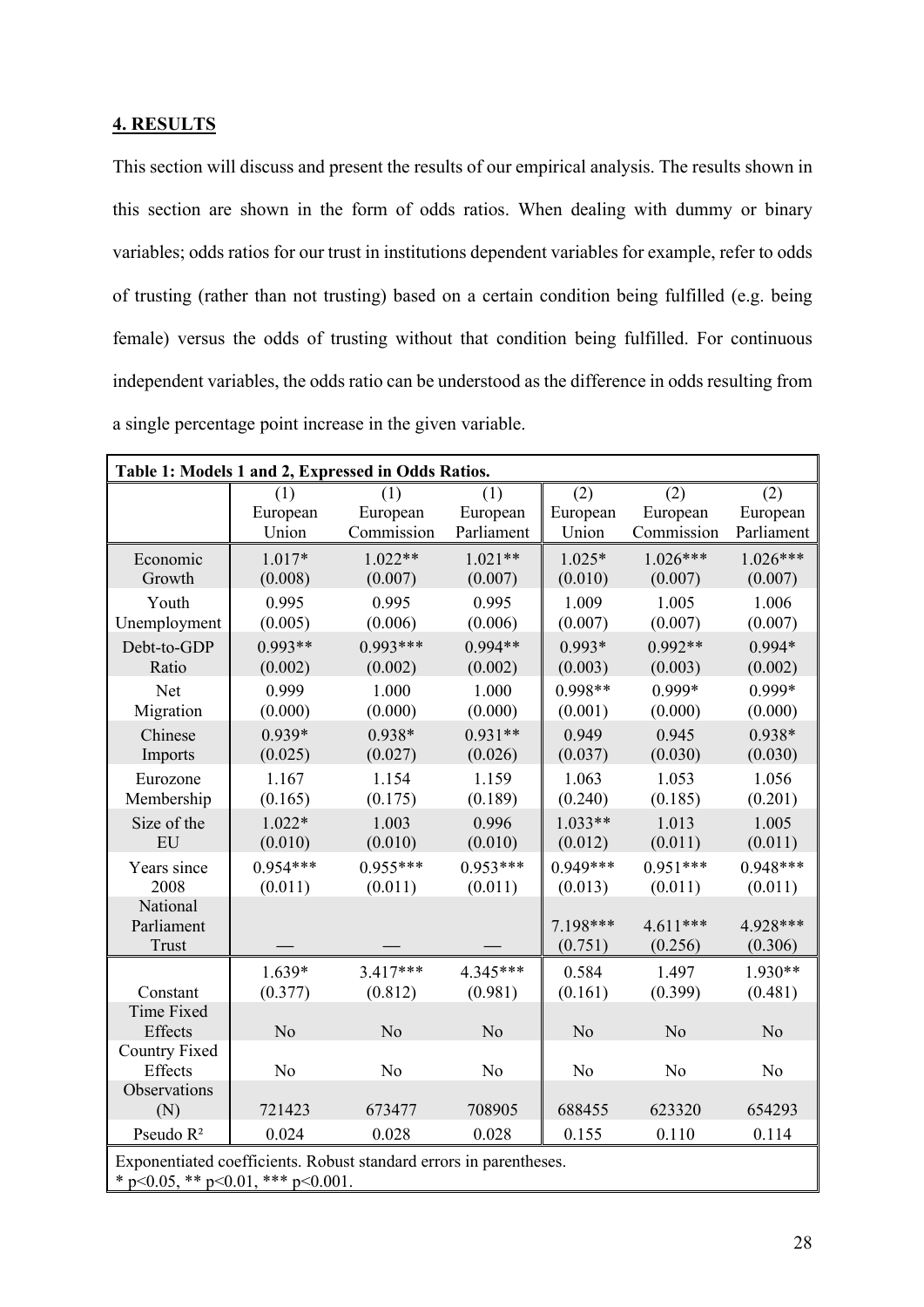Table 1 reports the results for models 1 and 2, each conducted on three separate dependent variables; trust in the European Union, trust in the European Commission and trust in the European Parliament. Model 1 takes each of these dependent variables and examines whether the chosen set of macroeconomic variables shapes the extent to which citizens trust the given institution. Surprisingly here, neither the youth unemployment rate or net migration yield a statistically significant relationship with citizen trust in any of the three institutions. However, a percentage point increase in economic growth, produces a 1.7%, 2.2% and 2.1% increase in the odds of trusting the European Union, European Commission and European Parliament respectively. A one percentage point increase in debt relative to GDP at the national level, yields a 0.7%, 0.7% and 0.6% reduction in the odds of trusting each of the three institutions. Turning to Chinese imports, a one percentage point increase in Chinese imports as a proportion of total imports of a country, sees the odds of trusting the EU institutions slashed by 6.1% for the EU as a whole, by 6.2% for the European Commission and by 6.9% for the European Parliament. Eurozone membership here does not produce a statistically significant impact on citizen trust, however, the size of the EU does. According to this model, increasing the EU by 1 member state results in the odds of trusting the EU increasing by 2.2%; however, no such statistically significant relationship was found for the European Commission or Parliament. Finally, for each year that has elapsed since 2008, the associated impact on the odds of trust in the institutions is a reduction of 4.6% for the European Union, 4.5% for the European Commission and 4.7% for the European Parliament.

Model 2 takes the same form as model 1, but with the addition of an explanatory variable for citizen-level trust in national parliament. Therefore, model 2 examines whether trust in national parliament is a reliable predictor of trust in EU institutions. Given the binary nature of this additional variable, our model indicates that individuals who trust their national government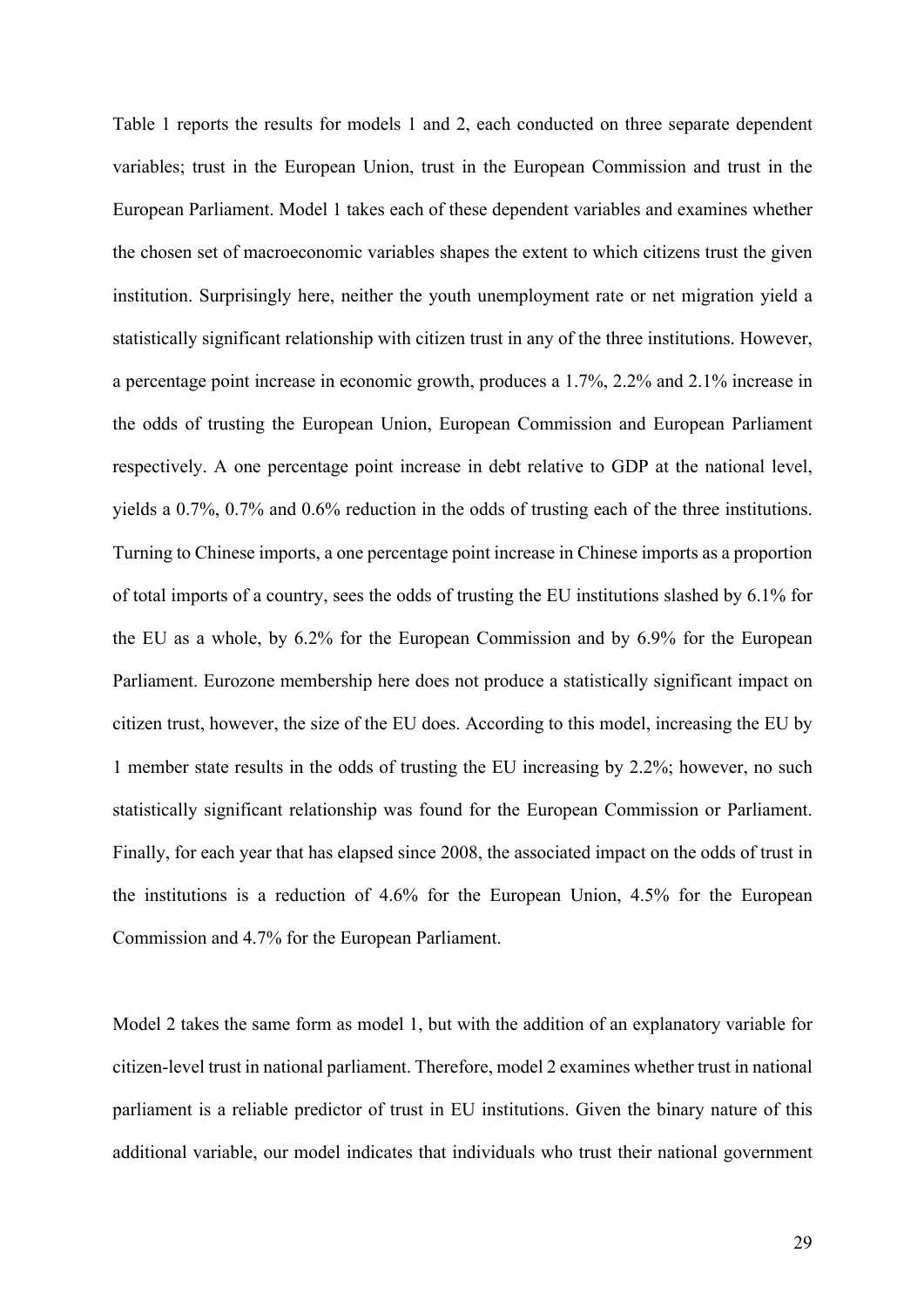have 7.2 times higher odds of trusting the European Union as a whole. Furthermore, for the European Commission and European Parliament, those trusting national government experience 4.6 and 4.9 times higher odds of trusting these institutions respectively. These statistically significant findings support the results found in related literature on the role played by National Parliaments in acting as a cue or proxy to guide citizens in forming opinions about the EU and its institutions (Hooghe and Marks, 2005; Anderson, 1998; Serricchio, Tsakatika and Quaglia, 2013; Lupia, 1994).

| Table 2: Model 3 (including Placebo Test), Expressed in Odds Ratios. |                          |             |            |                |  |  |
|----------------------------------------------------------------------|--------------------------|-------------|------------|----------------|--|--|
|                                                                      | (3)<br>(3)<br>(3)<br>(3) |             |            |                |  |  |
|                                                                      | European                 | European    | European   | United         |  |  |
|                                                                      | Union                    | Commission  | Parliament | <b>Nations</b> |  |  |
|                                                                      | 1.000                    | 1.010       | 1.008      | 1.004          |  |  |
| Economic Growth                                                      | (0.007)                  | (0.010)     | (0.009)    | (0.007)        |  |  |
| Youth                                                                | 0.988*                   | 0.991       | 0.991      | 0.993          |  |  |
| Unemployment                                                         | (0.005)                  | (0.007)     | (0.007)    | (0.005)        |  |  |
|                                                                      | $0.989***$               | 0.986***    | $0.988***$ | 0.996          |  |  |
| Debt-to-GDP Ratio                                                    | (0.003)                  | (0.003)     | (0.003)    | (0.002)        |  |  |
| Net                                                                  | 1.000                    | 1.000       | 1.000      | 1.000          |  |  |
| Migration                                                            | (0.000)                  | (0.000)     | (0.000)    | (0.000)        |  |  |
| Chinese                                                              | $0.909***$               | 0.940       | $0.935*$   | $0.963*$       |  |  |
| Imports                                                              | (0.026)                  | (0.031)     | (0.031)    | (0.018)        |  |  |
| Eurozone                                                             | 1.020                    | 0.945       | 0.946      | 1.023          |  |  |
| Membership                                                           | (0.091)                  | (0.088)     | (0.090)    | (0.105)        |  |  |
| Size of the                                                          | $0.886***$               | $0.921**$   | $0.916**$  | 0.982          |  |  |
| EU                                                                   | (0.029)                  | (0.027)     | (0.025)    | (0.027)        |  |  |
| Years since                                                          | $1.215***$               | $1.124**$   | $1.115***$ | 0.999          |  |  |
| 2008                                                                 | (0.054)                  | (0.041)     | (0.036)    | (0.036)        |  |  |
|                                                                      | 16.889***                | $14.191***$ | 17.952***  | $3.412**$      |  |  |
| Constant                                                             | (7.988)                  | (5.500)     | (6.055)    | (1.391)        |  |  |
| <b>Time Fixed Effects</b>                                            | Yes                      | Yes         | Yes        | Yes            |  |  |
| <b>Country Fixed</b>                                                 |                          |             |            |                |  |  |
| Effects                                                              | Yes                      | Yes         | Yes        | Yes            |  |  |
| Observations (N)                                                     | 721423                   | 673477      | 708905     | 670582         |  |  |
| Pseudo R <sup>2</sup>                                                | 0.046                    | 0.049       | 0.047      | 0.050          |  |  |
| Exponentiated coefficients. Robust standard errors in parentheses    |                          |             |            |                |  |  |
| * $p<0.05$ , ** $p<0.01$ , *** $p<0.001$ .                           |                          |             |            |                |  |  |

Represented in Table 2 is model 3, which employs the same cohort of variables as model 1, but this time accounting for within country changes in our variables by employing both time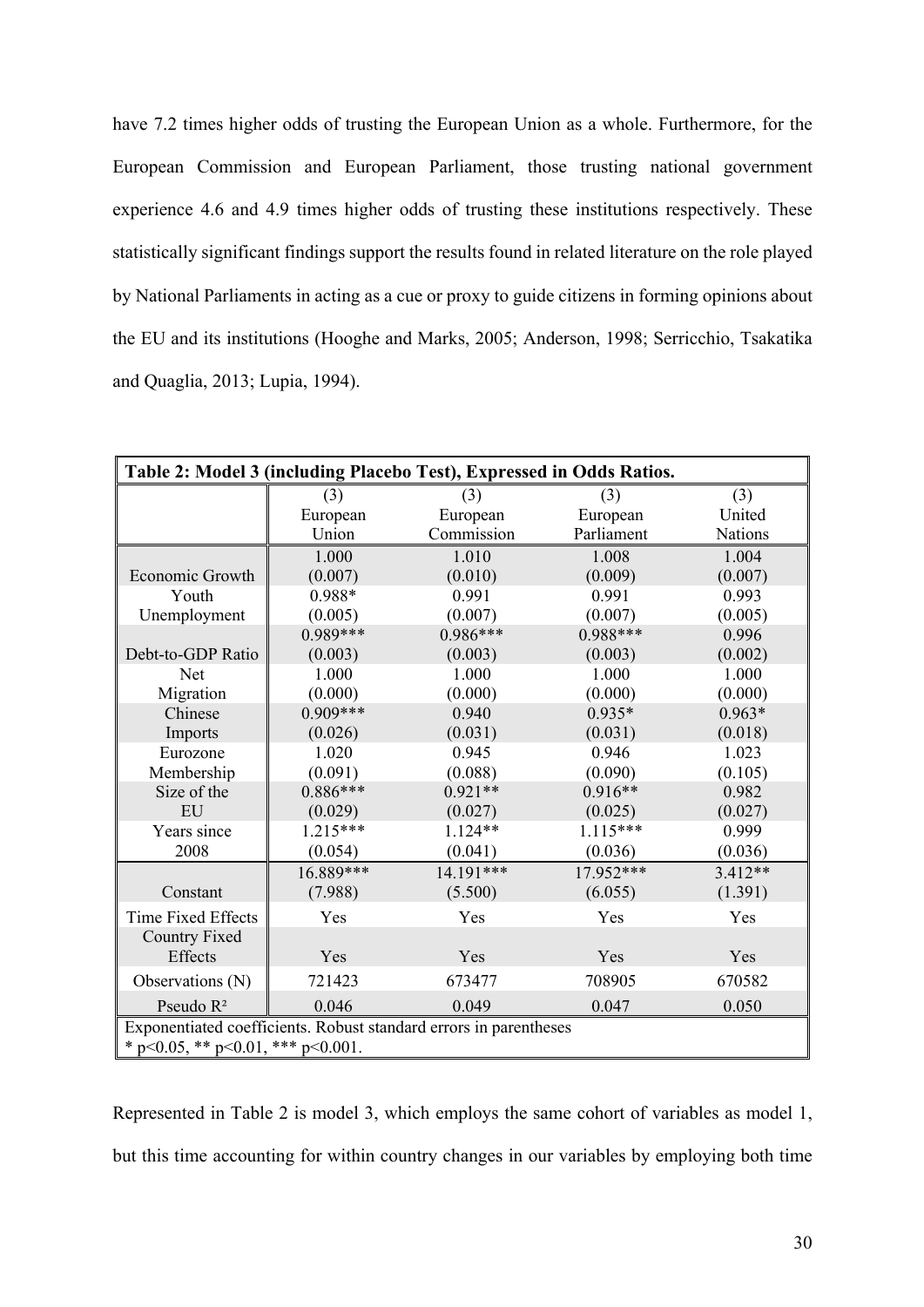and country fixed effects. Trust in national parliament, utilised in model 2, although a significant predictor of trust at the European level, is dropped from this and further models as it interferes with our other variables due to its highly correlative relationship with EU-level trust. Furthermore, it does not provide much insight into the variation of European trust at the national and individual level, while also interfering with some of our other variables (Foster and Frieden, 2017). Model 3 now sees youth unemployment, which had not had any statistically significant relationship with our dependent variables in models 1 or 2, now yielding a statistically significant relationship with trust in the EU. This model predicts that a single percentage point increase in the youth unemployment rate results in 1.2% lower odds of trusting the EU. Economic growth is no longer statistically significant. However, the negative and statistically significant relationship between trust and the debt-to-GDP ratio remains for all three European dependent variables. In relation to Chinese imports, while no association was found with European Commission trust; a one percentage point increase in imports from China as a proportion of total national imports resulted in a 9.1% decline in the odds of trust in the European Union and a 6.5% reduction in the odds of trusting the European Parliament. On the policy side, Eurozone membership is shown to have no statistically significant impact on trust in the EU or its institutions. However, the size of the EU is also now statistically significant in its relationship with all three institutions; with the model indicating that a one country increase in the size of the EU is associated with an 11.4%, 7.9% and 8.4% reduction in the odds of trusting the EU, European Commission and European Parliament respectively. Moreover, as in the previous two models, years since 2008 is seen to be a strong predictor of trust at the European level, however, this time in the opposite direction. An additional year since the financial crisis is found to increase the odds of trusting the European Union, European Commission and European Parliament by 1.2, 1.1 and 1.1 times respectively.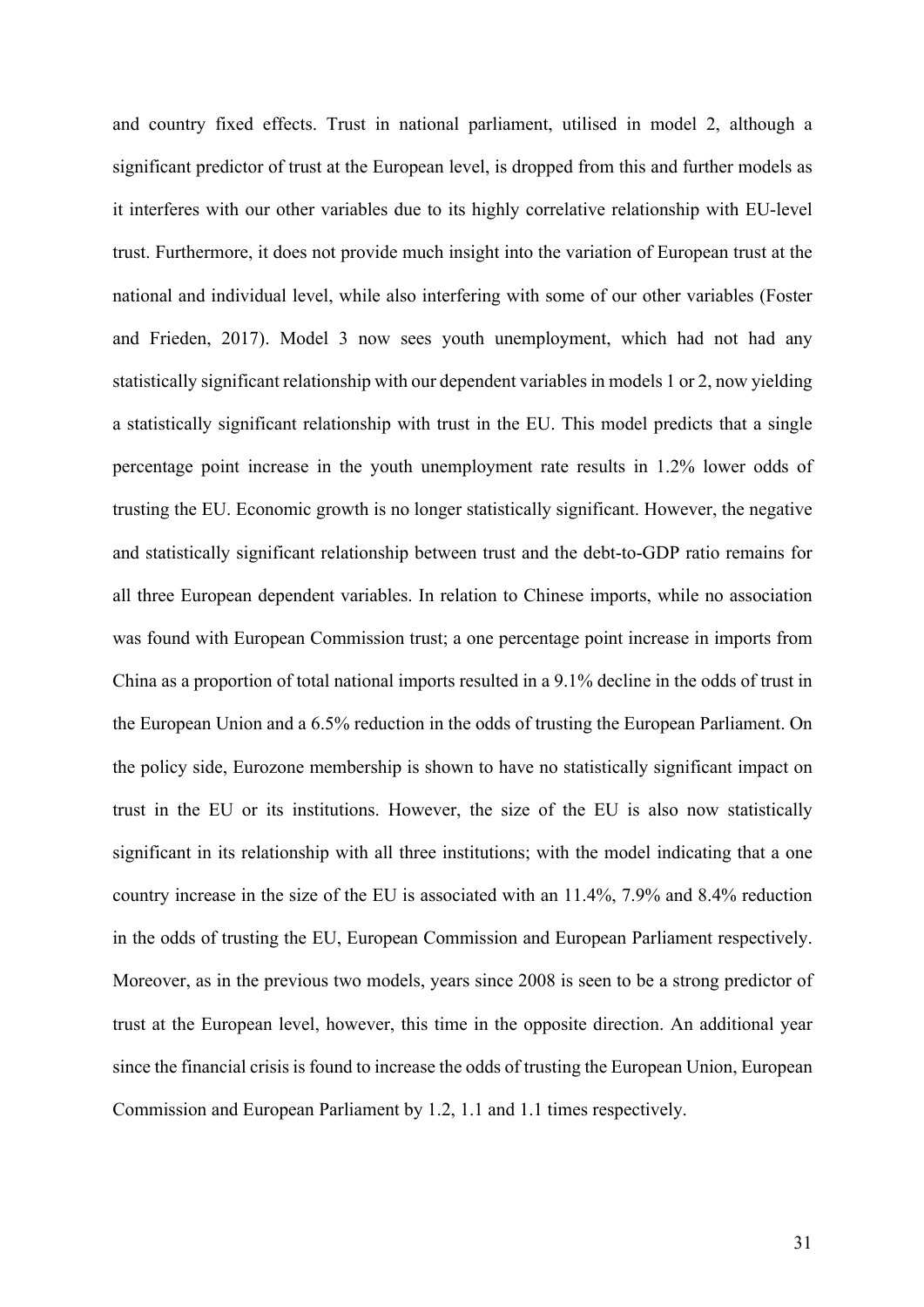The final column of table 2 contains our placebo test. This placebo test involves the same explanatory variables as Model 3, except this time the fixed effects binary logistic regression is run with trust in the United Nations (UN) as the dependent variable. Unsurprisingly, the size of the EU and Eurozone membership show no association with UN trust, along with the lack of statistically significant relationship found with years since the financial crisis. Furthermore, no statistically significant relationship is found with any of the national-level economic variables, besides the proportion of Chinese imports. This model predicts that a one percentage point increase in Chinese imports in relation to total imports is associated with a 3.7% reduction in the odds of trusting the UN. Therefore, while economic conditions like youth unemployment, government debt and economic growth at the national level do not seem to be contributing to a general decline in institutional trust; the statistically significant negative relationship found between Chinese imports and trust in the UN indicates that globalisation may be a significant driver in the contraction of trust in institutions more generally.

Model 4, presented in Table 3 below, takes the same form as model 3 but with an additional set of individual-level variables and controls, as explained in the methodology section. Here a 1 point increase in the debt-to-GDP ratio of a country is seen to contribute to a decline in the odds of trusting the EU, Commission and Parliament by 1.2%, 1.5% and 1.3% respectively. A single country increase in the size of the EU itself sees the odds of trust declining by 12.2%, 8.3% and 9.3% for the three European institutions. Years since 2008 maintains its role in healing EU trust, increasing the odds of trust by 1.2, 1.1 and 1.1 times for each of the dependent variables respectively. Finally, a 1 percentage point increase in Chinese imports sees the odds of trusting the EU decline by 9.5% and by 7.3% for the European Parliament.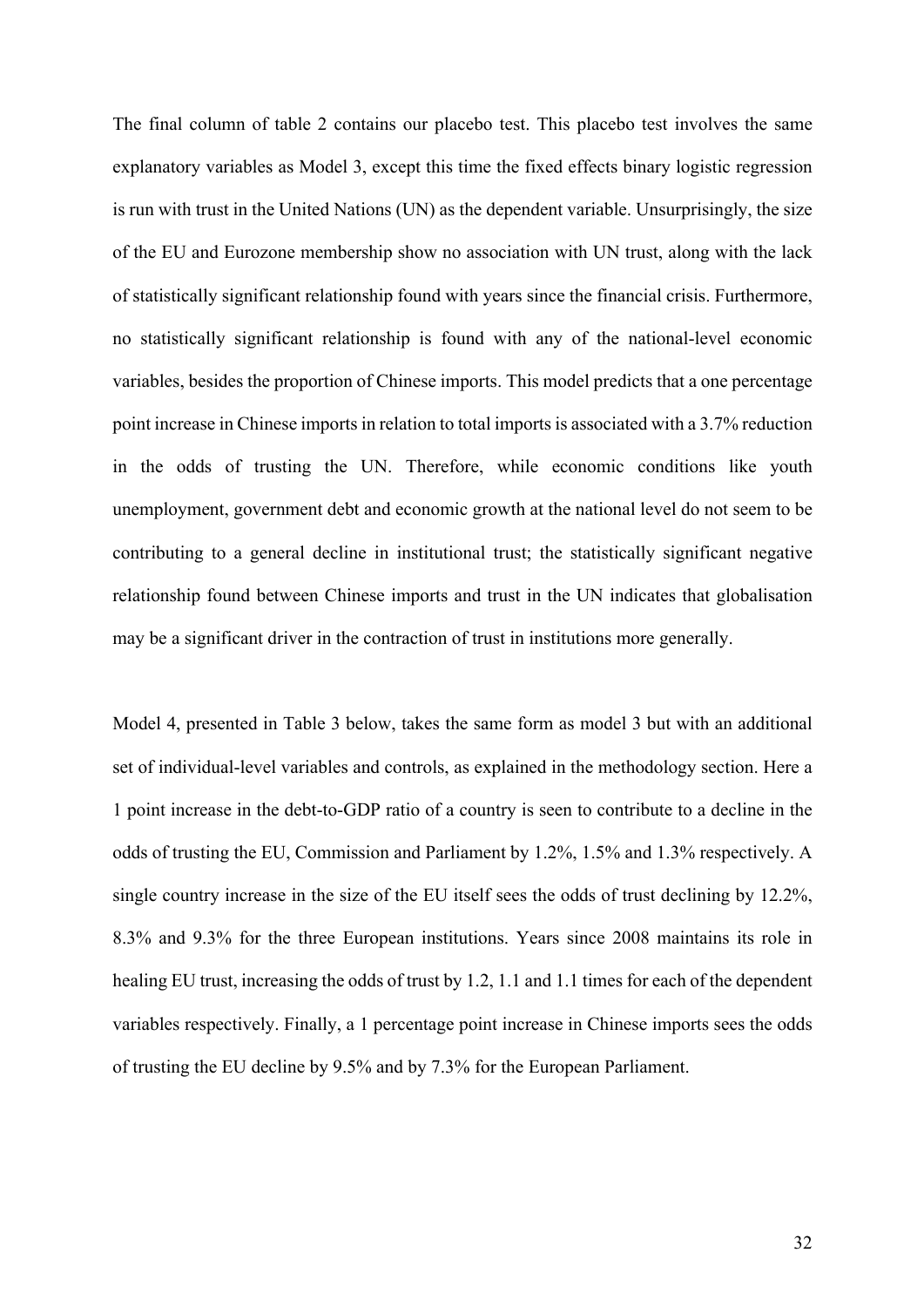| Table 3: Model 4 (including Placebo Test), Expressed in Odds Ratios.                                             |                       |                            |                            |                       |  |
|------------------------------------------------------------------------------------------------------------------|-----------------------|----------------------------|----------------------------|-----------------------|--|
|                                                                                                                  | (4) European<br>Union | (4) European<br>Commission | (4) European<br>Parliament | (4) United<br>Nations |  |
| Economic Growth                                                                                                  | 0.997(0.008)          | 1.006(0.011)               | 1.003(0.011)               | 1.002(0.007)          |  |
| Youth Unemployment                                                                                               | 0.989(0.006)          | 0.995(0.008)               | 0.995(0.008)               | 0.995(0.005)          |  |
| Debt-to-GDP Ratio                                                                                                | $0.988**$ (0.004)     | $0.985***(0.004)$          | $0.987***(0.004)$          | 0.997(0.002)          |  |
| Net Migration                                                                                                    | 1.000(0.000)          | 1.000(0.000)               | 1.000(0.000)               | 1.000(0.000)          |  |
| Chinese Imports                                                                                                  | $0.905**$ (0.032)     | 0.934(0.034)               | $0.927*(0.034)$            | 0.966(0.021)          |  |
| Eurozone Membership                                                                                              | 1.025(0.096)          | 0.946(0.095)               | 0.948(0.100)               | 1.014(0.082)          |  |
| Size of the EU                                                                                                   | $0.878***(0.034)$     | $0.917**$ (0.030)          | $0.907***$ (0.027)         | 0.972(0.029)          |  |
| Years since 2008                                                                                                 | $1.235***(0.058)$     | $1.137***(0.042)$          | $1.136***(0.036)$          | 1.010(0.042)          |  |
| Age                                                                                                              | 0.998(0.001)          | 1.001(0.001)               | 1.001(0.001)               | 1.000(0.001)          |  |
| Male                                                                                                             | 1.014(0.019)          | 0.984(0.017)               | 0.971(0.020)               | 0.984(0.016)          |  |
| Right-Wing Ideology                                                                                              | 1.020(0.078)          | 0.950(0.078)               | 0.931(0.076)               | 0.986(0.054)          |  |
| Left-Wing Ideology                                                                                               | $0.733***(0.053)$     | $0.699***(0.053)$          | $0.737***(0.055)$          | $0.804***(0.040)$     |  |
| Low Educational<br>Attainment<br>Medium Educational                                                              | 0.928(0.036)          | $0.877***(0.028)$          | $0.872***(0.028)$          | $0.902**$ (0.035)     |  |
| Attainment                                                                                                       | $1.121***(0.025)$     | $1.148***(0.024)$          | $1.136***(0.021)$          | 1.051(0.030)          |  |
| <b>High Educational</b><br>Attainment<br><b>Advanced Educational</b>                                             | $1.332***(0.044)$     | $1.402***(0.034)$          | $1.378***(0.032)$          | $1.220***(0.046)$     |  |
| Attainment                                                                                                       | $1.539***(0.067)$     | $1.563***(0.051)$          | $1.536***(0.047)$          | $1.276***(0.057)$     |  |
| Occupation:<br>Unemployed                                                                                        | $0.800***(0.027)$     | $0.738***(0.023)$          | $0.747***(0.023)$          | $0.808***(0.026)$     |  |
| Occupation: Student                                                                                              | $1.762***(0.100)$     | $1.543***(0.088)$          | $1.651***(0.104)$          | $1.515***(0.054)$     |  |
| Occupation: Retired                                                                                              | $1.086**$ (0.029)     | 1.008(0.025)               | 1.028(0.025)               | 1.035(0.022)          |  |
| Occupation: Farmer /<br>Fisherman                                                                                | 0.994(0.059)          | 1.012(0.064)               | 1.013(0.067)               | 1.002(0.042)          |  |
| Occupation: Manager                                                                                              | $1.230***(0.027)$     | $1.234***(0.024)$          | $1.252***(0.034)$          | $1.228***(0.025)$     |  |
| Occupation:<br>Professional                                                                                      | $1.185***(0.043)$     | $1.169***(0.055)$          | $1.189***(0.058)$          | $1.079*(0.039)$       |  |
| Constant                                                                                                         | $18.313***(9.778)$    | $14.977***$ (6.487)        | $19.704***$ (7.214)        | $3.410**$ (1.539)     |  |
| Time Fixed Effects                                                                                               | Yes                   | Yes                        | Yes                        | Yes                   |  |
| <b>Country Fixed Effects</b>                                                                                     | Yes                   | Yes                        | Yes                        | Yes                   |  |
| Observations (N)                                                                                                 | 486260                | 462438                     | 485376                     | 453978                |  |
| Pseudo R <sup>2</sup>                                                                                            | 0.057                 | 0.059                      | 0.058                      | 0.053                 |  |
| Exponentiated coefficients. Robust standard errors in parentheses.<br>* $p<0.05$ , ** $p<0.01$ , *** $p<0.001$ . |                       |                            |                            |                       |  |

Model 4 also predicts that self-identifying as being right-wing ideologically has no statistically significant impact on an individual's odds of trusting any of our EU institutions. Selfidentifying as left-wing however, is associated with a reduced odds of trust across the board; 26.7% for the EU, 30.1% for the European Commission and 26.3% for the European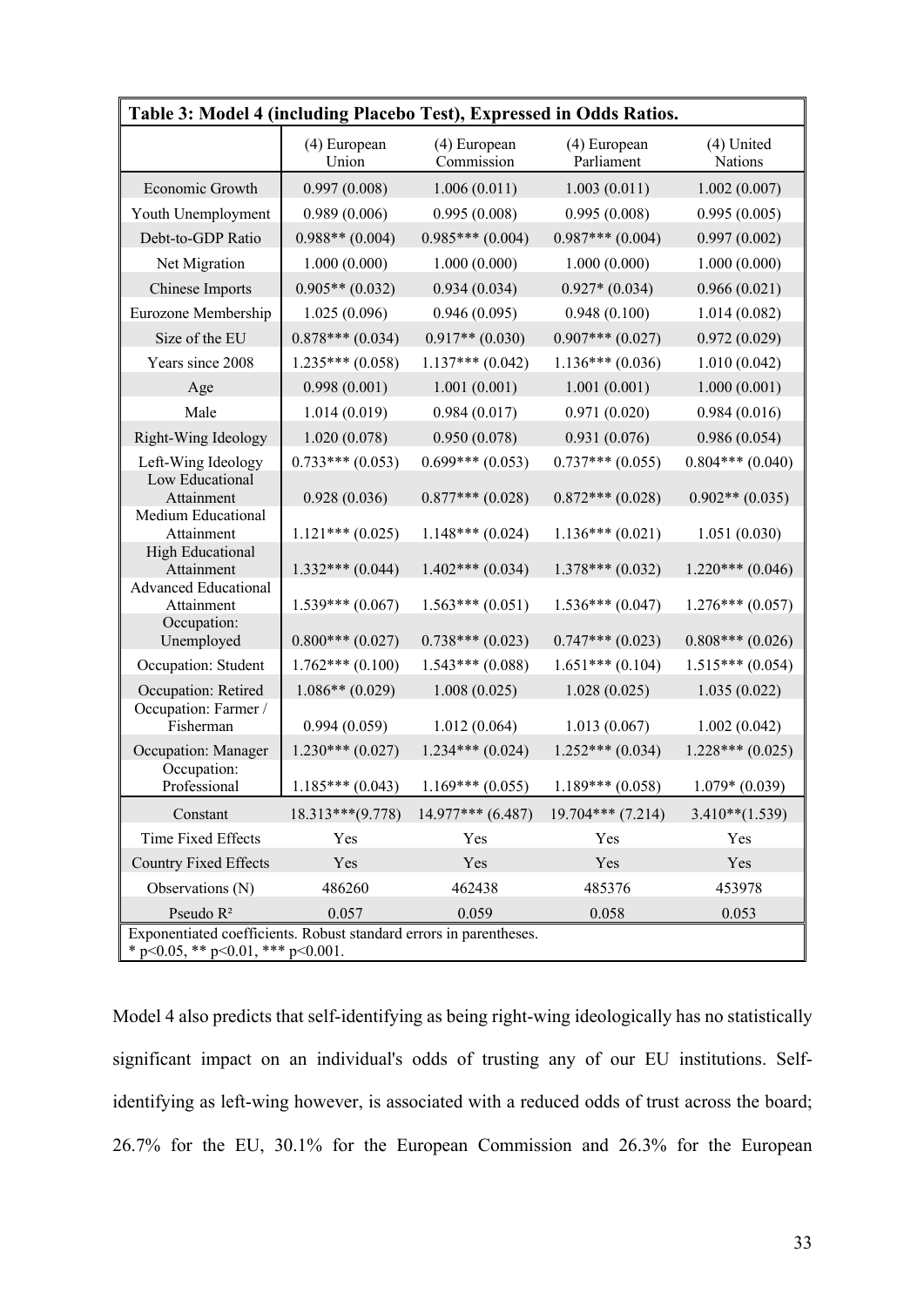Parliament. Moreover, our measures of educational attainment, captured by four dummy variables, produce statistically convincing insights into the effects of education on EU-level trust. Having low educational attainment (finishing before age 18), is associated with a 12.3% and 12.8% reduction in odds of trusting the European Commission and European Parliament respectively; both statistically significant at the 99% level. Medium-level education (finishing at age 18) is associated with a 12.1%, 14.8% and 13.6% increase in the odds of trusting the EU, European Parliament and European Commission. High educational attainment, which is equivalent to bachelor degree level, is predicted to see the odds of trusting our three European dependent variables by 33.2%, 40.2% and 37.8% respectively. Our final education dummy is that of advanced educational attainment, which accounts for people who have completed some form of postgraduate studies. Our estimates show that advanced education increases the odds of trust by 53.9%, 56.3% and 53.6% for the EU, European Commission and European Parliament respectively.

The final set of variables included in model 4 account for occupation. As described in the Data section, these are a set of dummy variables, accounting for an individual's presence in specific occupational groups. Those individuals who responded as being currently unemployed are less likely to trust the EU, Commission and Parliament; with odds reduced by 20%, 26.2% and 25.3% respectively. The other occupational groups all see increased odds of trust in the European project. Being a student is associated with the highest odds of trust in this model, seeing the odds of trust being 76.2%, 54.3% and 65.1% higher for the three European dependent variables. Having a management-level job is associated with 23%, 23.4% and 25.2% greater odds of trust in the EU, Commission and Parliament. Moreover, being a professional, which includes occupations such as lawyers, accountants and architects, sees individuals experience their odds of trusting the EU, Commission and Parliament increase by 18.5%,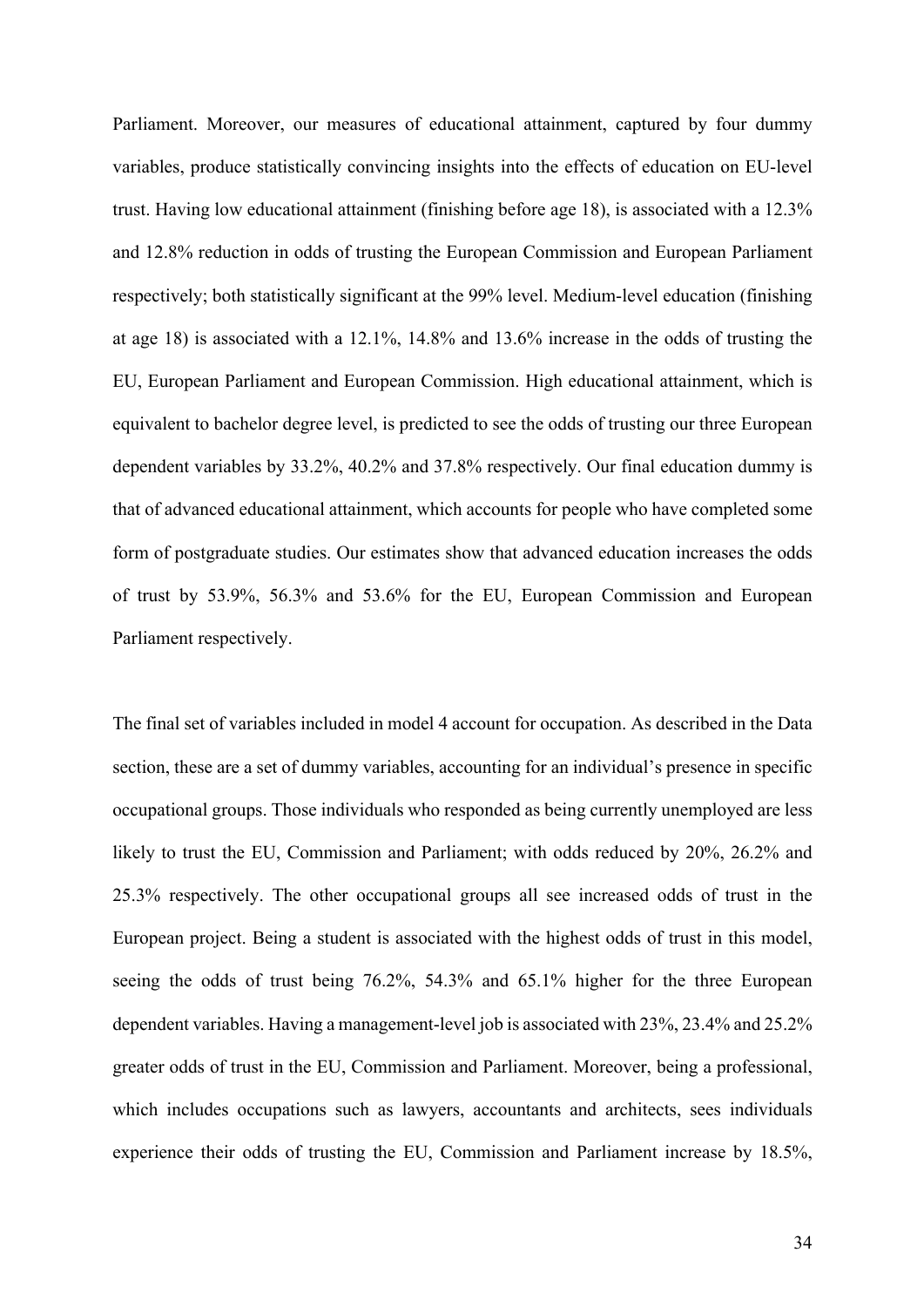16.9% and 18.9% respectively. For our retired cohort, a statistically significant relationship is only found with the EU as a whole, with odds of trust elevated by 8.6% for retired individuals. Farmers and Fishermen, occupations which rely heavily on EU funding and policies like the Common Agricultural Policy and Common Fisheries Policy, interestingly present no statistically significant association with trust in the EU or its institutions.

Taking a look at the final column of Table 3, shows us the placebo test for model 4, where the dependent variable is replaced with a binary variable for trust in the United Nations, with the rest of the model remaining unchanged. Here we see that our economic controls, along with eurozone membership, EU size and years since 2008, present no statistically significant relationship with trust in the UN; many of which were shown to be determinants of trust at the EU-level. As with our European models, odds of trust in the UN is seen to be higher among those with high and advanced educational attainment and lower for those with low levels of education, however, the effect is not as strong as with our European dependent variables. Similarly, being a student, manager or professional increases your odds of trusting the UN, while being unemployed reduces these odds; yet again with these effects being less severe than at the European level.

Model 5, as seen in Table 4 below, is similar to that of Model 1 but sees "Extreme Views" entered as the dependent variable. This variable, as explained earlier, accounts for individuals taking extreme right or extreme left positions. Therefore, Model 5 attempts to explore whether macroeconomic variables, along with Eurozone membership, the size of the EU and years since the financial crisis have an affect individuals identifying with these ideologies on the extremes of the left-right spectrum. Here we see that a one percentage point increase in economic growth is predicted to decrease the odds of individuals having extreme views by 2.9%. A single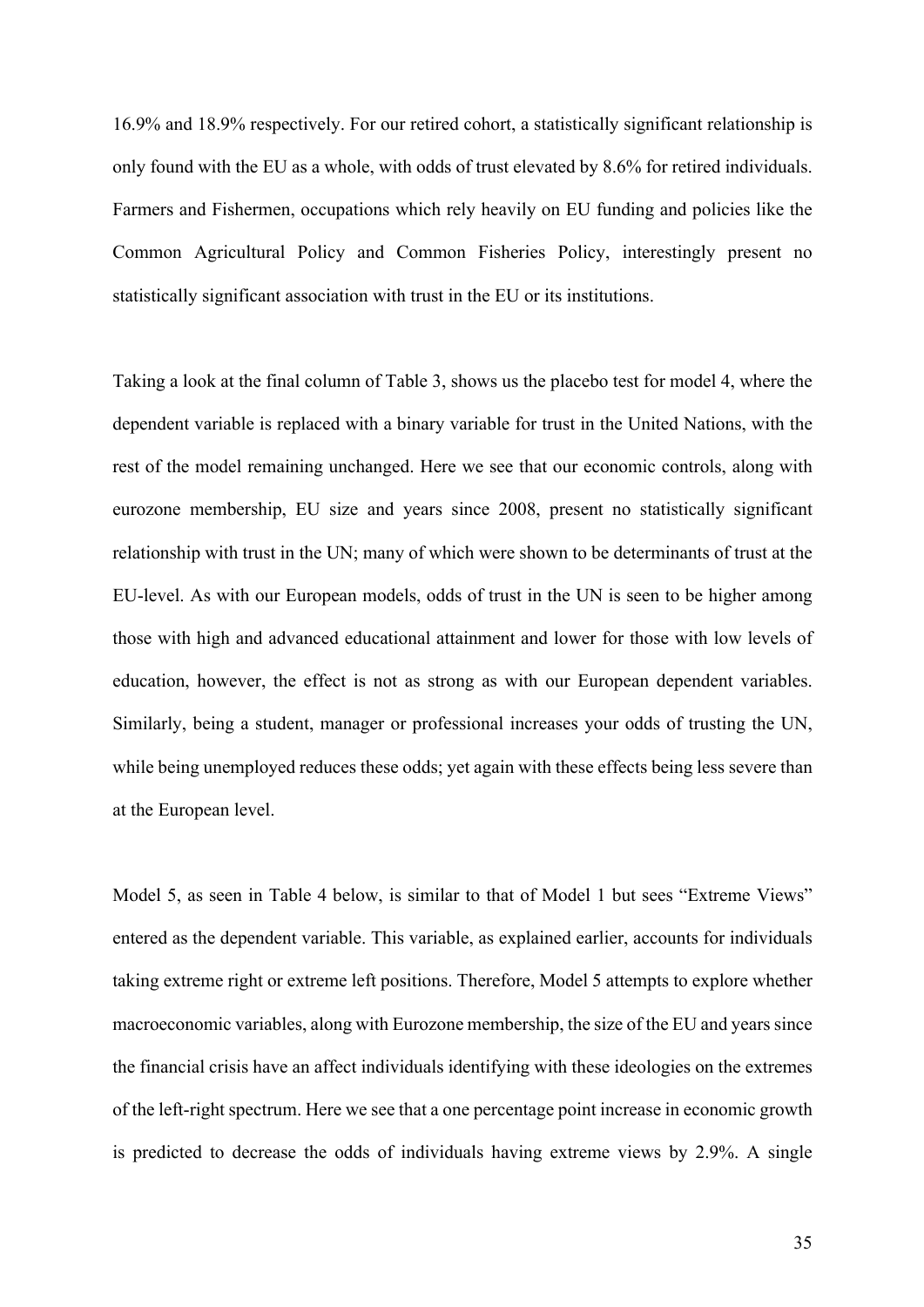percentage point increase in youth unemployment increases the odds of extreme ideology by 2.5%. A one percentage point increase in net migration is predicted to decrease the odds of having extreme views, but only by 0.1%. The accession of a single new country to the EU is associated with a 4.4% increase in the odds of extreme views and the financial crisis being an extra year in the past is predicted to increase the odds of extreme views by 3.4%.

| Table 4: Models 5, 6 and 7 (including Placebo Test), Expressed in Odds Ratios.                                 |                             |                             |                             |  |  |
|----------------------------------------------------------------------------------------------------------------|-----------------------------|-----------------------------|-----------------------------|--|--|
|                                                                                                                | (5)<br><b>Extreme Views</b> | (6)<br><b>Extreme Views</b> | (7)<br><b>Extreme Views</b> |  |  |
| Economic Growth                                                                                                | $0.971*(0.014)$             | 0.993(0.005)                | 0.993(0.005)                |  |  |
| Youth Unemployment                                                                                             | $1.025***(0.006)$           | 0.998(0.002)                | 0.997(0.003)                |  |  |
| Debt-to-GDP Ratio                                                                                              | 1.000(0.002)                | 1.001(0.002)                | 1.001(0.002)                |  |  |
| Net Migration                                                                                                  | $0.999*(0.001)$             | 1.000(0.000)                | 1.000(0.000)                |  |  |
| Chinese Imports                                                                                                | 0.946(0.031)                | 1.020(0.016)                | 1.019(0.016)                |  |  |
| Eurozone Membership                                                                                            | 0.958(0.143)                | 1.047(0.069)                | 1.046(0.069)                |  |  |
| Size of the EU                                                                                                 | $1.044***(0.014)$           | 0.978(0.020)                | 0.983(0.020)                |  |  |
| Years since 2008                                                                                               | $1.034**$ (0.013)           | 0.985(0.026)                | 0.985(0.027)                |  |  |
| Age                                                                                                            |                             |                             | $0.997**$ (0.001)           |  |  |
| Male                                                                                                           |                             |                             | $0.877***(0.016)$           |  |  |
| Low Educational<br>Attainment                                                                                  |                             |                             | $1.204***(0.028)$           |  |  |
| <b>Medium Educational</b><br>Attainment                                                                        |                             |                             | $0.936*(0.026)$             |  |  |
| <b>High Educational</b><br>Attainment                                                                          |                             |                             | $0.799***(0.020)$           |  |  |
| <b>Advanced Educational</b><br>Attainment                                                                      |                             |                             | $0.769***(0.028)$           |  |  |
| Occupation: Unemployed                                                                                         |                             |                             | $1.255***(0.027)$           |  |  |
| Occupation: Student                                                                                            |                             |                             | $1.165***(0.030)$           |  |  |
| Occupation: Retired                                                                                            |                             |                             | $1.134***(0.031)$           |  |  |
| Occupation: Farmer or<br>Fisherman                                                                             |                             |                             | 0.953(0.026)                |  |  |
| Occupation: Manager                                                                                            |                             |                             | $0.848***(0.018)$           |  |  |
| Occupation: Professional                                                                                       |                             |                             | $0.928*(0.035)$             |  |  |
| Constant                                                                                                       | $0.288***(0.099)$           | 0.614(0.199)                | 0.682(0.230)                |  |  |
| <b>Time Fixed Effects</b>                                                                                      | N <sub>o</sub>              | Yes                         | Yes                         |  |  |
| <b>Country Fixed Effects</b>                                                                                   | No                          | Yes                         | Yes                         |  |  |
| Observations (N)                                                                                               | 836210                      | 727593                      | 717012                      |  |  |
| Pseudo R <sup>2</sup>                                                                                          | 0.035                       | 0.074                       | 0.081                       |  |  |
| Exponentiated coefficients. Robust standard errors in parentheses.<br>$p<0.05$ , ** $p<0.01$ , *** $p<0.001$ . |                             |                             |                             |  |  |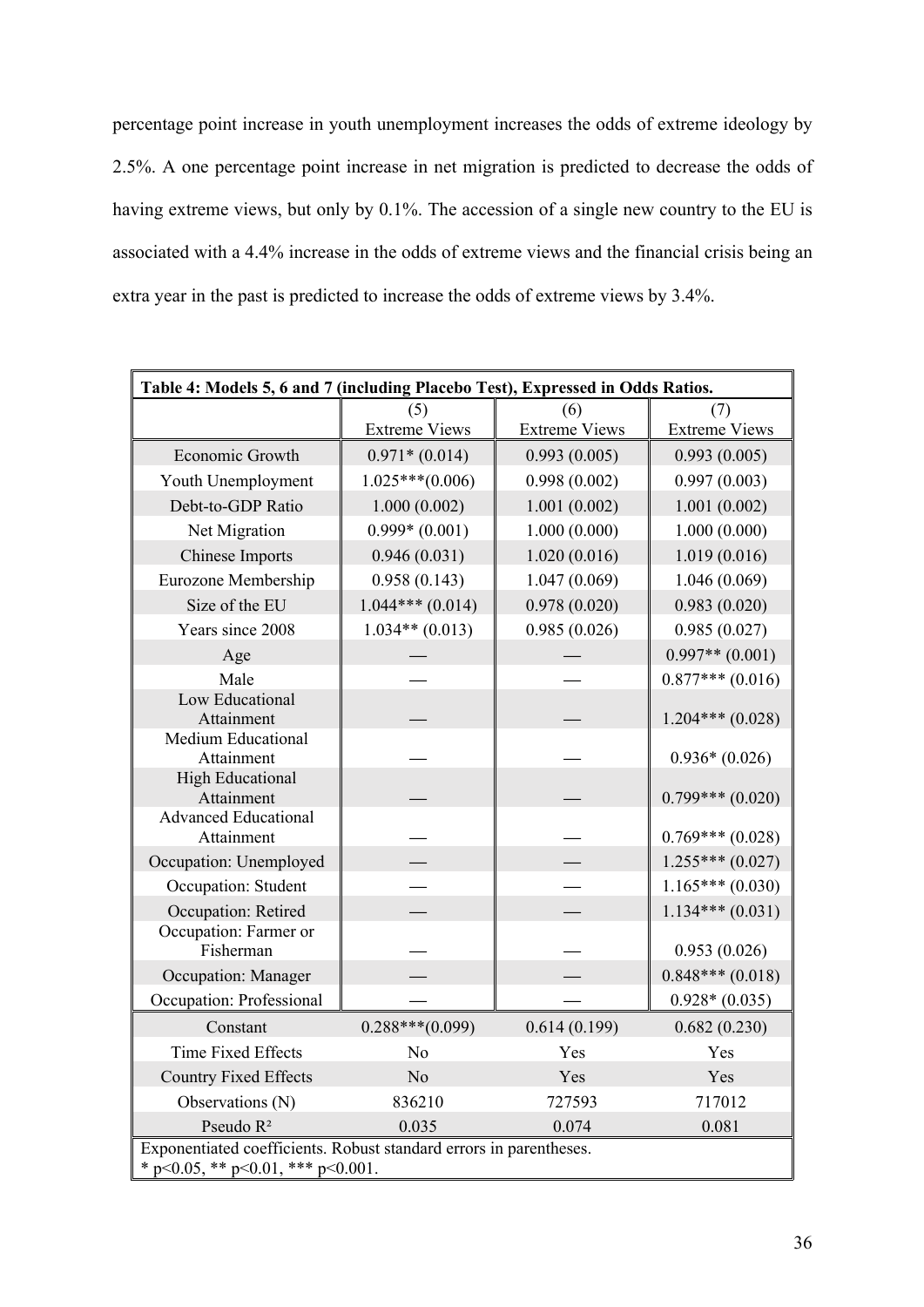While the findings of model 5 are interesting, it is important to account for within country trends in these variables; thus model 6, applies time and country fixed effects. This model then produces no statistically significant relationship with extreme views among any of these national level variables. Represented in the final column of Table 4 is that of model 7, which sees our national level variables being joined by the set of individual level used in model 4. Similar to what is seen in model 6, model 7 sees the national level variables producing no statistically significant relationship with the odds of holding extreme views. However, a year increase in an individual's age is predicted to reduce the odds of holding extreme views, but only by 0.3%. Our data also predicts that being a male reduces an individual's odds of having more extreme political views by 12.3%. When it comes to education, those with lower levels have higher odds (20.4%) of having extreme views. However, having a medium, high and advanced level reduces an individual's odds of identifying with extreme ideology by 6.4%, 20.1% and 23.1% respectively. When it comes to an individual's occupation, being unemployed, a student or retired increases the odds of having extreme views by 25.5%, 16.5% and 13.4% respectively. Moreover, being a manager or a professional however, reduces an individual's odds of holding extreme political views by 15.2% and 7.2% respectively.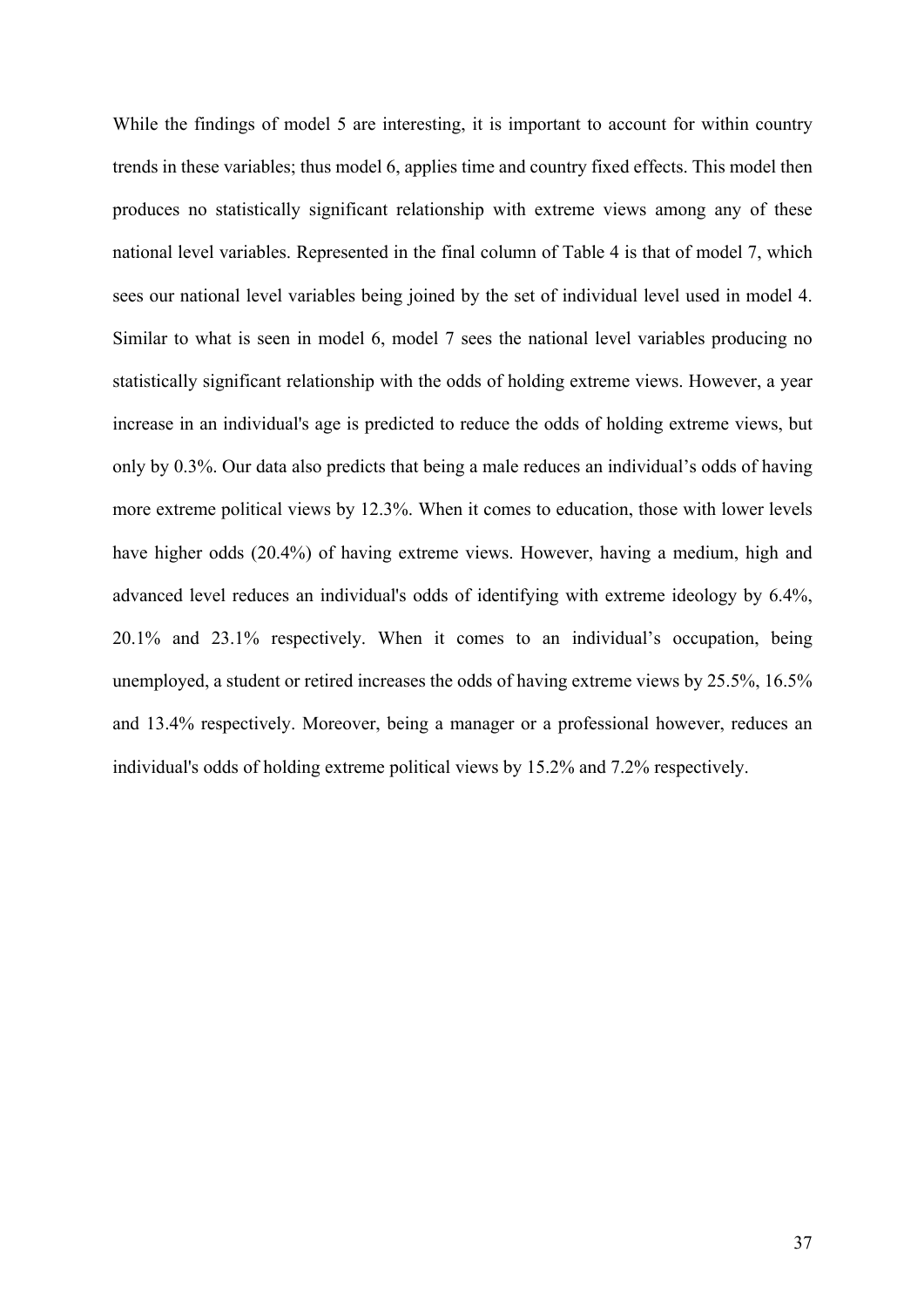#### **5. DISCUSSION**

Having highlighted the literature related to this research topic, presented the theorised hypotheses, set out our research design and in turn tested our data against our hypotheses; we will now discuss how the results of this study stand up to our posited expectations. Moreover, Table 5 presents a summary of the verdicts given to our proposed hypotheses.

| Table 5: Hypotheses and Verdicts. |                                                                                                                                                                             |                        |  |  |
|-----------------------------------|-----------------------------------------------------------------------------------------------------------------------------------------------------------------------------|------------------------|--|--|
| Number                            | <b>Hypothesis Description</b>                                                                                                                                               | Verdict                |  |  |
|                                   | The Economic Crisis played an important role in determining<br>levels of trust in the EU and EU institutions in recent years.                                               | Confirmed              |  |  |
| $\mathcal{D}_{\mathcal{L}}$       | The Chinese import shock has contributed to worsening levels of<br>$EU$ trust.                                                                                              | Confirmed              |  |  |
| 3                                 | Time Heals All Wounds.                                                                                                                                                      | Confirmed              |  |  |
| 4                                 | Political ideology is driven by individual characteristics (such as<br>education and occupation), while also being impacted by<br>economic factors such as the China Shock. | Partially<br>Confirmed |  |  |

Our first hypothesis, that the economic crisis played an important role in determining levels of trust in the EU and its institutions in recent years, was proven to be true by our analysis. The empirical study, which we have already seen, highlights that economic conditions in Europe, at both the level of the member state and the individual, play a key role in shaping citizen-level trust in the EU and its institutions. Models 1 and 2 indicate that economic expansion or positive economic growth, results in increased trust in the EU, European Commission and European Parliament. However, when accounting for within country changes in these variables via country and time fixed effects in model 3; economic growth becomes insignificant in its role in determining EU-level trust. While measures of overall unemployment typically receive the most attention in the literature, this study found youth unemployment to be a significant predictor in determining trust in the EU as a whole. A statistically significant negative relationship was also found with the debt-to-GDP ratio for all three of our European dependent variables. Moreover, when individual-level characteristics were accounted for in model 4, the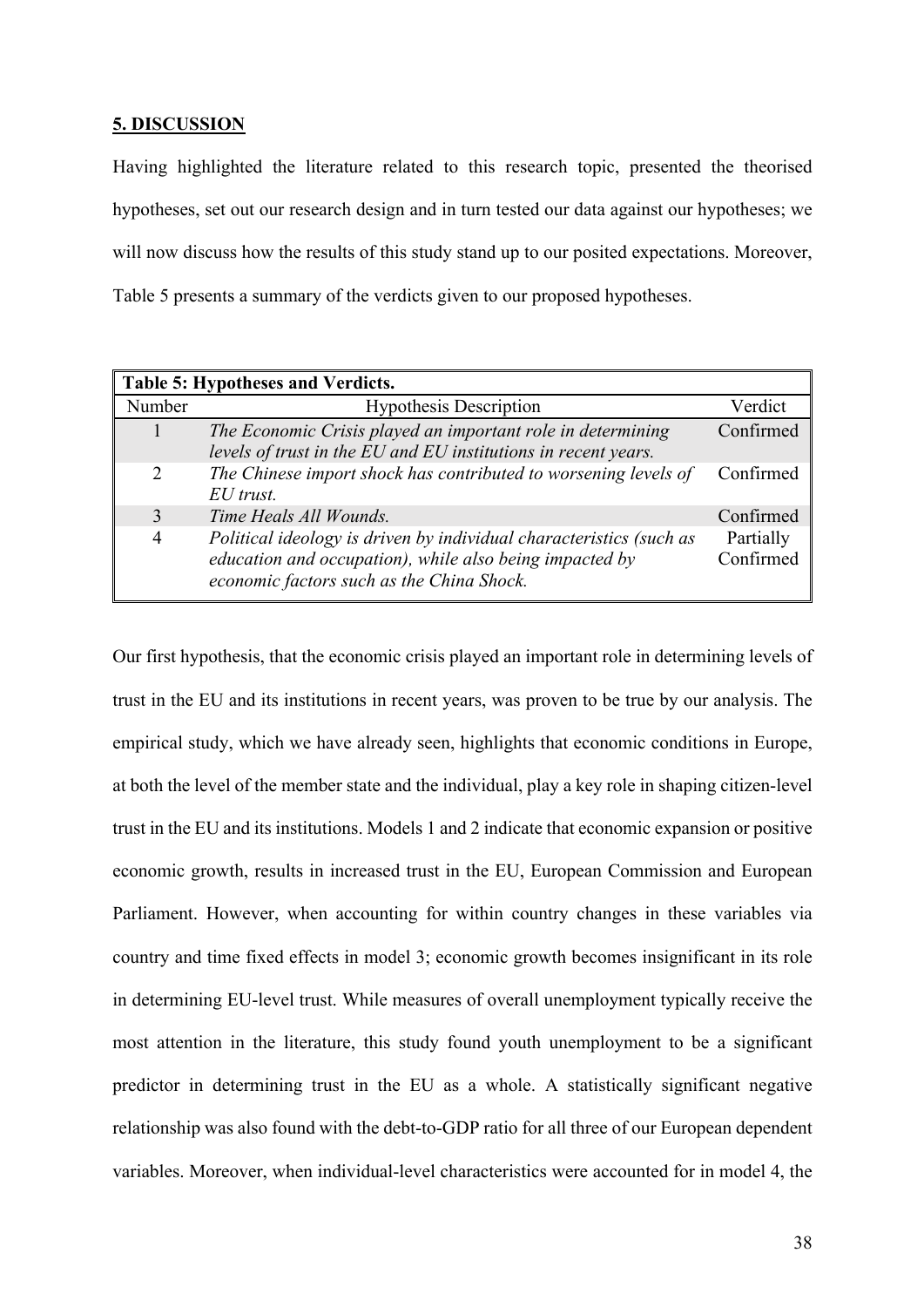effect of domestic debt-to-GDP ratios becomes stronger, while remaining statistically significant. So while not all measures of national economic performance, such as economic growth, are found to be significant predictors of citizen-level European trust, this does not rule our hypothesis invalid. The most recent economic crisis in Europe can be defined as a sovereign debt crisis. Therefore, it is understandable our variable for a country's debt-to-GDP ratio has the most consistent statistically significant and strongest relationship with trust in the EU and its institutions, with a statistically significant negative relationship with trust found in each of our models. In other words, higher levels of government debt accumulation was found to be associated with a reduction in citizen-level trust in the EU, European Commission and European Parliament. Therefore, I believe this is sufficient to render Hypothesis 1 true.

The second hypothesis set out in this paper excogitated that the shock of Chinese imports to the European economy contributed to the decline in trust at the European level. As we saw in the literature review, globalisation has been found in other studies to be associated with a rise in populism. Colantone and Stanig (2018), measuring imports to Europe by instrumenting Chinese Imports to the United States, find that this increased exposure saw voters tending more toward the right and a rise in support for nationalist parties. Therefore, one of the aims of this paper was to ascertain whether this same shock has impacted levels of trust in the EU, European Commission and European Parliament. In model 1, when simply assessing the impacts of a number of national-level macroeconomic indicators and policies, a one percentage point increase in Chinese imports was associated with a decline in trust for the three European dependent variables by over 6% each. When time and country fixed effects were added in model 3, the effect was no longer significant for European Commission trust. However, for the EU and European Parliament, the negative relationship effect was still statistically significant. Similarly in model 4, when accounting for individual-level characteristics and ideology, a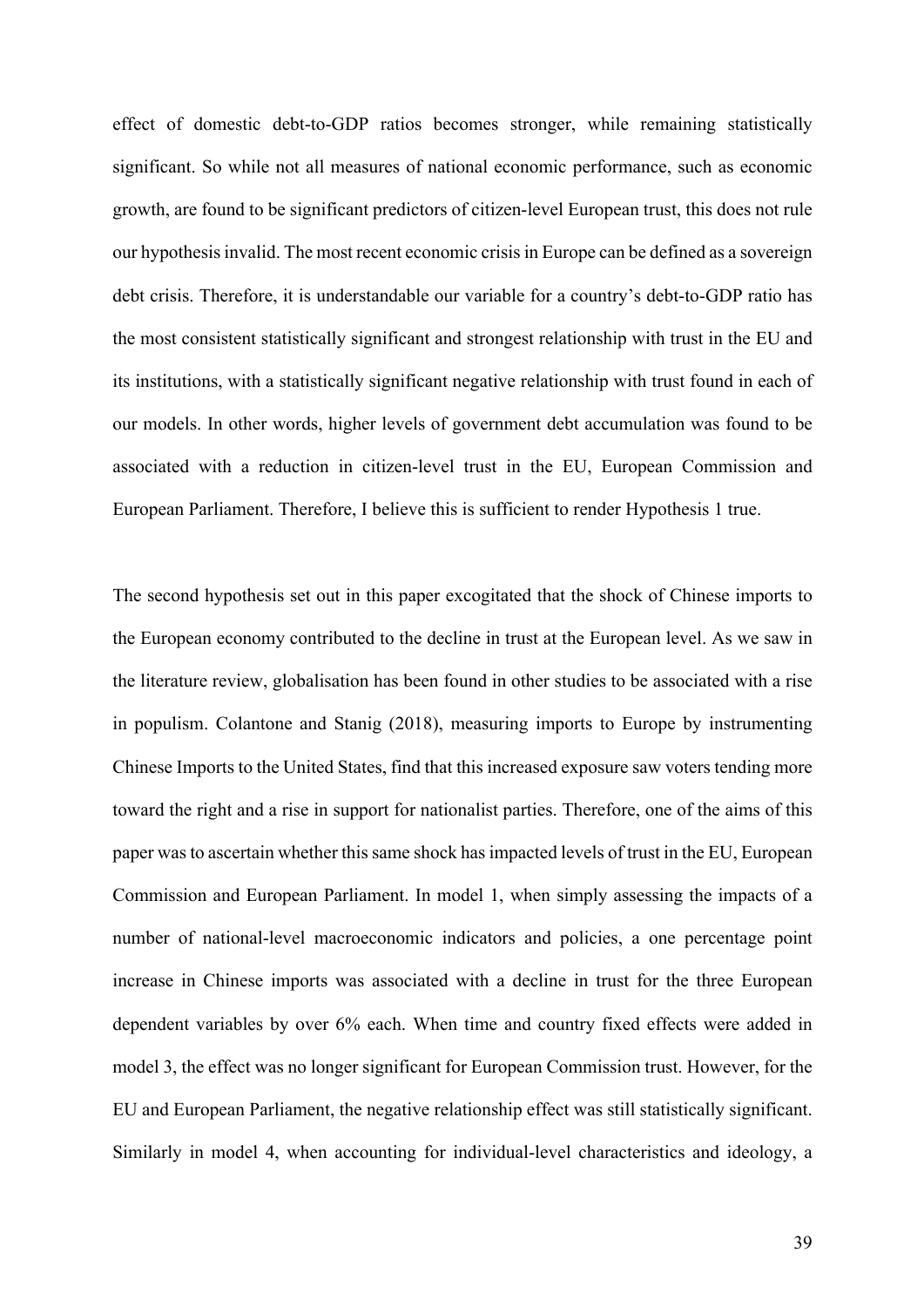single percentage point increase in Chinese imports was found to reduce trust in the EU and European Parliament by over 9% and 7% respectively. The lack of statistically significant relationship found between trust in the European Commission and Chinese imports in models 3 and 4, could possibly be explained by low levels of citizen awareness in EU affairs, leading to citizens finding it easier to blame the EU as a whole, or the institution in which they directly elect; the European Parliament. However, despite this, I believe the results of our analysis provide sufficient evidence for Hypothesis 2 to be classified as proven correct. This unique finding highlights the impact globalisation, particularly in the case of China's emergence onto the global economy, has had on public opinion and trust in institutions at the EU level. It also signals understanding on the behalf of citizens that responsibility for trade affairs falls under the remit of the EU institutions, and perhaps this finding suggests that citizens feel that they were not adequately protected from the Chinese import shock. Furthermore, when taking a purely national-level examination, model 3 finds Chinese imports to be the only significant economic factor impacting UN trust; our placebo test.

As we saw earlier in Figure 1.1, trust in the EU and the institutions under its umbrella, fell significantly in the aftermath of the financial crisis; and while some recovery has been made, the levels of trust are still far from pre-crisis levels. The "Time Heals All Wounds" Hypothesis or Hypothesis 3 attempts to capture whether the damage done to EU-level trust by the recent financial crisis, is as strong in the minds of citizens today, or whether the age-old maxim applies. In each of our models, a strong statistically significant relationship was found between the number of years since 2008 and trust in the EU, Commission and Parliament. Interestingly, in models 1 and 2, which solely include national level variables, with no fixed effects; a negative relationship was found between trust and an additional year since the financial crisis. However, once country and time fixed effects were added, this relationship became strongly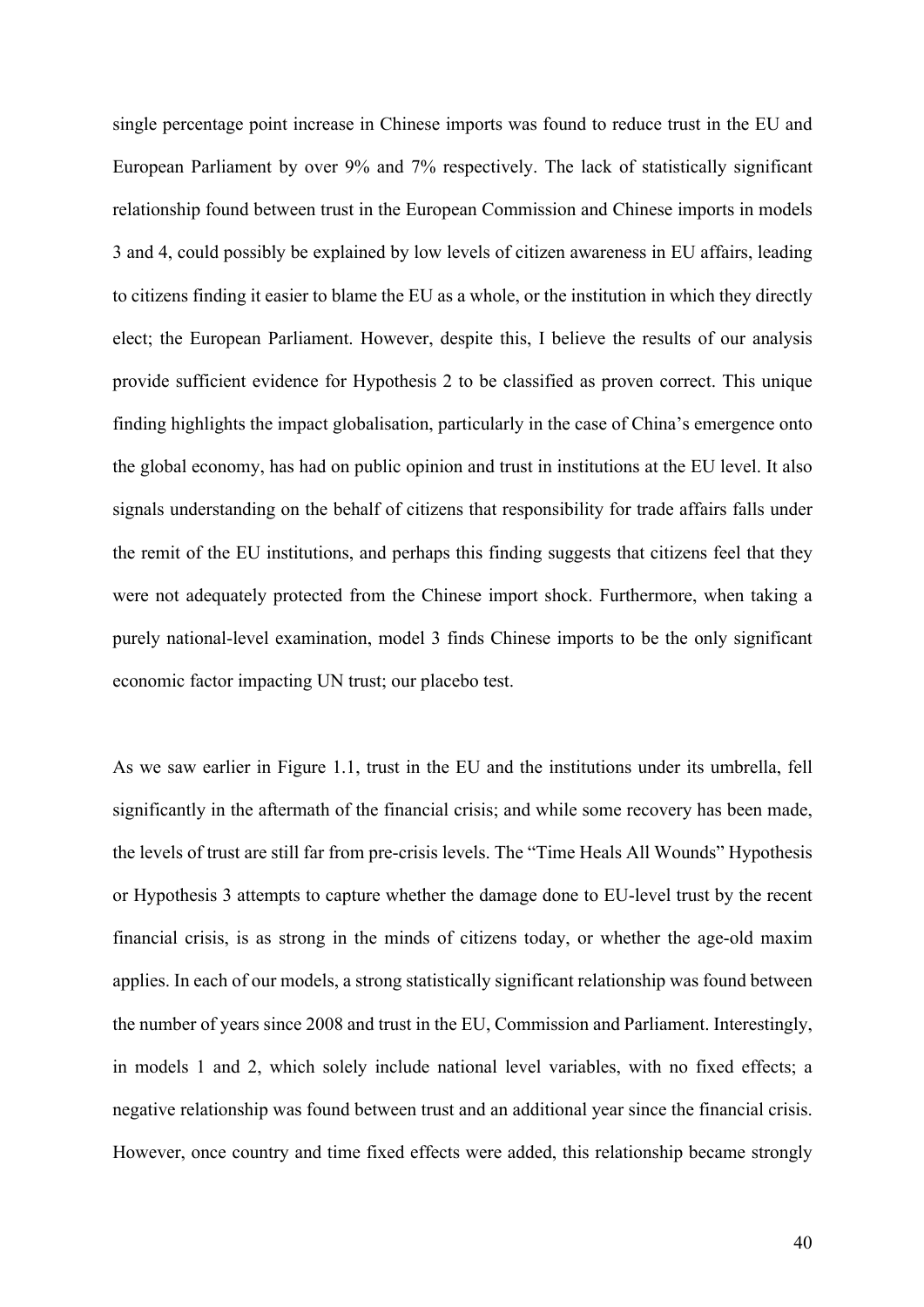positive. Moreover, in model 4, when individual-level factors such as ideology, occupation and education were accounted for, the magnitude of this effect was strengthened; with an additional year post-crisis resulting in the odds of trusting the EU, Commission and Parliament increasing by 23.5%, 13.7% and 13.6% respectively. While the recovery has not been overnight, this evidence supports Hypothesis 3; that time does in fact seem to heal all wounds in the case of trust in the European project.

The decision to run some placebo tests, in the case of models 3 and 4, was made with the intention to prove that the conclusions we would make about the determinants of trust at the European level were specific to the EU and related institutions, and were not also applicable to institutions as a whole, nor were they simply spurious findings. Therefore, in model 3, national economic conditions such as youth unemployment, growth or government debt show no statistically significant relationship with trust in the United Nations, as expected. Moreover, being a Eurozone member, the size of the EU and years since 2008 also show no predictive capability in determining UN trust. However, model 3's placebo test does show that a 1% increase in Chinese imports as a percentage of a nation's total imports results in a 3.7% reduction in UN trust. This interesting finding is perhaps an indicator of an underlying undermining of institutional trust more broadly, not via national economic conditions as a whole, but via the effects of globalisation. The creation of winners and losers has, in previous studies, been associated with increased votes and support for populist parties. This suggests the unequal sharing of gains from globalisation could be damaging to overall institutional trust; as citizens do not feel protected from the changing economic landscape. It also indicates that the implications of globalisation and the Chinese import shock stretch far beyond local institutions, but also impact institutional trust on the global level. Therefore, examining the consequences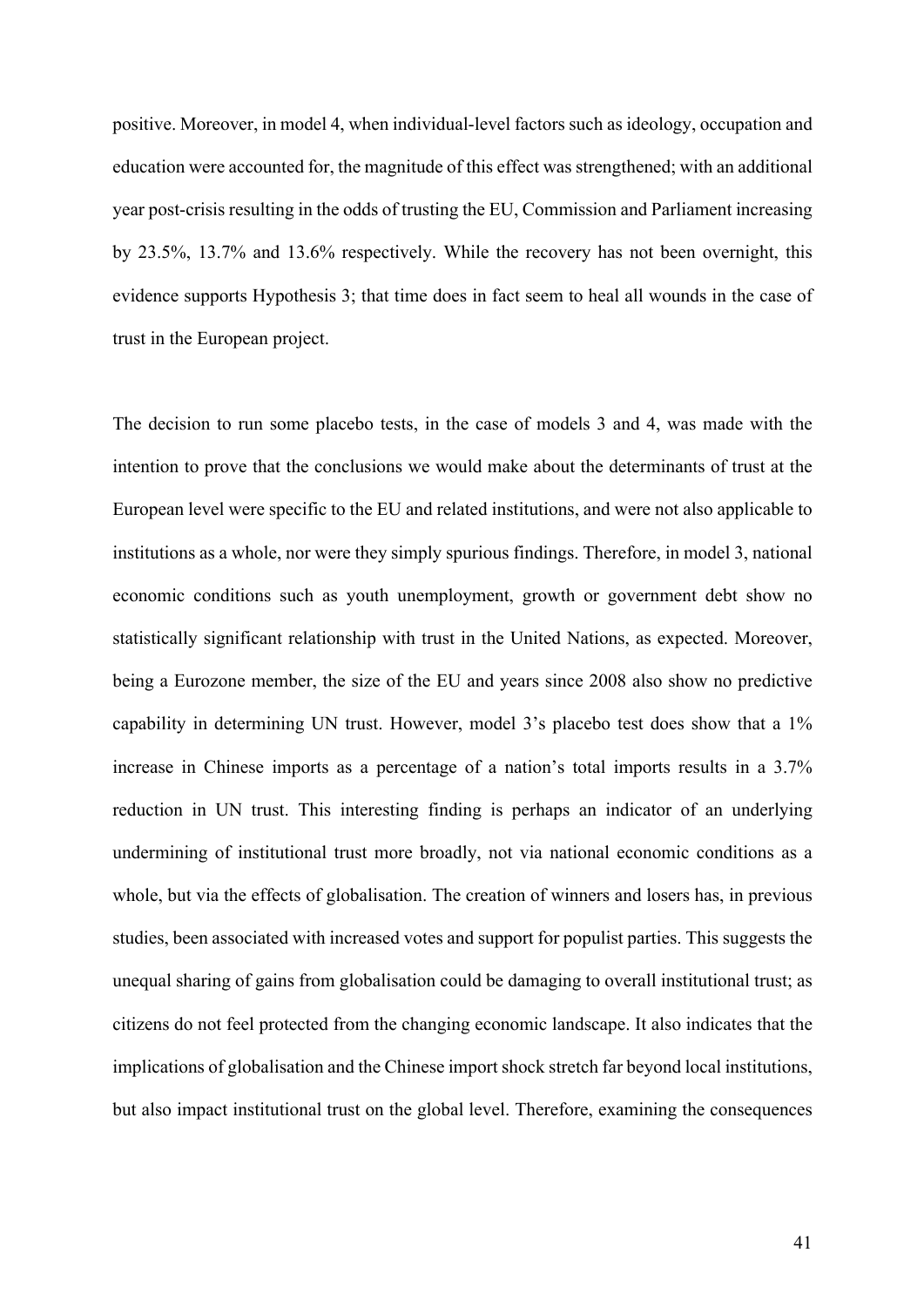for institutional trust produced at the hands of globalisation, could in fact be a very interesting avenue for potential future research.

The fourth and final proposed hypothesis postulated that extreme ideology, defined here as an individual self-identifying as being far-right or far-left, is driven by individual characteristics in conjunction with national level economic factors. This proposition was the focus of our final models; models 5, 6 and 7. When accounting only for national economic conditions, with no fixed effects, the state of the domestic economy is seen to be a significant driver in individuals identifying as far-right or far-left. However, when fixed effects are added (in model 6), as well as individual-level variables (model 7), it is an individual's personal characteristics that show statistically significant relationships with holding extreme views. Higher educational attainment is associated with a reduction in the odds of having extreme ideology. Moreover, those not in continuous employment (i.e. students, retirees and jobseekers) have higher odds of being on the extremes of the political spectrum. This finding confirms the results of other studies, such as in Rico and Anduiza's 2017 paper, where the authors ascertain that those in unstable economic conditions are more likely to hold extreme ideology. Moreover, occupations requiring higher skill levels, such as management and professional positions, are predicted to reduce an individual's odds of holding such views; which is in line with the predictions made in Hypothesis 4. Thus, while national level economic factors do not show signs of being clear drivers in the uptake of extreme political views; an individual's own situation greatly shapes their chances of identifying with these sentiments. Therefore, in terms of the proposed hypothesis, the evidence suggests it is partially supported; as although insufficient evidence was found to support the economic drivers of extreme ideology, strong evidence was found in the case of the determinants at the level of the individual.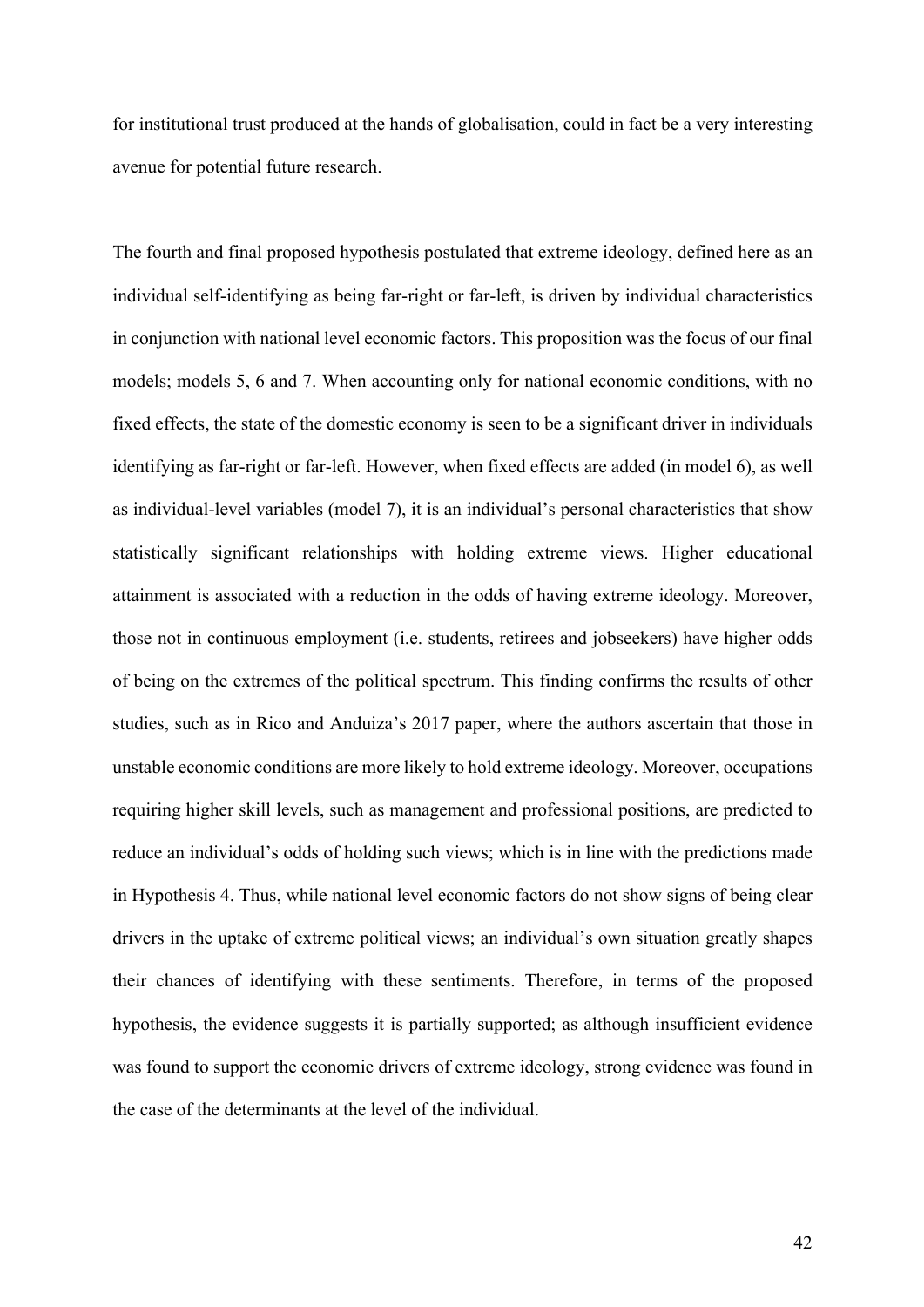Individual characteristics being found as a dominant driver of extreme political ideology over economic conditions is support for the idea of egotropic utilitarianism. Gomez (2015) points to "utilitarianism", a subsection of the literature which asserts that public opinion towards the EU should be shaped by the returns from economic integration to citizens, which is known as egotropic utilitarianism, or by the returns to the economy of their country as a whole, which is referred to as sociotropic utilitarianism. Utilitarianism in the egotropic form therefore, would suggest that citizens who are most at risk economically, in terms of their employment and income, would be predicted to view the EU in a more Eurosceptic light; as is suggested by the results of model 7. Moreover, Hypothesis 1 which correctly predicted that the economic crisis did in fact influence levels of European trust, could be argued to be evidence of utilitarianism in the sociotropic sense.

A further interesting finding is that EU enlargement, accounted for using our EU size variable, shows a statistically significant negative relationship with European-level trust in our fixed effects models. Furthermore, this effect still remains when controlling for the individual characteristics of respondents. Therefore, instead of fostering a sense of community, EU enlargement is actually contributing to the decline in EU-level trust.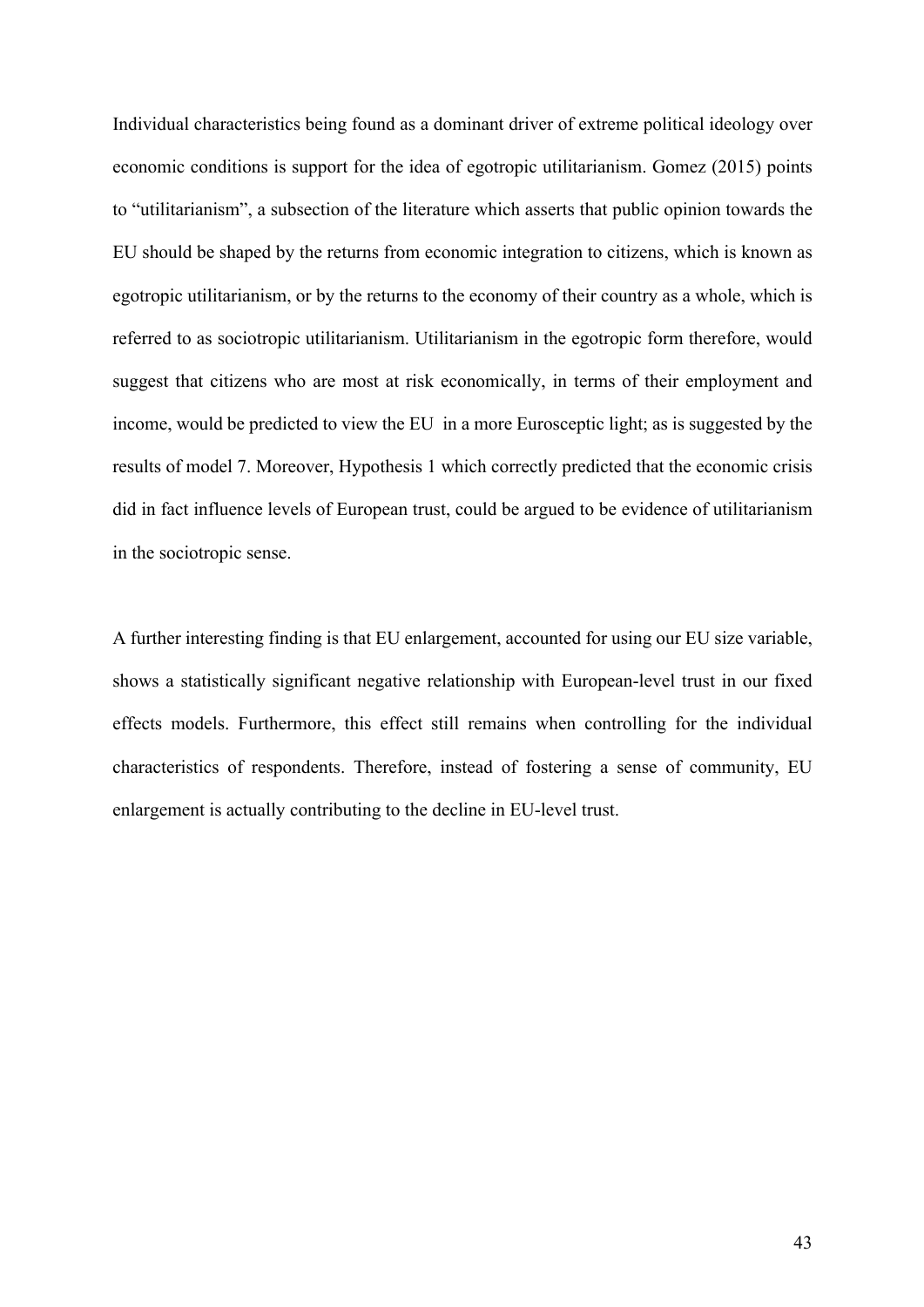#### **6. CONCLUSION**

As has been discussed throughout this paper, recent years have seen the European Union face tumultuous times, both socioeconomically and politically. In the midst of the numerous challenges posed to the Union, has been a significant decline in levels of trust in the EU and rising Eurosceptic sentiment. Therefore, this paper and its results offer some interesting and important insights into the driving forces behind levels of institutional trust at the European level. Via a series of binary logistic regressions, we have found that the Global Financial Crisis did in fact contribute to the decline in EU-level trust. This impact however, is not equally driven by all measures of economic performance, with member state debt-to-GDP ratios found to be one of the central economic determinants of trust. Moreover, at the individual-level, those in more vulnerable personal economic situations, such as those who are unemployed, have higher odds of distrusting the EU and European institutions, as well as higher odds of gravitating towards more extreme views.

Furthermore, many previous studies that have examined the impacts of globalisation and increased trade integration have focussed on the impacts on businesses, specific industries or economies at the macro-level. However, citizens too are experiencing a shift in dynamics as a result of these trends. Therefore, a key contribution made by this paper, is the unique identification of the Chinese import shock as an important ingredient in the make-up of public opinion towards EU support. This paper has found that the surge of Chinese imports to the EU economy, left citizens feeling vulnerable, resulting in their trust in the EU and European institutions taking a hit. The results of our trust models thus show a clear accountability mechanism at play; where accountability is assigned from citizens to the EU for any losses or negative outcomes they have experienced at the hands of both the globalisation and the financial crisis. This indicates that European citizens understand that the EU and the institutions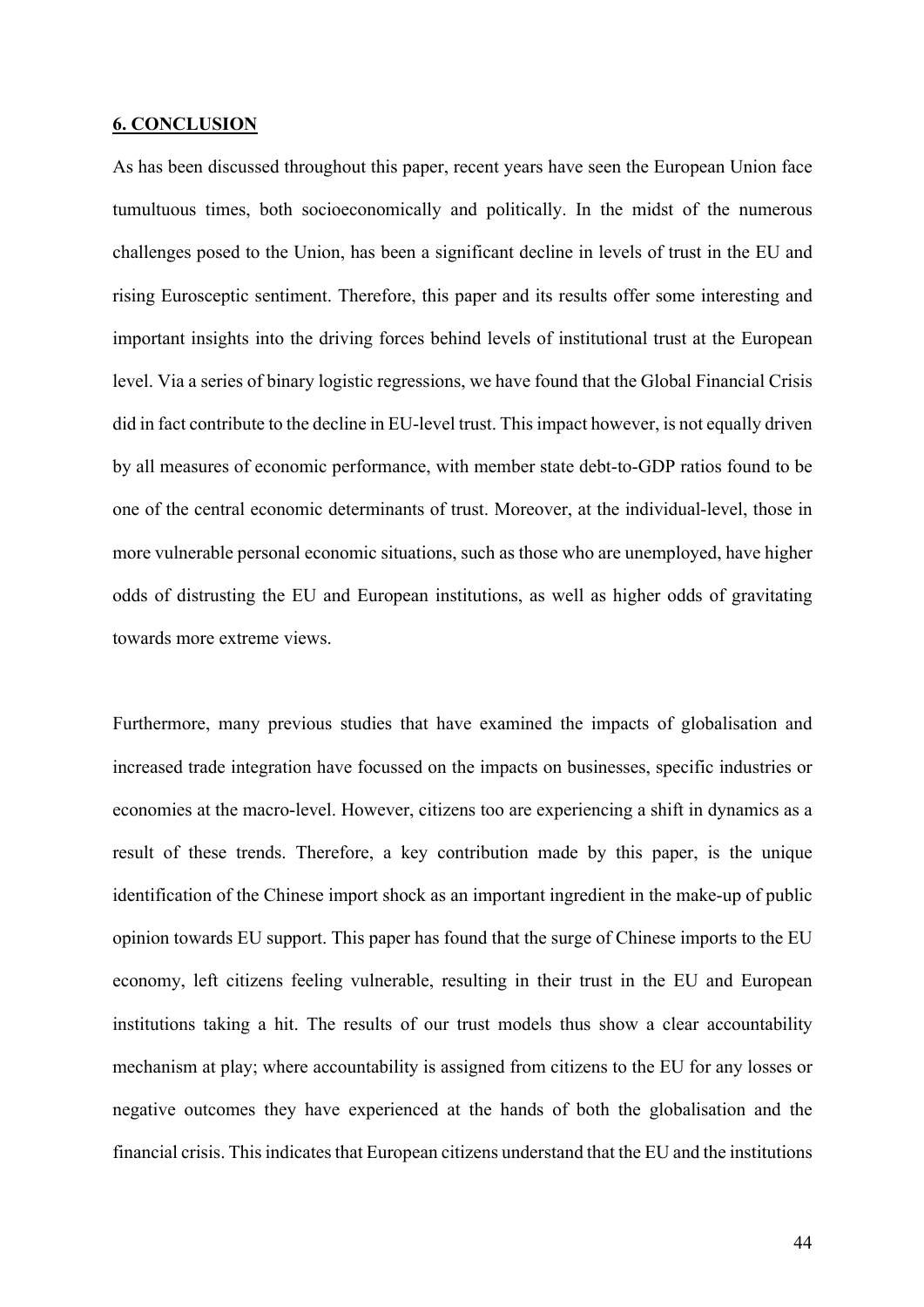it encompasses play an important role in the policy-making and state of affairs within the Union and are therefore, in the eyes of the citizen, at least partly to blame for any negative experiences they have undergone at the hands of a changing economic climate.

Moreover, although the passing of time was found to contribute to the process of healing trust in the European project, the EU cannot take this fact for granted, as shown by the rise in populism and the 2016 Brexit referendum. The results and findings of this paper thus indicate that in order for the EU to foster and grow support or trust in its institutions and aims, it needs to put proactive measures in place to protect citizens from economic shifts such as those associated with the most recent financial crisis and heightened import competition from Chinese imports.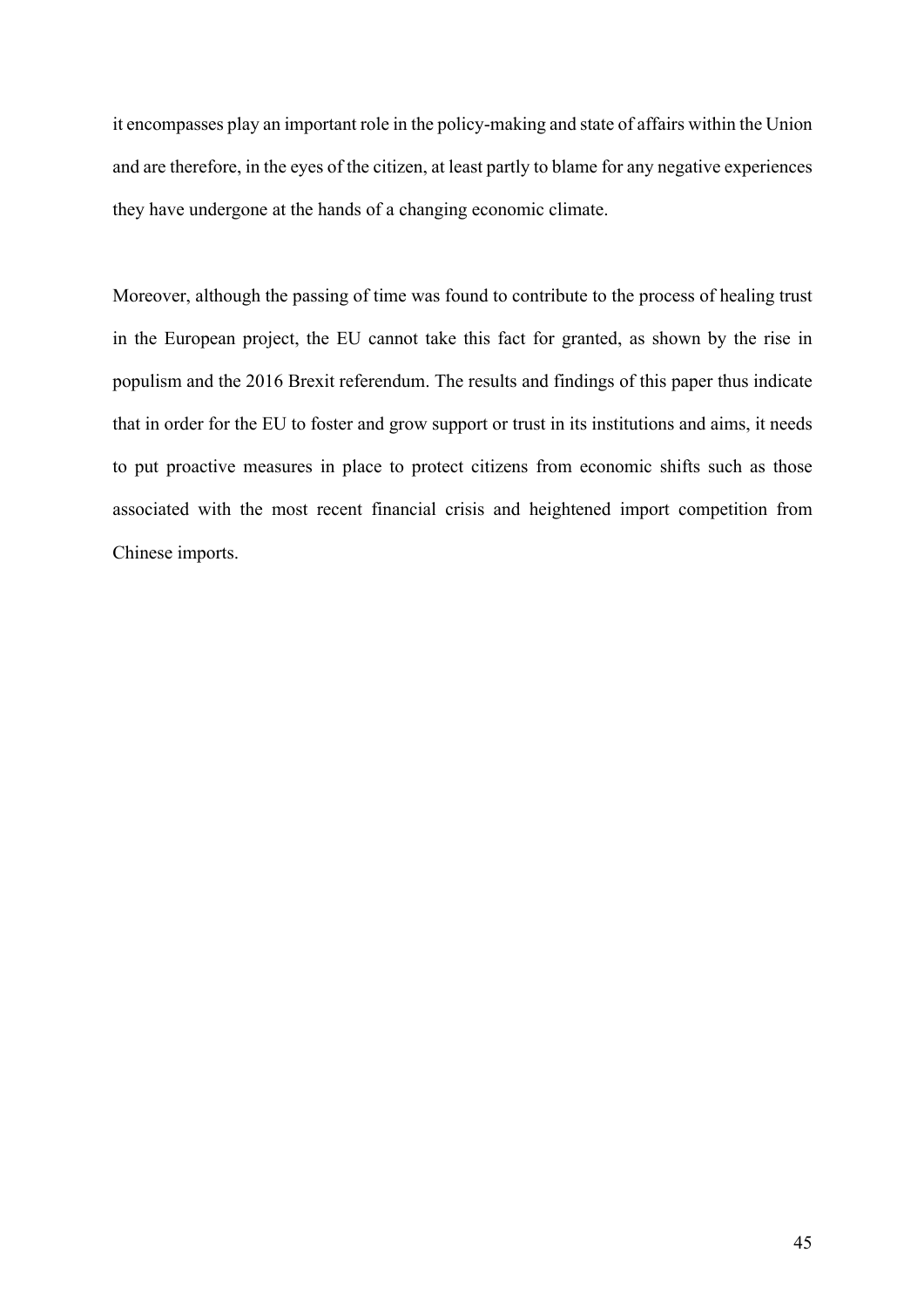#### **BIBLIOGRAPHY**

- Algan, Y. *et al*. (2017) "The European trust crisis and the rise of populism", *Brookings Papers on Economic Activity*, 2017(2), pp.309-400.
- Anderson, C.J. (1998) "When in Doubt, Use Proxies: Attitudes toward Domestic Politics and Support for European Integration", *Comparative Political Studies*, 31(5), pp.569-601.
- Armingeon, K. and Ceka, B. (2014) "The loss of trust in the European Union during the great recession since 2007: The role of heuristics from the national political system", *European Union Politics*, 15(1), pp.82-107.
- Armingeon, K. and Guthmann, K. (2014) "Democracy in crisis? The declining support for national democracy in European countries, 2007–2011", *European Journal of Political Research*, 53(3), pp.423-442.
- Arzheimer, K. (2009). "Contextual factors and the extreme right vote in Western Europe, 1980- 2002", *American Journal of Political Science*, 53, pp.259-75.
- Coenders, M. and Scheepers, P. (2008), "Changes in Resistance to the Social Integration of Foreigners in Germany 1980–2000: Individual and Contextual Determinants," *Journal of Ethnic and Migration Studies*, 34, pp.1-26.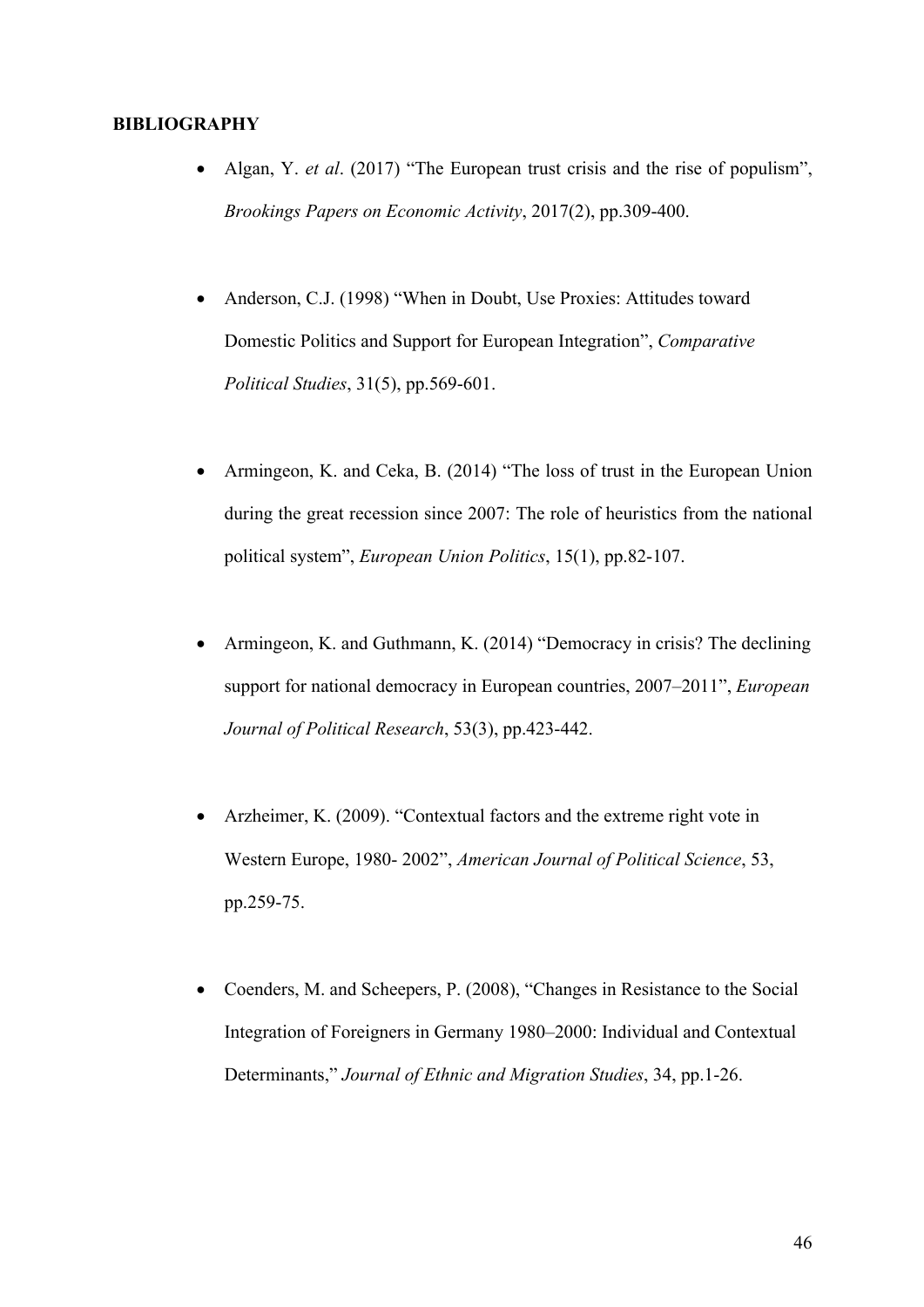- Colantone, I. and Stanig, P. (2018) "The Trade Origins of Economic Nationalism: Import Competition and Voting Behavior in Western Europe", *American Journal of Political Science*, 62(4), pp.936-953.
- Dippel, C., Heblich, S. and Gold, R. (2015) "Globalization and Its (Dis- )Content: Trade Shocks and Voting Behavior", NBER Working Paper Series, No. 21812.
- Eurostat. (2019a) "Government deficit/surplus, debt and associated data". Available at: http://appsso.eurostat.ec.europa.eu/nui/show.do?dataset=gov\_10dd\_edpt1&lan g=en [Accessed 18 June 2019].
- Eurostat. (2019b) "Unemployment by sex and age monthly average". Available at: http://appsso.eurostat.ec.europa.eu/nui/show.do?dataset=une\_rt\_m&lang=en

[Accessed 17 June 2019].

• Eurostat. (2019c) "Unemployment by sex and age - annual average".

Available at:

http://appsso.eurostat.ec.europa.eu/nui/show.do?dataset=une\_rt\_a&lang=en

[Accessed 17 June 2019].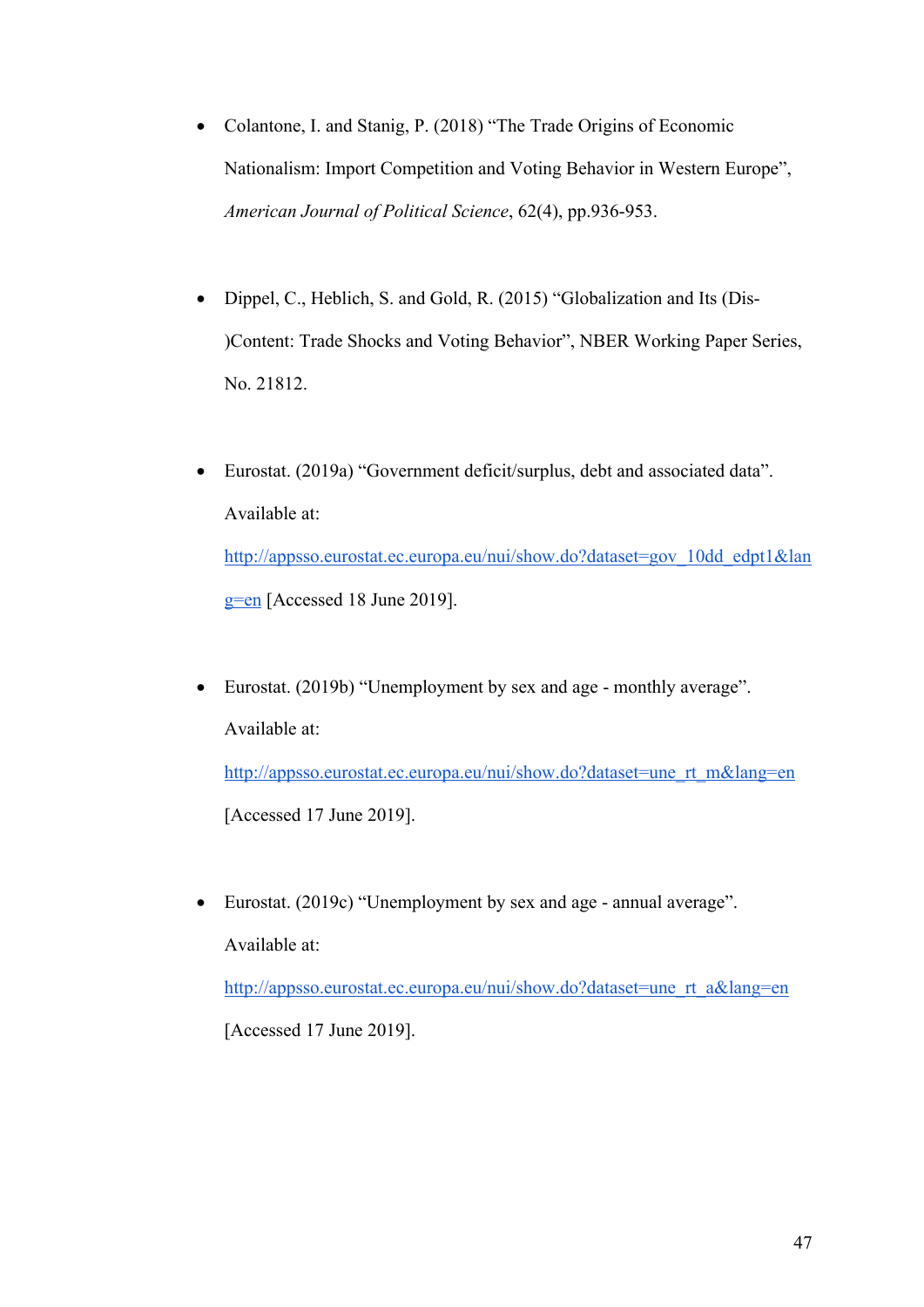- Foster, C. and Frieden, J. (2017) "Crisis of trust: Socio-economic determinants of Europeans' confidence in government", *European Union Politics*, 18(4), pp.511-535.
- Frieden, J. and Walter, S. (2017) "Understanding the Political Economy of the Eurozone Crisis", *Annual Review of Political Science*, 20(1), pp.371-390.
- Gomez, R. (2015) "The economy strikes back: Support for the EU during the Great Recession", *JCMS: Journal of Common Market Studies*, 53(3), pp.577- 592.
- Halla, M., Wagner, A.F. and Zweimüller, J. (2012) *"*Does immigration into their neighborhoods incline voters toward the extreme right? The case of the freedom party of Austria*"*, Bonn, *IZA Discussion Papers*, No. 6575.
- Hatton, T. (2016) "Immigration, public opinion and the recession in Europe", *Economic Policy,* 31(86), pp.205-246.
- Hooghe, L. and Marks, G. (2005) "Calculation, Community and Cues: Public Opinion on European Integration", *European Union Politics*, 6(4), pp.419- 443.
- Lupia, A. (1994) "Shortcuts versus encyclopedias: Information and voting behavior in california insurance reform elections", *American Political Science Review*, 88(1), pp.63-76.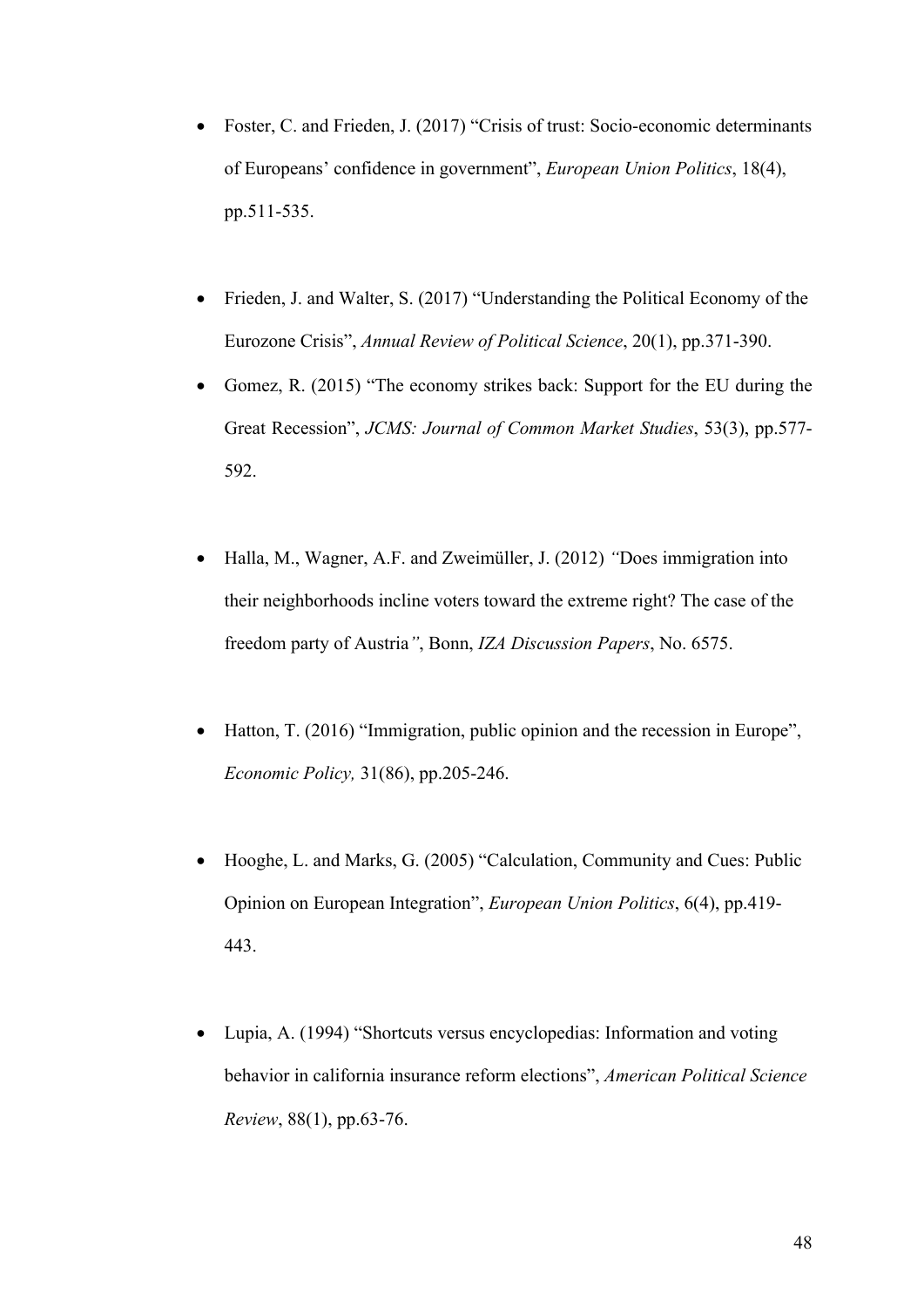- Malgouyres, C. (2017) "Trade Shocks and Far-Right Voting: Evidence from French Presidential Elections", *European University Institute*, Working Paper Series. Available at: https://cadmus.eui.eu/handle/1814/45886 [Accessed 7 July 2019].
- Moulton, B. (1990) "An Illustration of a Pitfall in Estimating the Effects of Aggregate Variables on Micro Units", *The Review of Economics and Statistics*, 72(2), pp.334-338.
- Otto, A.H. and Steinhardt, M.F. (2014) "Immigration and election outcomes— Evidence from city districts in Hamburg", *Regional Science and Urban Economics*, 45, pp.67-79.
- Primo, D.M., Jacobsmeier, M.L. and Milyo, J. (2007) "Estimating the Impact of State Policies and Institutions with Mixed-Level Data", *State Politics & Policy Quarterly*, 7(4), pp.446-459.
- Rico, G. and Anduiza, E. (2017) "Economic correlates of populist attitudes: an analysis of nine European countries in the aftermath of the great recession", *Acta Politica*, pp.1-27.
- Serricchio, F., Tsakatika, M. and Quaglia, L. (2013) "Euroscepticism and the Global Financial Crisis", *JCMS: Journal of Common Market Studies*, 51(1), pp.51-64.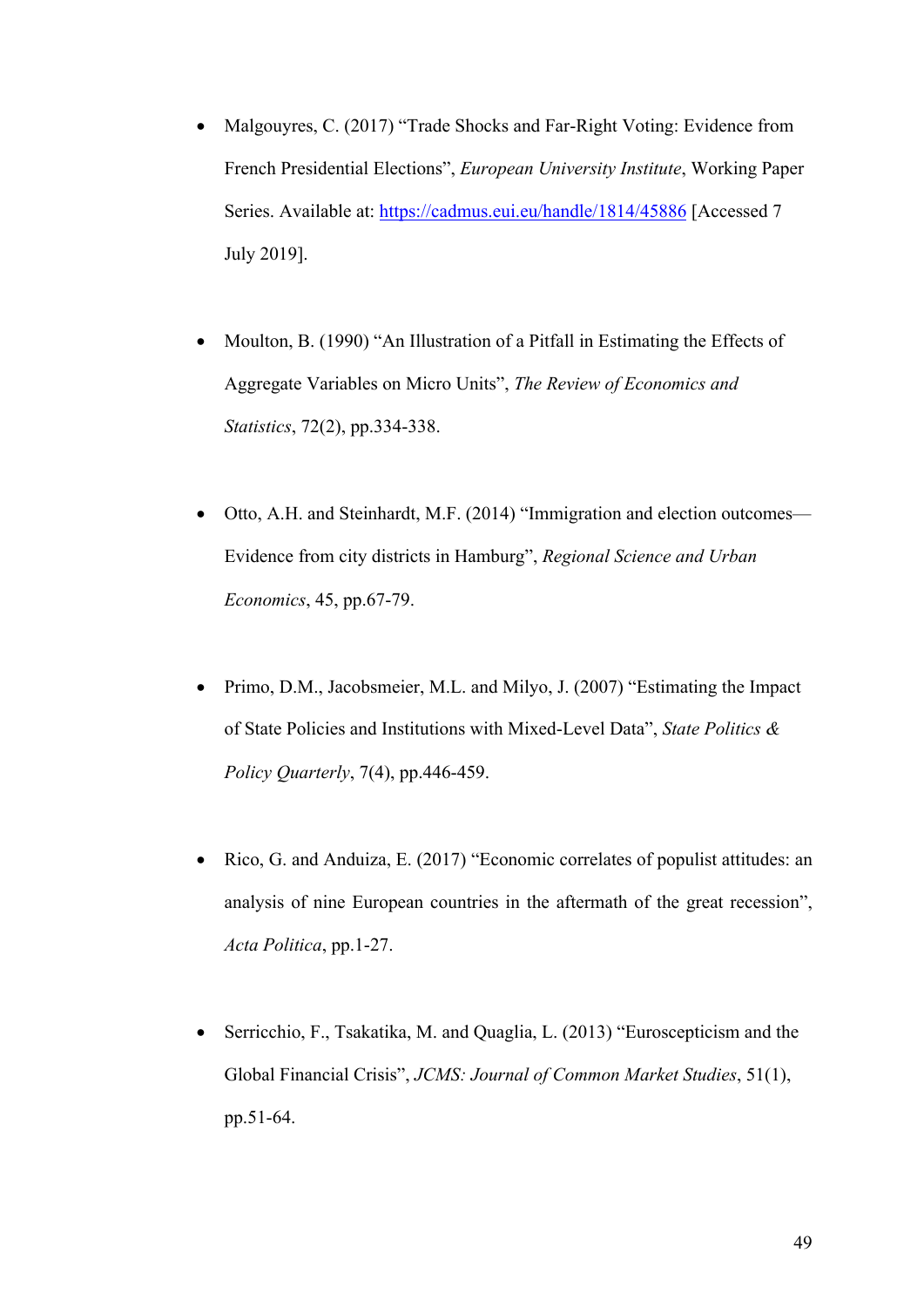- United Nations. (2019) *UN Comtrade Database*. Available at: https://comtrade.un.org/data [Accessed 25 June 2019].
- Werts, H., Scheepers, P. and Lubbers, M. (2013). "Euro-scepticism and radical right-wing voting in Europe, 2002-2008: social cleavages, sociopolitical attitudes and contextual characteristics determining voting for the radical right", *European Union Politics*, 14, pp.183–205.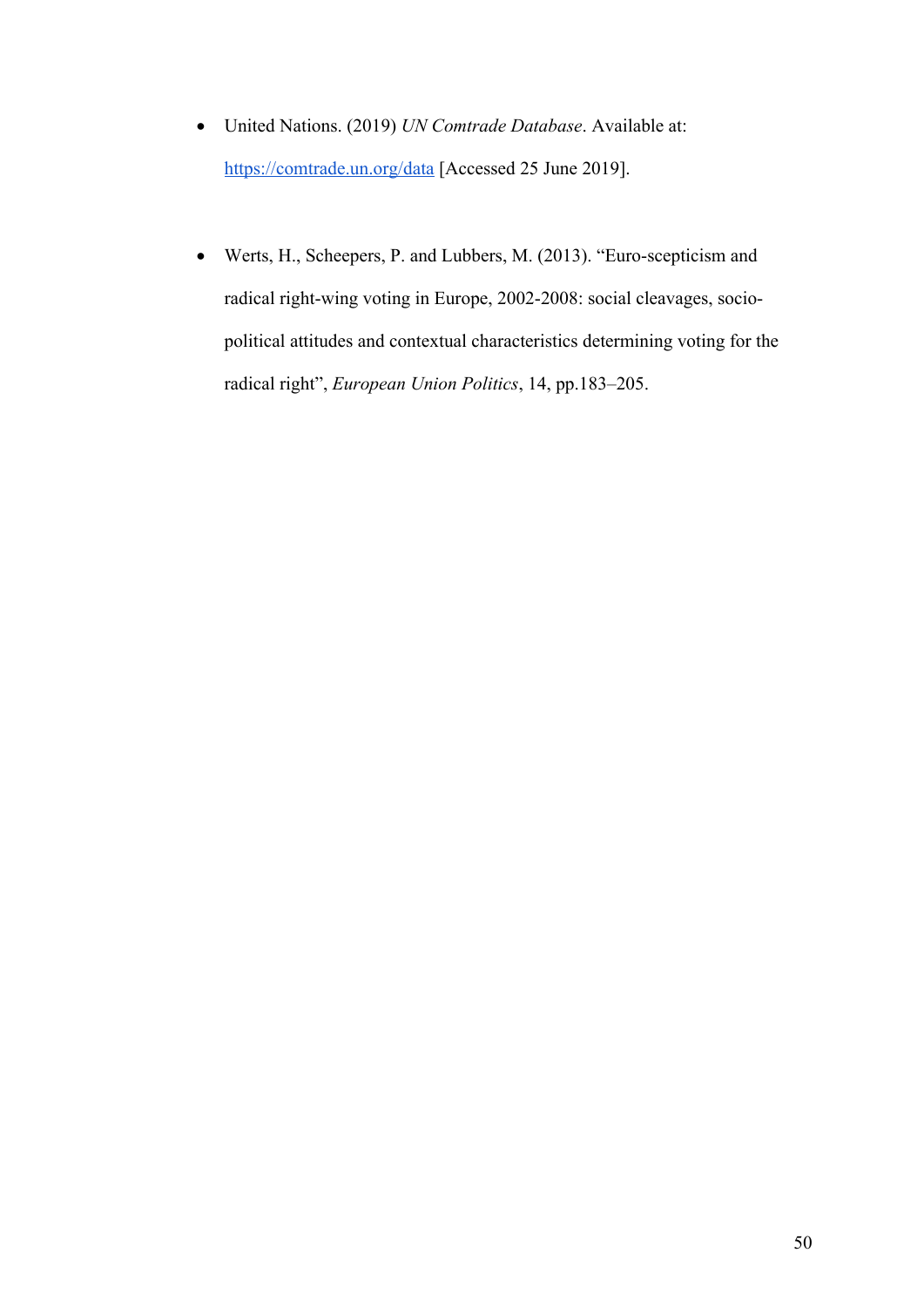# **APPENDIX**

## **APPENDIX 1**

Description of variables and data sources.

| <b>VARIABLE</b>           | <b>DESCRIPTION</b>                                                                    | <b>SOURCE</b>      |  |  |  |
|---------------------------|---------------------------------------------------------------------------------------|--------------------|--|--|--|
|                           | <b>Dependent Variables</b>                                                            |                    |  |  |  |
| European Union (EU)       | Binary Variable: 1 Tend to trust, 0 Tend not to                                       | Eurobarometer      |  |  |  |
| Trust                     | trust.                                                                                |                    |  |  |  |
| European                  | Binary Variable: 1 Tend to trust, 0 Tend not to                                       | Eurobarometer      |  |  |  |
| <b>Commission Trust</b>   | trust.                                                                                |                    |  |  |  |
| European Parliament       | Binary Variable: 1 Tend to trust, 0 Tend not to                                       | Eurobarometer      |  |  |  |
| Trust                     | trust.                                                                                |                    |  |  |  |
| United Nations (UN)       | Binary Variable: 1 Tend to trust, 0 Tend not to                                       | Eurobarometer      |  |  |  |
| Trust                     | trust.                                                                                |                    |  |  |  |
| <b>Extreme Views</b>      | Binary Variable: 1 Have Extreme Views, 0                                              | Eurobarometer      |  |  |  |
|                           | Don't Have Extreme Views. Coded based on                                              |                    |  |  |  |
|                           | those who identified as far-right $(9-10)$ or far-                                    |                    |  |  |  |
|                           | left $(1-2)$ on a 10-point scale of political                                         |                    |  |  |  |
|                           | ideology.                                                                             |                    |  |  |  |
|                           | <b>National Level Variables</b>                                                       |                    |  |  |  |
| Economic Growth           | Annual percentage growth rate of GDP at                                               | The World          |  |  |  |
|                           | market prices based on constant local currency.                                       | Bank               |  |  |  |
| Youth Unemployment        | The percent of individuals aged 15 to 24 years                                        | Eurostat           |  |  |  |
|                           | unemployed compared to the total labour force                                         |                    |  |  |  |
|                           | in that age group.                                                                    |                    |  |  |  |
| Debt-to-GDP Ratio         | General government debt as a percentage of                                            | Eurostat           |  |  |  |
|                           | Gross Domestic Product (GDP).                                                         |                    |  |  |  |
| <b>Net Migration</b>      | Net migration plus statistical adjustment:                                            | Eurostat           |  |  |  |
|                           | Total population change – natural change.                                             |                    |  |  |  |
| Chinese Imports           | Chinese imports to a given country as a                                               | <b>UN Comtrade</b> |  |  |  |
|                           | percentage of the country's total imports.                                            | Data               |  |  |  |
| Eurozone Membership       | Binary Variable: 1 yes, 0 no.                                                         |                    |  |  |  |
|                           | <b>Individual Level Variables</b>                                                     |                    |  |  |  |
| Age                       | Discrete variable, age in years.                                                      | Eurobarometer      |  |  |  |
| Male                      | Binary Variable: 1 male, 0 female.                                                    | Eurobarometer      |  |  |  |
| Right-Wing Ideology       | Individual self-identifies as being right-wing $(7 - \mathbb{E} \text{urobarometer})$ |                    |  |  |  |
|                           | 10 on 10-point scale), Binary Variable: 1 yes, 0                                      |                    |  |  |  |
|                           | no.                                                                                   |                    |  |  |  |
| Left-Wing Ideology        | Individual self-identifies as being left-wing $(1-4)$                                 | Eurobarometer      |  |  |  |
|                           | on 10-point scale), Binary Variable: 1 yes, 0 no.                                     |                    |  |  |  |
| Low Educational           | Finished education when younger than 18 years                                         | Eurobarometer      |  |  |  |
| <b>Attainment</b>         | of age. Binary Variable: 1 yes, 0 no.                                                 |                    |  |  |  |
| <b>Medium Educational</b> | Finished education when 18 years of age.                                              | Eurobarometer      |  |  |  |
| <i>Attainment</i>         | Binary Variable: 1 yes, 0 no.                                                         |                    |  |  |  |
| <b>High Educational</b>   | Finished education between the ages of 18-23                                          | Eurobarometer      |  |  |  |
| <b>Attainment</b>         | inclusive. Binary Variable: 1 yes, 0 no.                                              |                    |  |  |  |